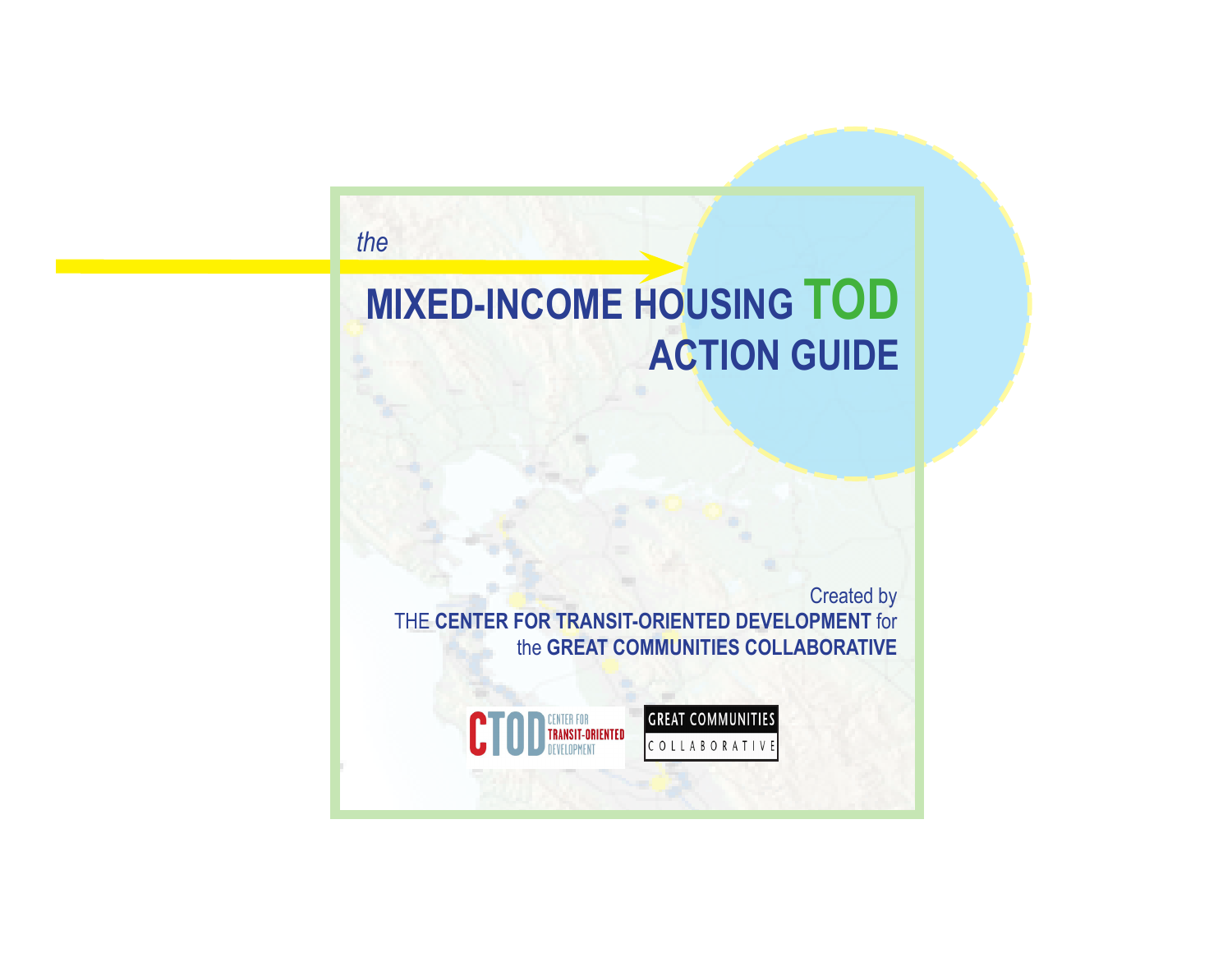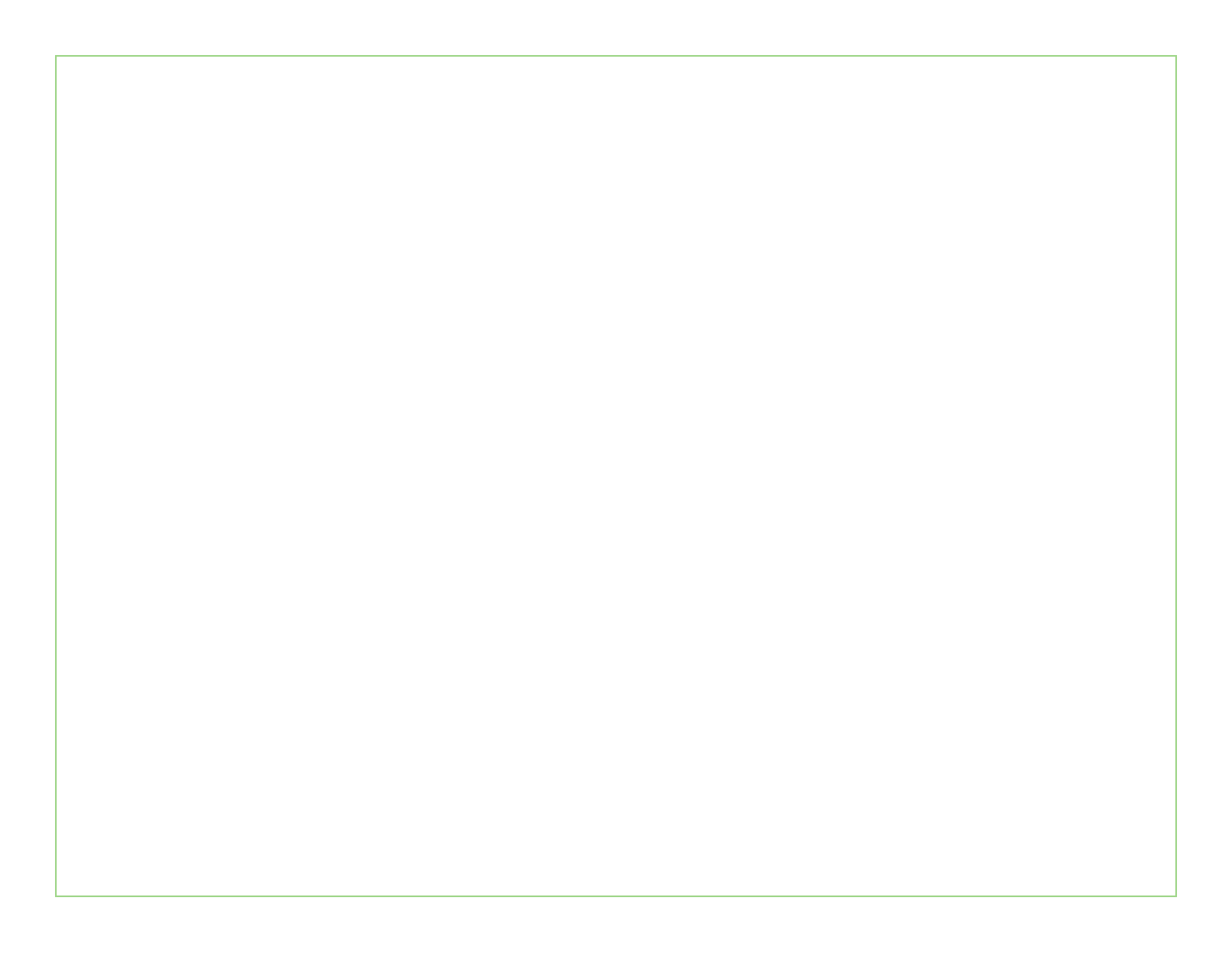# **Table Of Contents**

#### **Introduction 4**

Background 4 Who This Guide Is For 6 How Do You Use This Guide 6 Action Guide Outcomes 6 Process Diagram 7

#### **Step One: Data Collection 8**

Demographic Conditions 8 Housing Market Conditions 9 Land Supply 11 Policy Environment 12 Step One Worksheet 13

#### **Step Two: Community Assessment 16**

Unserved Populations 16 Market State 17 Preservation and Development Opportunities 19 Policy Work 21 Step Two Worksheet 24

### **Step Three: Strategy Development 26**

Planning 26 Funding and Financing 27 Preservation and Production 28 Preservation and Production Matrix 35

**Appendix 36** Tools List & Glossary 36



# **Co-Authors**

Mason Austin, Strategic Economics Allison Brooks, Reconnecting America Winston J. Dong, Jr., Reconnecting America Robert Hickey, Strategic Economics

# **Key Advisors**

Dena Belzer, Strategic Economics Karen Chapple, UC Berkeley Center for Community Innovation Heather Hood, UC Berkeley Center for Community Innovation Shelley Poticha, Reconnecting America

# **And Special Thanks to**

The San Francisco Foundation The East Bay Community Foundation Evelyn Stivers and Megan Kirkeby at the Nonprofit Housing Association of Northern California The Great Communities Collaborative Site Coordinators and other staff members at Reconnecting America and Strategic Economics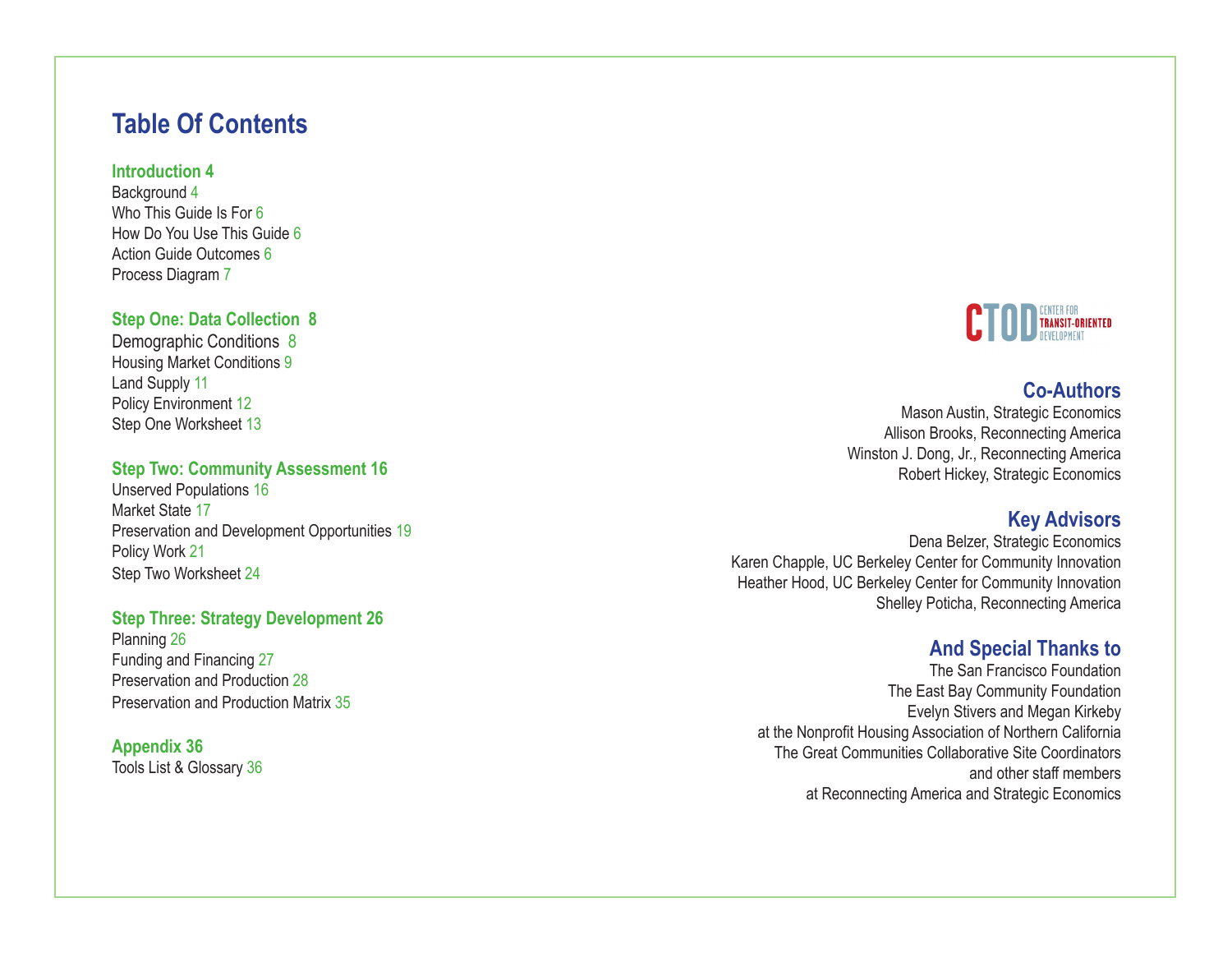# **Introduction**

This *Action Guide* was designed as a tool to help community advocates, practitioners, intermediaries, and jurisdictions in their efforts to foster mixedincome transit oriented development (TOD). The term "mixed-income TOD" is shorthand to describe a set of goals that includes the provision of a mix of housing choices, affordable to a range of incomes, for people at different stages of life within a specific transit district (or transit zone). This guide has been organized to lead the reader through three key steps with the ultimate objective of generating a greater and more comprehensive understanding of the housing needs in a specific transit district and of the range of tools that can be employed to achieve the goals of mixed-income TOD. These steps include:

**1. Outlining the data needed to assess the need, challenges, and opportunities;** 

**2. Directions to sources of that information, and guidance on how that data can be organized and analyzed** 

**3. Guidance on how to select which tool, or sets of tools, that are most appropriate for the specific conditions of the transit district.** 

Going through the steps in this document will provide users with an invaluable set of data about the transit district, a greater awareness of key resources and programs, and a more holistic understanding of both the mixed-income housing landscape in their community and the key issues around which they should focus their efforts.

# **Background**

A growing number of jurisdictions in the Bay Area are engaged in focused planning efforts to encourage successful transit-oriented development (TOD) near new and proposed transit stations. These TOD planning processes are layered with many goals, including: maximizing transit ridership, reducing traffic congestion, promoting economic development, growing local tax bases, providing more housing options to new and existing residents, and lowering overall greenhouse gas emissions. Regional agencies like the Metropolitan Transportation Commission (MTC) and the Association of Bay Area Governments (ABAG) are encouraging this trend with resources and incentives targeted for station area planning.

As TOD planning processes proliferate in the Bay Area, there an increasing awareness that a mix of housing that serves a diversity of people at different income levels and stages of life can help to support and address other TOD goals. This awareness has spurred a growing interest in making sure TOD is broadly inclusive with ongoing housing opportunities for households at a range of incomes. Amongst those involved in this work in the Bay Area, regional agencies, philanthropic organizations, local governments, community-based organizations, and other non-profits are actively working to promote "mixedincome TOD." For the past two years, the partners in the Great Communities Collaborative have been working to ensure that local TOD planning efforts promote truly walkable communities that include households of all sizes, types and income levels,. ABAG also has launched a grant program specifically designed to preclude the displacement of existing, nearby low-income residents as part of infrastructure investments focused at transit nodes.

In July 2007, The Center for Transit-Oriented Development (CTOD), the Center for Community Innovation (CCI), and the Non-Profit Housing Association of Northern California (NPH) co-released *Transit-Oriented for All: The Case for Mixed-income Transit-Oriented Communities in the Bay Area.* As the report states, "Stakeholders need to focus their efforts to facilitate the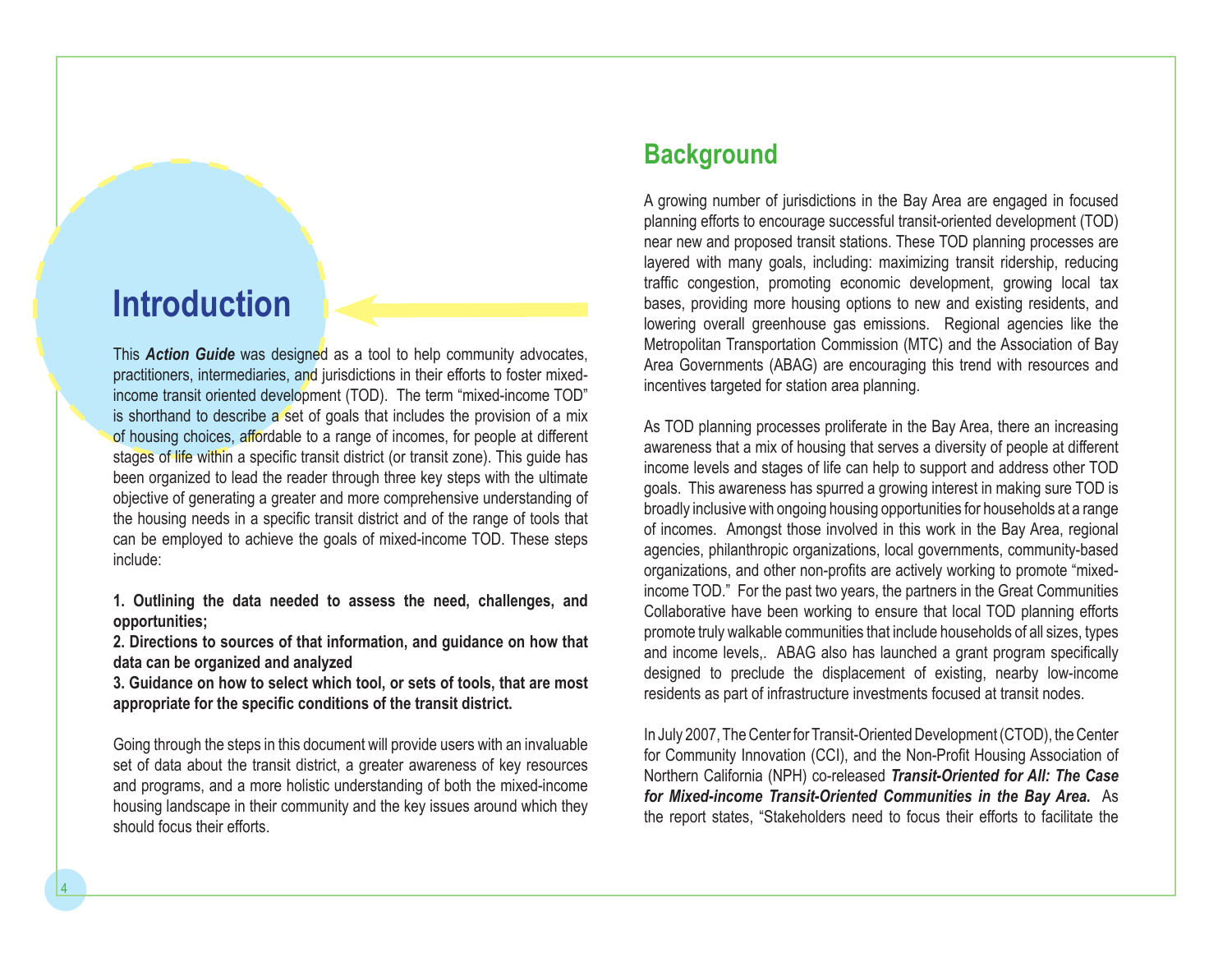development of housing near transit that is affordable to a broader range of incomes than the market would otherwise provide. Policies, programs, and financing tools that support the creation of mixed-income communities surrounding transit stations are urgently needed to ensure that the benefits of the formidable investments in new transit are leveraged equitable and efficiently."

That paper further articulated the rationale for focusing public resources and policies to ensure TOD leads to mixed-income transit zones. It particularly focused on the following reasons for why having mixed-income housing near transit makes sense:

#### Mixed Income TODs…

•... offer truly affordable housing. Increasingly, the majority of low cost housing in this region is being constructed at the exurban fringes. In these cases, while a household may save in rent or mortgage payments, its transportation costs rise considerably. By preserving and building affordable housing near transit, a household is able to save money on both its transportation AND housing expenditures.

•…stabilize transit ridership. Because lower-income households make use of transit at a higher rate than higher-income households, affordable housing near transit can provide an even more reliable ridership than high-density housing that is market-rate. This can help encourage improved transit service, which can, in turn, persuade higher-income households to make use of the system.

•…broaden access to opportunities. Currently, 39% of all Bay Area jobs are located in close proximity to fixed-guideway stations and major bus routes. Ensuring that access to these jobs is extended to a diverse of income groups is not only good for workers, but also to employers, who are likely to seek a workforce that possesses a wide range of skill levels.

•…extend the health benefits of TOD to all income groups. Many of the urban design features commonly associated with TODs have been linked to higher rates of walking and biking and lower probabilities of being overweight or obese. The construction of affordable housing near transit helps to ensure that these benefits are extended to lower-income households, which tend to

be at higher-risk for many obesity-related diseases.

*Transit-Oriented for All* effectively made the case for why a broad range of parties should focus on policies and programs to provide more mixed-income housing near transit. However, that report lacked specific guidelines on how communities could achieve mixed-income housing. Therefore, the focus of this *Action Guide* is the on-the-ground implementation strategies that each jurisdiction, can employ to proactively ensure that mixed-income TOD is achieved over the short- and long-term, given the specific local conditions.

This *Action Guide* will help guide users through a considered and datadriven process that will allow local stakeholders to hone in on the most effective policies, programs, and financing tools that are responsive to the specific conditions in their community and by which they will best achieve mixed-income housing goals for each individual community. This approach reflects the fact that, when developing plans and policies for furthering housing diversity in transit zones, a "one-size-fits all" approach will not work. In addition, although housing is the primary focus of this report, there is an underlying expectation that new units will be coupled with community amenities, social services, educational opportunities, and other elements that are critical to a high quality of life.

#### **Context is key.**

Thus, while this guide aims to be as helpful and focused as possible, given the myriad conditions, opportunities, and challenges that can be found in each community, a single document cannot anticipate every scenario or provide a universal prescription for success. Our goal for this Action Guide is help stakeholders be better equipped to know the right questions to be asking, where they can find the answers, and what tools and strategies might be available to address their community needs.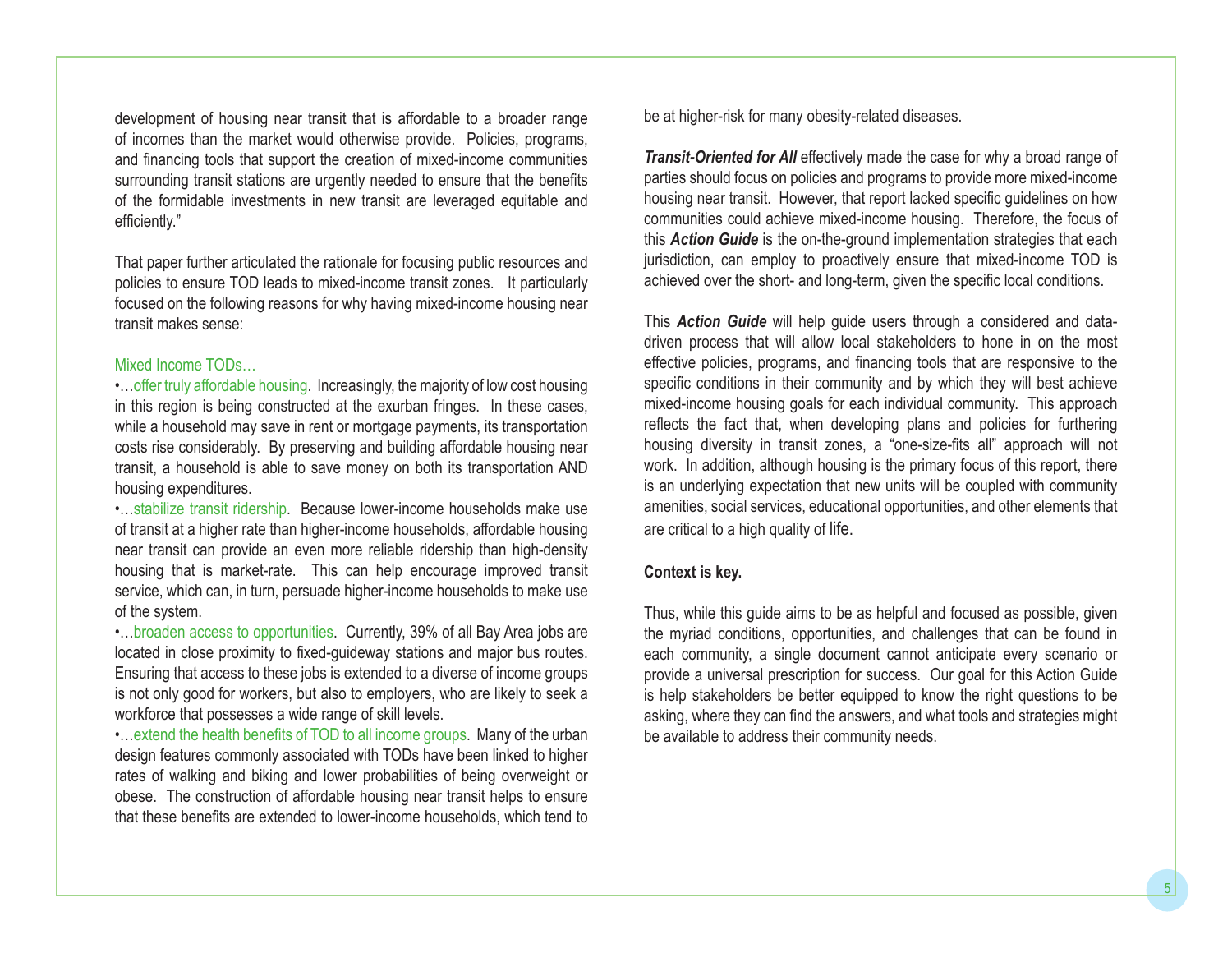# **Who This Guide Is For**

The Primary Audience for this Action Guide is the community advocates and community-based organizations who are beginning the process of looking at mixed-income housing and TOD development in their area. It is also useful for the practitioners, intermediaries, and policy and decision makers who are all invested in ensuring the right policy and programmatic framework is in place to successfully accommodate the housing goals in their transit district.

# **How Is It Used?**

The Structure of this Action Guide is broken out into three key steps and an appendix.

#### The three steps are:

1. Data Collection: What is the information needed and where can it be found?

2. Community Assessment: How does that data interact? How does one group the data for more effective analysis? What are some key 'calls' to make about a community?

3. Strategy Development: What are the key points/findings that should influence and shape the planning process, the strategies employed to find the right balance between housing preservation and production and the financing of these efforts?

#### The Appendix is comprised of:

• A Tool Glossary: What are the tools, programs and processes that can be utilized?

# **Action Guide Outcomes**

When the User has completed the steps of this Action Guide they will possess a data- set that outlines the housing needs, challenges, and opportunities in their community; key resources and programs to contact; a clear picture of the overall housing landscape in their community; and the parts of equation upon which they need to focus.

No one policy or program will be sufficient to produce a mixed-income transit district. It is therefore important to develop a comprehensive plan, and make use of a range of tools, to be effective. In most cases communities will want to employ a mix of housing preservation and production strategies, as well develop a mix of affordable and market-rate housing. This Action Guide should assist the reader in figuring out that balance.

It is important to note that the steps outlined in this document will be most effective when included as a part of a planning process undertaken by the local jurisdiction (e.g. the writing of a specific area plan). If the jurisdiction is currently undertaking such a process, but is forgoing these steps, one can, and should, advocate for their inclusion in the analysis by the City and/or its consultant.

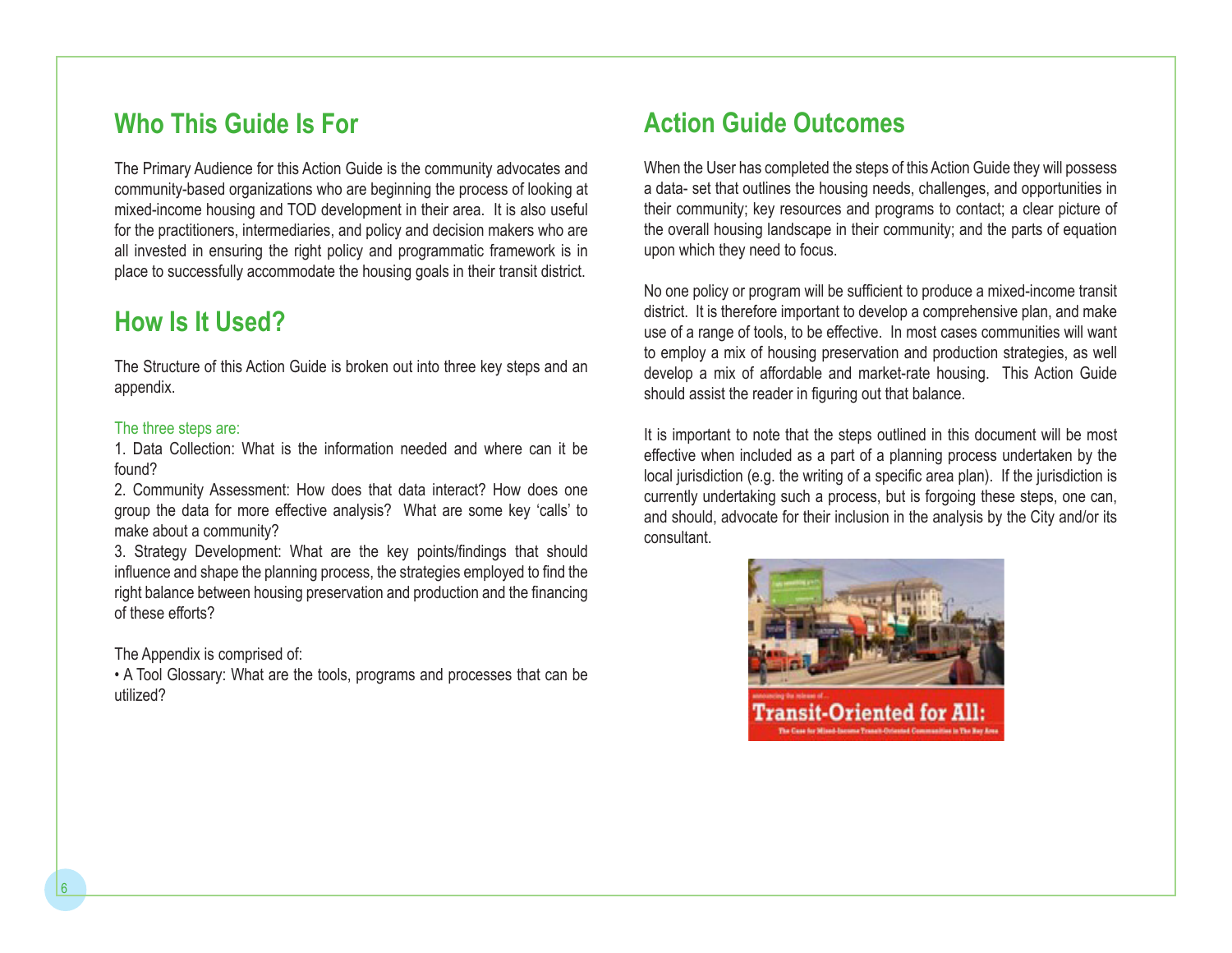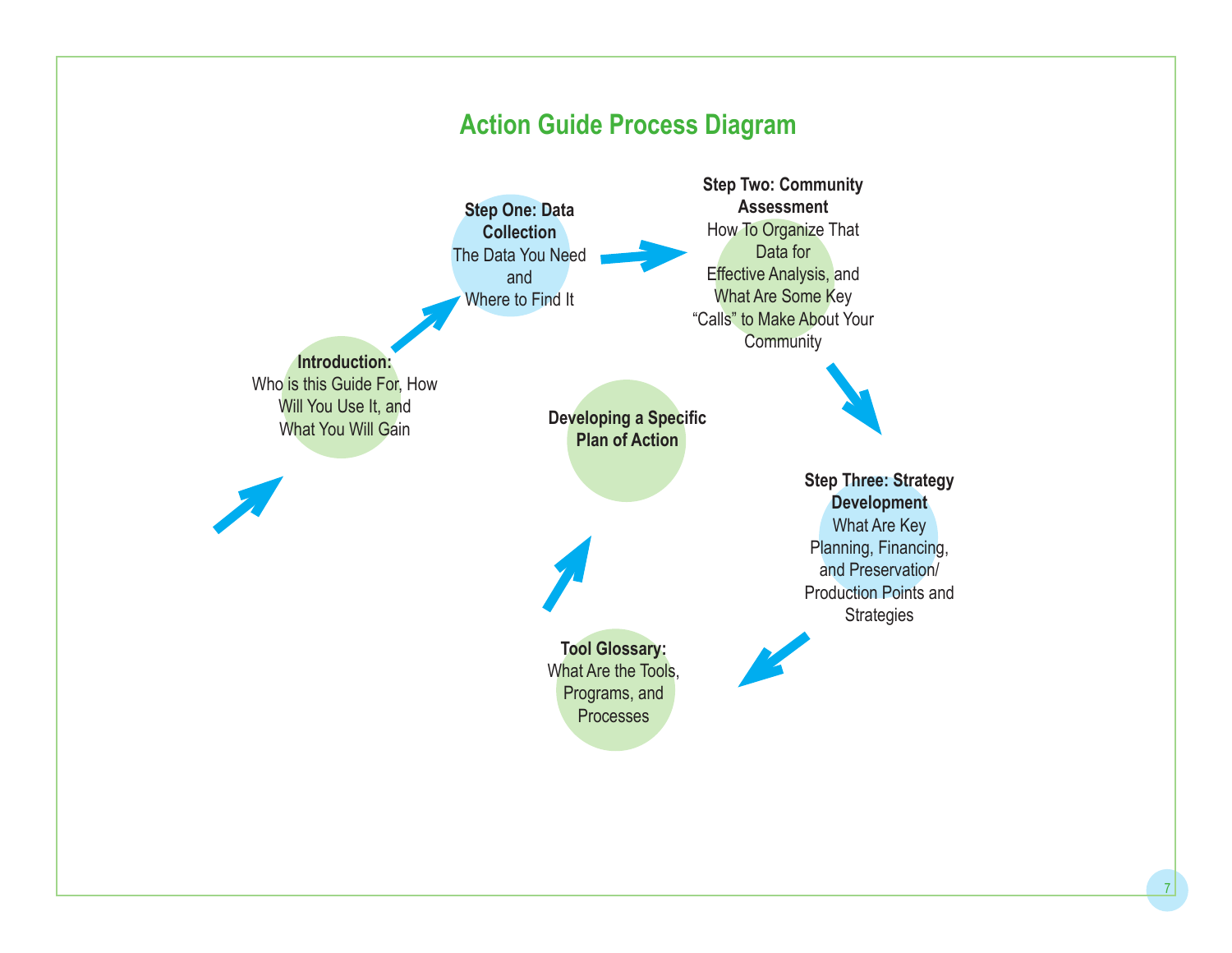# **Step One: Data Collection**

The first step in the process of strategizing for mixed-income transit-oriented development is collecting the data on existing conditions in the local community.

The primary ways to gather this information are:

- talk to your planning department
- review the pertinent Housing Element
- access US Census data
- check with the Nonprofit Housing Association and other civic and local organizations who are working in the area

This research should be composed of the following elements, for which more detail will be provided in the following pages:

**Demographic Conditions**: This component focuses on who currently lives in the district and the surrounding region. It also includes looking at how these conditions have changed over time and how they might be expected to change in the future. This helps determine the housing needs of the local community and helps predict who may be attracted to new development.

**Housing Market Conditions**: The focus of this step is to identify the data that will give the reader a fuller understanding of the status of the housing market in and near the transit district. Examining prevailing housing options, conditions, and prices; vacancies; and the cost of development will lead to a greater understanding of what forms of development are feasible and what public interventions may be necessary. The inventory of existing housing stock, in terms of amount, affordability, and type (age, density, rental vs. ownership) helps define the community's preservation or development needs.

Land Supply: Information about land supply is critical for identifying opportunity sites for new development and evaluating overall development capacity. As a fundamental barrier, or asset, for the development of new housing, this information will be crucial for determining strategies later.

**Policy Environment**: Examining existing policies helps delineate existing barriers to and opportunities for the preservation and development of mixedincome transit districts. Understanding the policy environment also provides a framework to help outline key strategies and tools that should be employed in this process that also address local conditions.

# **A. Demographic Conditions**

Two fundamental and related questions answered through the demographic assessment are:

#### **1. WHO currently resides in and near the transit zone?**

- What incomes are currently represented?
- What share of household incomes are residents spending on housing?
- What are the household types?
- What is the distribution of ages?
- **2. HOW has this changed over time?**

#### Key data to collect:

• The median household income for the transit district and surrounding area

• The distribution of incomes for households in the transit district and surrounding areas

- The percentage of housing income spent either on rent or mortgages
- The percentage of households composed of individuals and families and, of those, the percentage that include children
- The distribution of ages, including the percentage of children and seniors
- How each of the above statistics has changed over time.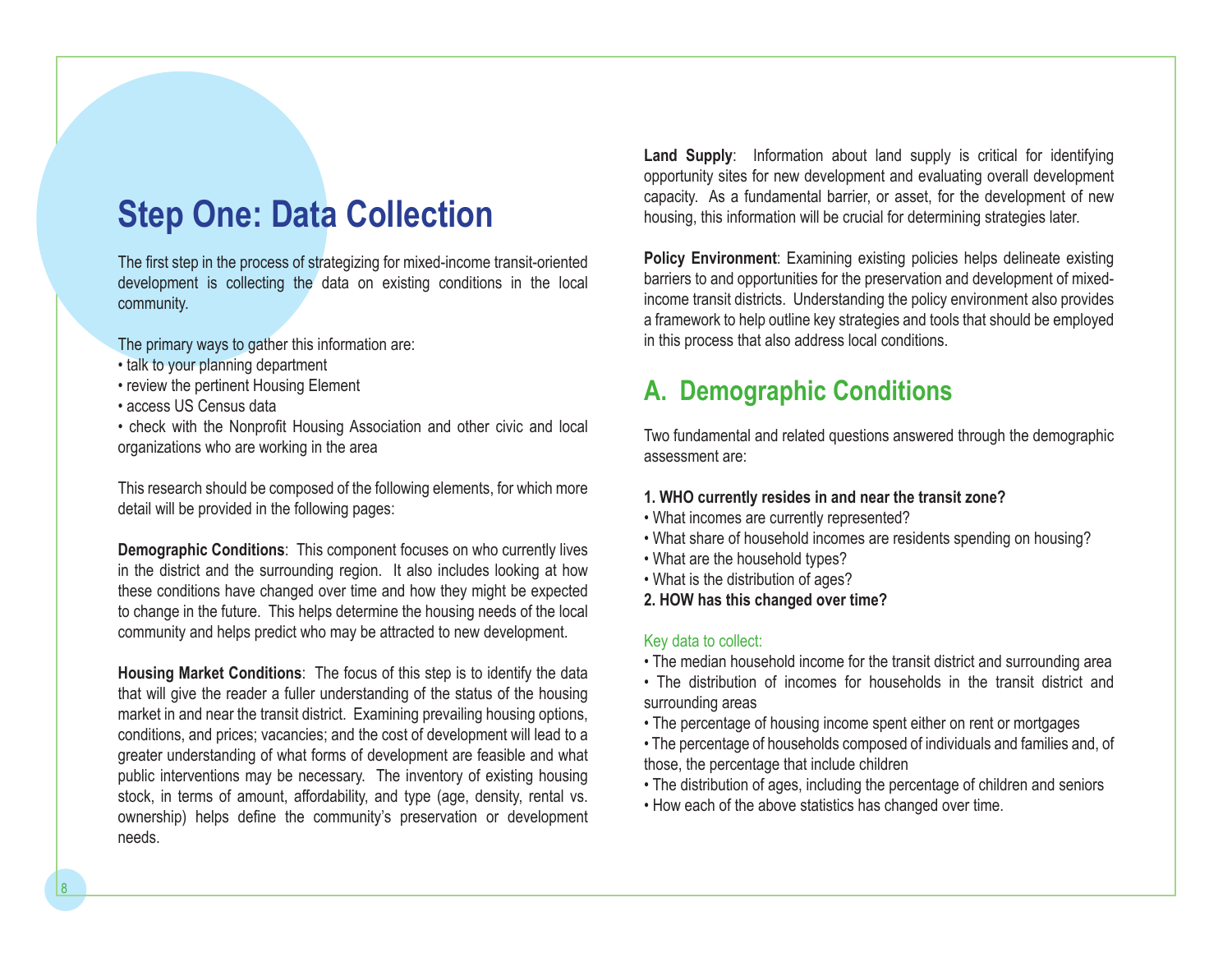#### How To:

Most demographic information can found from the U.S. Census Bureau's on-line resource, "American Factfinder" (http://factfinder.census.gov) and Neighborhood Knowledge California (www.NKCA.ucla.edu). These databases allow the user to search for a range of demographic and housing data customized to a range of geographies from areas as large as the nation to ones as small as a single city block.

For interpreting current household income distribution, it is helpful to look at the percentage of households that fall within income brackets as defined by United States Department of Housing and Urban Development (HUD). HUD uses the following terms, defined in relation to the regional household median:

| High Income                 | Greater than 120% of the area median income (AMI) |
|-----------------------------|---------------------------------------------------|
| Moderate Income             | 80-120% of AMI                                    |
| Low Income                  | 50-80% of AMI                                     |
| Very Low Income             | 30-50% of AMI                                     |
| <b>Extremely Low Income</b> | Less than 30% of AMI                              |

HUD (http://www.huduser.org) and the Bay Area Census http://www. bayareacensus.ca.gov/bayarea.htm) can provide recent data on area median income (AMI).

# **B. Housing Market Conditions**

This portion of the assessment is composed of two parts: the Existing Housing Stock and the Market Conditions.

#### The key questions for assessing Housing Stock are:

- **1. What is the mix of single- vs. multi-family dwellings?**
- **2. What is the mix of rental vs. owner-occupied housing?**
- **3. What is the mix of unit sizes in the transit zone? (1-bedroom; etc.)**
- **4. What is the age of the housing stock?**
- **5. What is the extent of subsidized housing in the transit zone?**
- Is there permanently affordable or public housing?
- Are any units set to expire and lose their affordability? How many?
- **6. What is the vacancy rate of the housing stock?**

**7. What is the physical condition of the housing stock? (Well-maintained? In poor condition? Wide variation?)**

A key consideration in assessing the development needs in a transit zone is the condition and qualities of the existing housing stock. When coupled with demographic data, this portion of the assessment will provide important insight into which populations are, and are not, being served by the housing currently available. In addition, this yields information, not only about current conditions, but also about an area's susceptibility to gentrification and, potentially, displacement. This information will be critical later when choosing effective development strategies and policy tools.

#### Key data to collect:

- The percentage share of the housing composed of single-family houses and of higher-density, multifamily housing.
- The mix of dwelling unit size, in terms of number of bedrooms
- The percentage share of the rental and owner-occupied housing stock.
- The age of the housing stock
- The quality and condition of the housing stock
- The number of units of subsidized, affordable housing that are currently in or near the transit district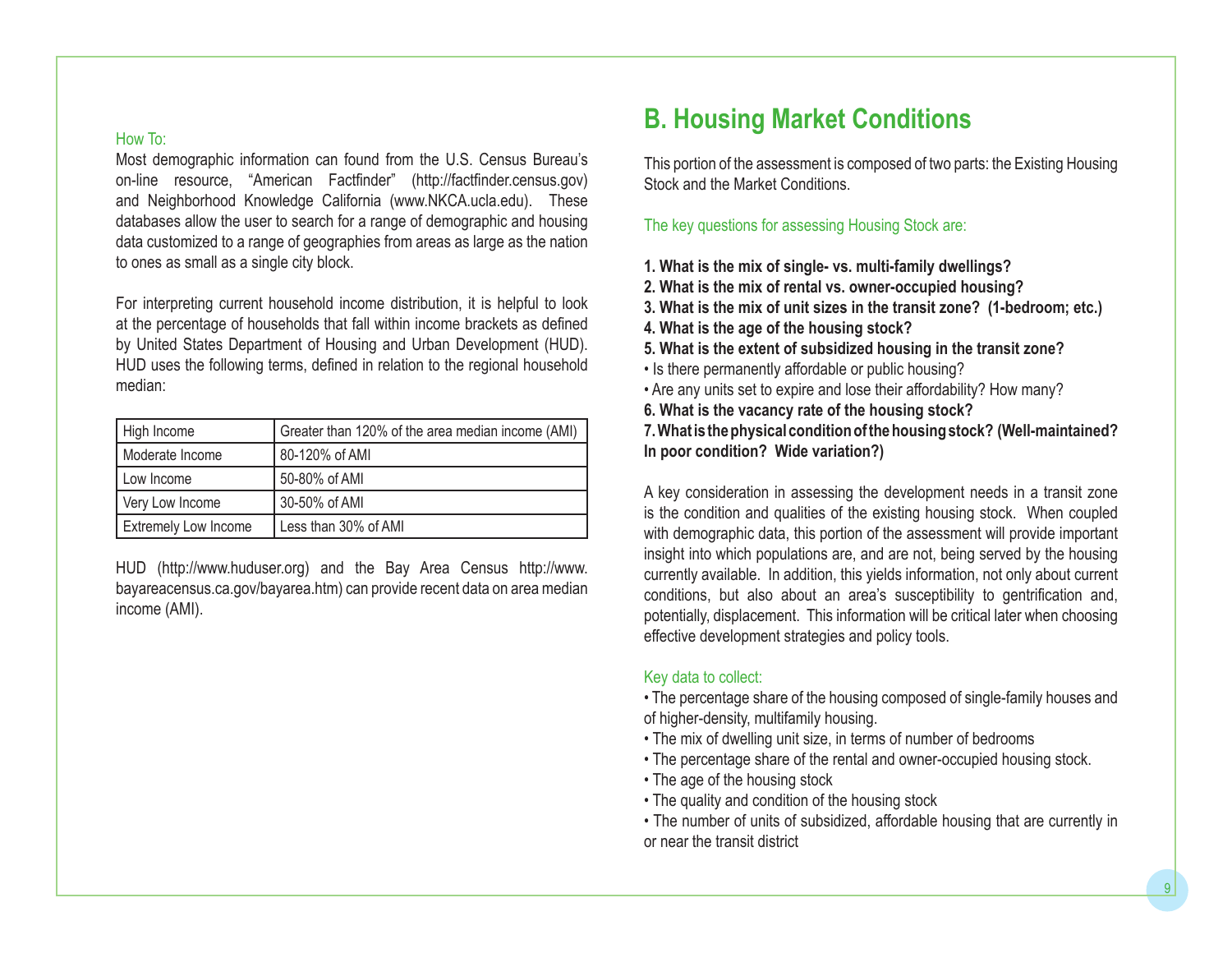• The populations served by that housing

• Whether these units are likely to stay affordable and whether there is pressure or opportunity for them to revert to market rate.

# How-To:

• The US Census is a good source for most of the quantitative data relevant to housing stock: (http://factfinder.census.gov)

• A walk or "windshield survey" will provide important information related to the condition of, and potential changes in the housing stock.

• This website operated by the California Tax Credit Allocation Committee has a list of all low-income housing tax credit projects in the state: (http://www. treasurer.ca.gov/ctcac/)

• The California Housing Partnership Corporation has information about the supply of Section 8 housing in each county, including how much of it is at risk of conversion to market rate: (http://www.chpc.net/)

• The Housing Element of your jurisdiction's General Plan should provide an inventory of all affordable housing projects in your area

#### The key questions for assessing Market Conditions include:

#### **1. What is the prevailing cost of housing, including both rental and homeownership units?**

- How has this changed over time?
- How does this compare to the region?

**2. How pervasive are foreclosures within, and in the areas surrounding, the transit district?**

**3. What is the cost of development within the transit district?** 

**4. How much development has there been in recent years? How much is planned?**

- **5. What is the composition of local employment?**
- **6. How strong is recent regional job growth?**

While likely to change more rapidly than any other aspect of this assessment, the market conditions of an area have profound implications for the forms of development that are possible and the strategies that are most appropriate

for achieving them. The data collected in this section will be used to assess the local housing market in Step Two.

#### Key data to collect:

• For both the local area and the region: rent data, including distribution, average, and change over time

• A sense of, if not hard statistics related to, the rate of foreclosures

• For both the local area and the region: housing price data, including distribution, average, and change over time

- Cost of land in transit district
- Cost of new construction in transit district
- A list of the most recent developments including number of units and vacancy rates

• A list of developments that are under construction or have applied for permits including the number of units

• Data on job composition and growth regionally, especially within a 30 minute commute shed

#### How-To:

• The US Census is a good, free source for most of the data relevant to rent and housing prices: (http://factfinder.census.gov). More recently updated data is available from trulia.com and realfacts.com. It is also available for purchase from First American Real Estate Solutions (FARES).

• A listing of properties in, or facing, foreclosure is available from www. foreclosures.com

• Estimates of land cost are available from the county's assessor's office. This information can often be downloaded from the office's website.

• Estimates of construction cost are available from RSMeans.com. For more accurate estimates, contact developers that are active in your area.

• Data on recent and proposed development are available from your jurisdiction's department of city planning.

• Regional employment data can be downloaded from the Bureau of Labor Statistics (http://data.bls.gov/cgi-bin/dsrv?sm)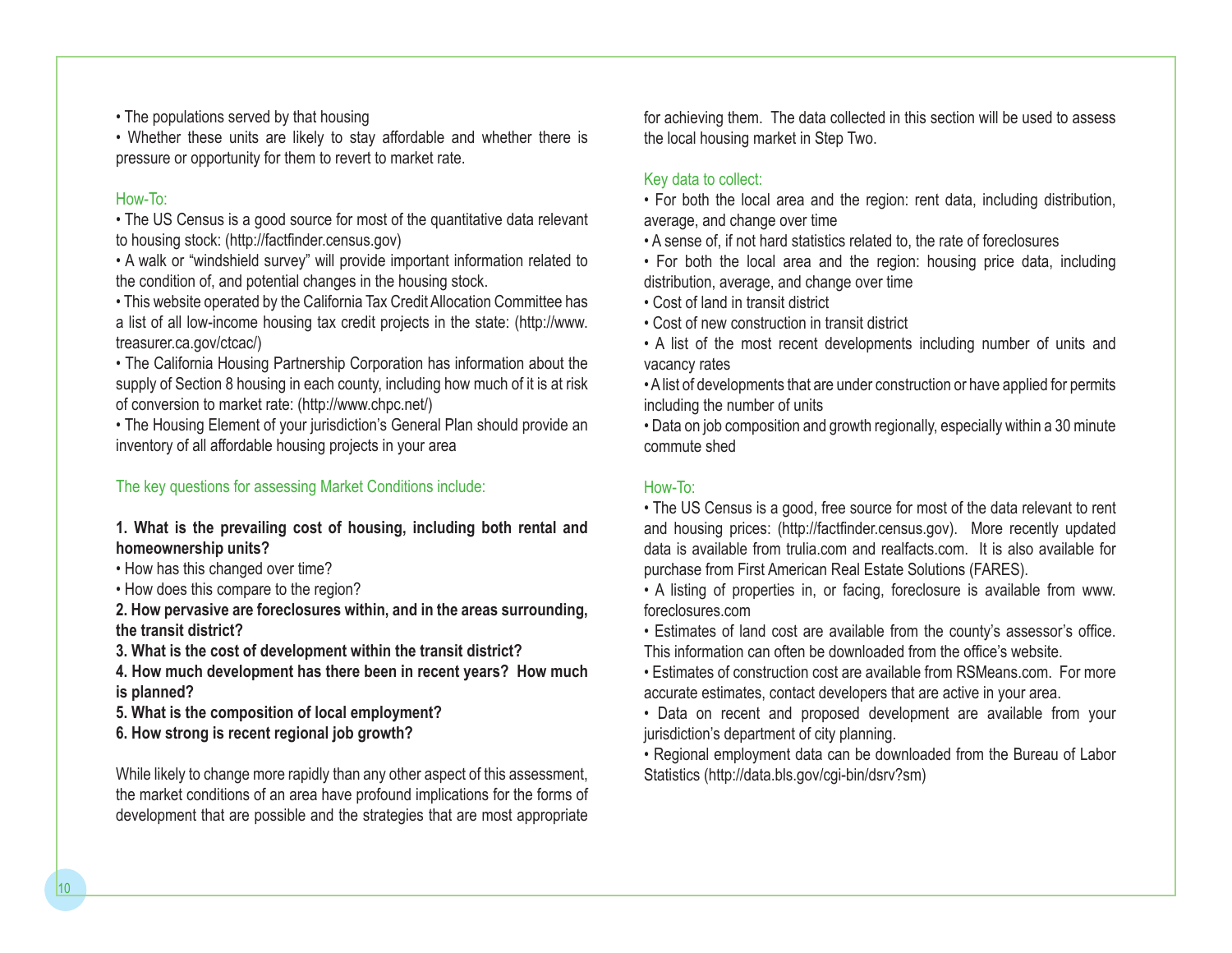# **C. Land Supply**

The key questions for this portion of the assessment are:

**1. What are the predominant land uses in the transit district?**

**2. What is the quantity and character of vacant or underutilized parcels in the transit district?**

• Are any of these parcels of significant size, or is land assembly necessary?

• Are any of these parcels owned by public entities?

An assessment of under-utilized and/or vacant parcels will yield important insight into the opportunities for private, new housing development. Information about adjacent land uses will help to guide the character of this new development, while an understanding of the land ownership patterns will determine potential strategies for implementing these projects. Data collected in this section will be based on more qualitative indicators than other sections and will rely primarily on land use maps, visual surveys, and ownership information.

#### Key Data to Collect:

• The amount and location of developable vacant or underutilized land in the transit district.

• Whether this is primarily composed of small parcels or includes one or more large parcels that may be attractive to developers

• The ownership status of the parcels, including whether they are in the hands of multiple, small property owners or only a few major property owners.

- Whether any parcels are owned by public entities
- The types and locations of the major land uses in the area
- The types and locations of the major activity centers
- The parcels or areas that the jurisdiction has identified as opportunity sites

# How-To:

• As with the evaluation of housing stock, "windshield survey" will provide important information related to the supply and condition of vacant and underutilized parcels in the transit district.

- Take photographs of the area, paying special attention to
- vacant parcels or buildings in poor condition
- popular or important uses, that could attract additional investment
- buildings and parcels adjacent to either of the above
- recently constructed or renovated projects
- Collect maps, especially those that show current land use. These can be found in your jurisdiction's general plan and on-line via Google Earth.
- Look for information about the transit district at the California Infill Parcel Locator (http://www.infill.org/). This will include basic information about the use and value of each parcel, as well as the value of each building. It also provides an assessment of whether or not each parcel is underutilized.

• Review maps and data from your county's tax assessor's office. In many cases, this information will be available online, and will provide detailed information about the ownership of each parcel, as well as its assessed value.

• Review your jurisdiction's general plan, especially its housing element; this should highlight areas in which the City or County intends to direct additional affordable housing development

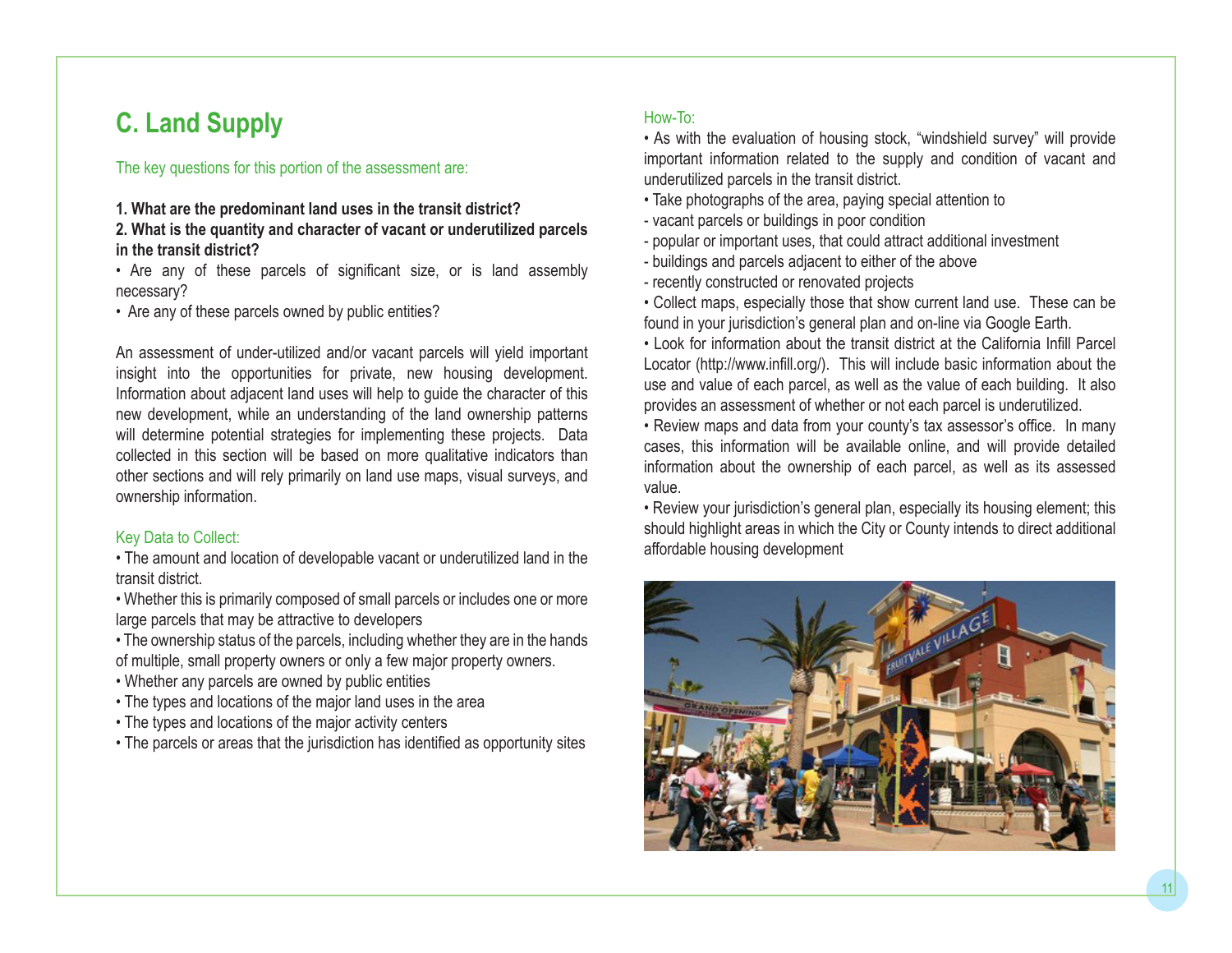# **D. Policy Environment**

This section outlines the key questions and resources needed to assess the policy environment, with regard to development possibilities in the transit district. The existing framework, as defined by local and state policies, has a profound influence on what kind of development is possible in the transit district. Policies may either serve to support or obstruct a desired development program by failing to respond to the place and its particular needs. By becoming better attuned to these policies, one can better determine how to work within the existing policy framework to achieve community goals. Alternatively, this knowledge can serve to highlight which policies should be revised, eliminated, or enhanced to better foster mixedincome transit districts.

#### The key questions to answer are:

**1. Is there an inclusionary housing ordinance in place?**

- If so, what percentage of new units must be affordable?
- To which income groups must new units be affordable?
- Must units be built on site, or is there an option for in-lieu fees?
- How many units have been created through the inclusionary policy?
- How much revenue has been collected?
- **2. Are there protections in place for current renters?**
- Is there a "just-cause" eviction policy?
- Is there rent control?
- Are there condominium conversion restrictions?
- **3. Is the district within a Redevelopment Area?**
- **4. How many units of housing must the jurisdiction accommodate under its Regional Housing Needs Assessment (RHNA) allocation?**
- What progress has been made toward these benchmarks?
- **5. What is the zoning of land within the station area?**
- What are the height and density limits for this area?

- What is the precedence for variances, in terms of density, height, parking, and use?

#### **6. What are the parking requirements for housing built in the jurisdiction?**

- What about parking requirements in transit zones?
- Do requirements exceed one space per unit?
- Are there reductions allowed for smaller units or affordable units?

#### How-to:

• Contact a representative from your jurisdiction's planning department, who will be able to answer most of these questions and refer you to key documents.

• Consult your jurisdiction's zoning code and maps. Often, if there is an inclusionary housing ordinance, it will be listed within this document. Parking requirements are also usually discussed in this portion of the municipal code. Finally, the zoning code will tell you the density and forms of development that are permitted, not only in the transit district, but also in the jurisdiction as a whole. Pay special attention to whether there are any special zones, such as overlay zones that may apply to transit station areas. Determine what if any additional uses are permitted in these zones, or whether the overlay zone allows for any existing zoning restrictions to be relaxed.

• Review ABAG's report, San Francisco Bay Area Housing Needs Plan 2007- 2014, which features the latest RHNA numbers for each jurisdiction in the Bay Area: (http://www.abag.ca.gov/planning/pdfs/SFHousingNeedsPlan. pdf.) Armed with these data, consult your jurisdiction's Housing Element, which must provide a comprehensive housing needs assessment for the jurisdiction, and identify opportunity sites for meeting its RHNA housing needs. The Housing Element must address land use controls such as minimum lot size requirements, developer fees and exactions, building codes and permit processing procedures than may affect its ability to meet the allocation.

• Finally, check your Redevelopment Agency's (RDA) Redevelopment Area map to see if the transit district falls under the RDA's purview. If it does, then the agency is required to expend at least 20% of all Tax Increment Financing receipts on the development of affordable housing; if available, this is a useful tool for helping to foster a mixed-income TOD.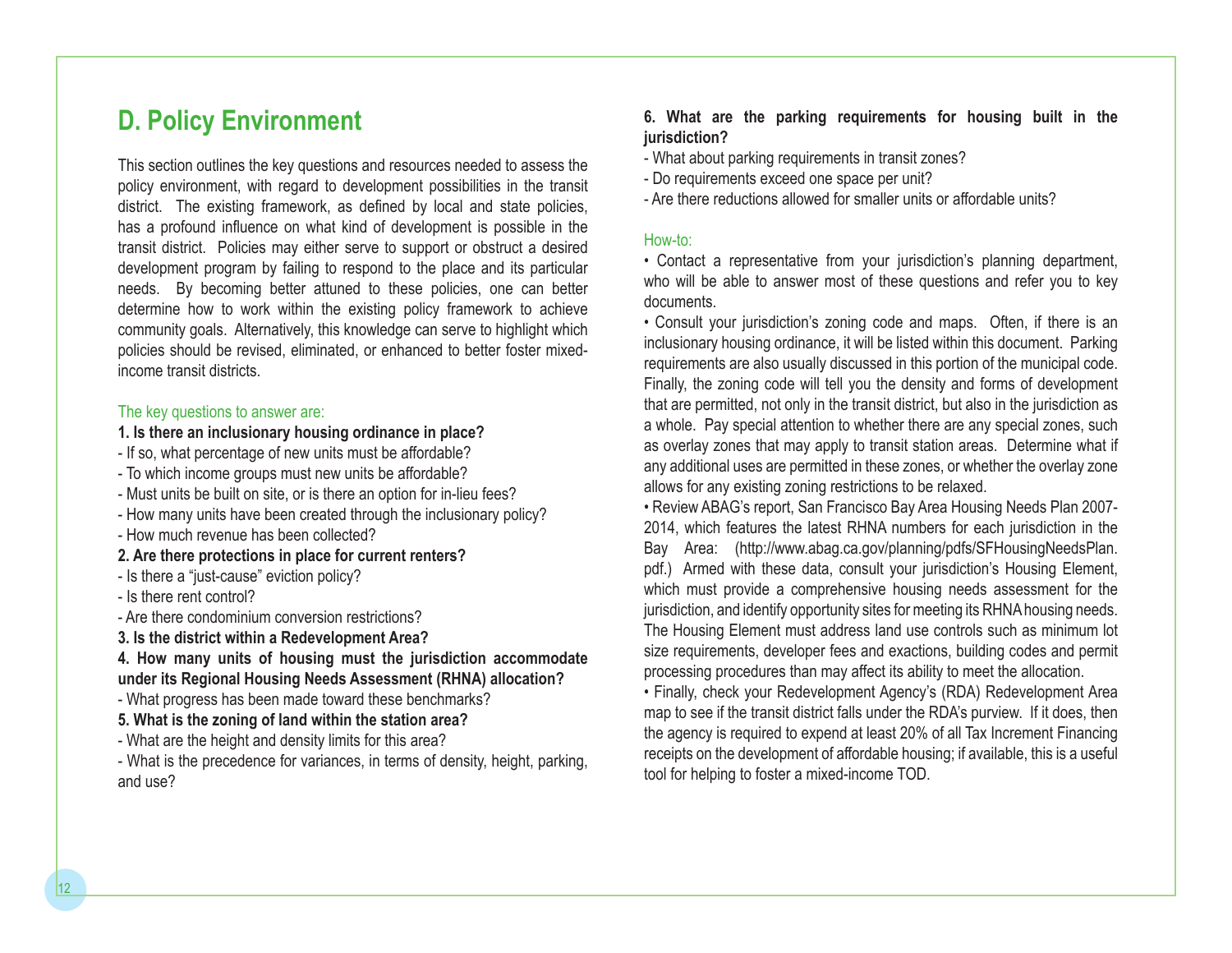# **STEP ONE WORKSHEET**

Note to User: In this worksheet, space has been given to allow for the collection of all information outlined in the previous Step One chapter; not every data item will be available or necessary in every community in order to move on to Step Two.

| <b>Demographic Conditions</b> |                                     | <b>Transit District</b> | Surrounding<br>Area | Change<br>Over<br>Time |
|-------------------------------|-------------------------------------|-------------------------|---------------------|------------------------|
| Median Household Income       |                                     | \$                      | \$                  | $\%$                   |
| <b>Distribution</b>           | \$                                  | $\%$                    | $\%$                | $\%$                   |
| Of Income                     | \$                                  | $\%$                    | $\%$                | $\%$                   |
|                               | \$                                  | $\%$                    | $\%$                | $\%$                   |
|                               | \$                                  | $\%$                    | $\%$                | $\frac{0}{0}$          |
|                               | \$                                  | $\%$                    | $\frac{0}{0}$       | $\frac{0}{0}$          |
|                               | \$                                  | $\frac{0}{0}$           | $\frac{0}{0}$       | $\frac{0}{0}$          |
| \$                            |                                     | $\frac{0}{0}$           | $\frac{0}{0}$       | $\%$                   |
| Housing Income Spent On       |                                     | \$                      | \$                  | $\%$                   |
| <b>Rent Or Mortgages</b>      |                                     | $\%$                    | $\%$                | $\%$                   |
| Households                    | Individuals                         | $\%$                    | $\%$                | $\frac{0}{0}$          |
| Composed                      | <b>Families</b>                     | $\frac{0}{0}$           | $\frac{0}{0}$       | $\%$                   |
| Of                            | <b>Families</b><br>With<br>Children | $\frac{0}{0}$           | $\%$                | $\%$                   |
| <b>Distribution</b>           | <b>Adults</b>                       | $\frac{0}{0}$           | $\frac{0}{0}$       | $\frac{0}{0}$          |
| Of Ages                       | Children                            | $\%$                    | $\%$                | $\%$                   |
|                               | <b>Seniors</b>                      | $\%$                    | $\%$                | $\%$                   |

|                                       | <b>Existing Housing Stock</b>                               |               | <b>Transit District</b>         |              | <b>Surrounding Area</b>         |               |
|---------------------------------------|-------------------------------------------------------------|---------------|---------------------------------|--------------|---------------------------------|---------------|
| Percentage<br>Share Of<br>The Housing | Single-<br>Family<br><b>Houses</b>                          | $\frac{0}{0}$ |                                 |              |                                 | $\frac{0}{0}$ |
|                                       | Higher-<br>Density,<br><b>Multifamily</b><br>Housing        |               | $\frac{0}{0}$                   |              |                                 | $\frac{0}{0}$ |
| <b>Dwelling</b>                       | 1 Room                                                      |               | $\frac{0}{0}$                   |              |                                 | $\frac{0}{0}$ |
| <b>Unit Size</b>                      | 2 Rooms                                                     |               | $\frac{0}{0}$                   |              |                                 | $\frac{0}{0}$ |
| Percentages                           | 3 Rooms                                                     |               | $\frac{0}{0}$                   |              |                                 | $\frac{0}{0}$ |
|                                       | 4 Rooms<br>Or More                                          |               | $\frac{0}{0}$                   |              |                                 | $\frac{0}{0}$ |
| Occupied                              | Rental                                                      | $\frac{0}{0}$ |                                 |              |                                 | $\frac{0}{0}$ |
| <b>Homes</b>                          | Owner-<br>Occupied                                          | $\frac{0}{0}$ |                                 |              |                                 | $\frac{0}{0}$ |
|                                       | Age Of The Housing Stock                                    |               |                                 |              |                                 |               |
|                                       | <b>Quality And Condition Of</b><br>The Housing Stock        |               |                                 |              |                                 |               |
|                                       | <b>Overall Number Of Units</b><br>Of Subsidized, Affordable |               | Affordable<br><b>Until Date</b> | Units        | Affordable<br><b>Until Date</b> |               |
| Housing                               |                                                             |               |                                 |              |                                 |               |
| <b>Units</b><br>Serving               | Population                                                  | <b>Units</b>  | Affordable<br><b>Until Date</b> | <b>Units</b> | Affordable<br><b>Until Date</b> |               |
| Specific                              |                                                             |               |                                 |              |                                 |               |
| Populations                           |                                                             |               |                                 |              |                                 |               |
|                                       |                                                             |               |                                 |              |                                 |               |
|                                       |                                                             |               |                                 |              |                                 |               |
|                                       |                                                             |               |                                 |              |                                 |               |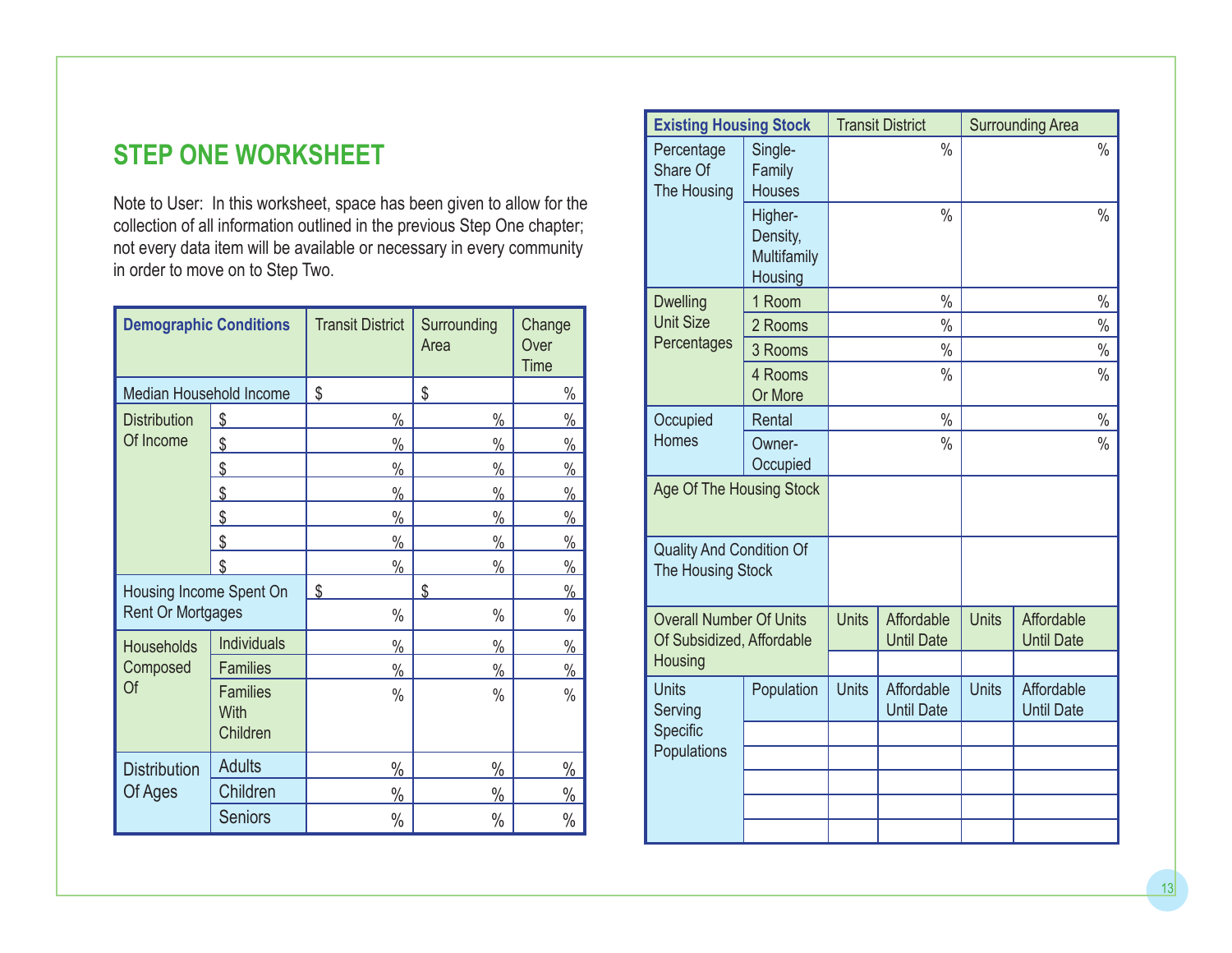|                              |  | <b>Market Conditions</b>   Transit District | Surrounding | Change          |
|------------------------------|--|---------------------------------------------|-------------|-----------------|
|                              |  |                                             | Area        |                 |
| <b>Average Rent</b>          |  |                                             |             | $\overline{\%}$ |
| <b>Median Rent</b>           |  |                                             |             | $\frac{0}{0}$   |
| Rent                         |  |                                             |             | $\frac{0}{0}$   |
| <b>Distribution</b>          |  |                                             |             | $\frac{1}{2}$   |
|                              |  |                                             |             | $\frac{1}{2}$   |
|                              |  |                                             |             | $\frac{0}{0}$   |
|                              |  |                                             |             | $\frac{1}{2}$   |
| <b>Average House</b>         |  |                                             |             | $\frac{1}{2}$   |
| Price                        |  |                                             |             |                 |
| <b>Median House</b><br>Price |  |                                             |             | $\frac{0}{0}$   |
| <b>Housing</b>               |  |                                             |             | $\frac{1}{2}$   |
| Price                        |  |                                             |             | $\frac{0}{6}$   |
| <b>Distribution</b>          |  |                                             |             | $\frac{1}{2}$   |
|                              |  |                                             |             | $\frac{1}{2}$   |
|                              |  |                                             |             | $\frac{0}{0}$   |
| <b>Foreclosure Rate</b>      |  |                                             |             | $\frac{0}{0}$   |
| <b>Cost Of Land</b>          |  |                                             |             | $\frac{0}{0}$   |
| <b>Cost Of New</b>           |  |                                             |             | $\frac{0}{0}$   |
| Construction                 |  |                                             |             |                 |
| <b>Job Composition</b>       |  |                                             |             | $\frac{0}{0}$   |
| <b>Job Growth</b>            |  |                                             |             | $\frac{1}{2}$   |

| Recent<br>Developments | <b>Number</b><br>Of Units | Vacancy<br>Rates | <b>Under</b><br>Construction or<br>application | <b>Number</b><br>Of Units |
|------------------------|---------------------------|------------------|------------------------------------------------|---------------------------|
|                        |                           |                  |                                                |                           |
|                        |                           |                  |                                                |                           |
|                        |                           |                  |                                                |                           |
|                        |                           |                  |                                                |                           |
|                        |                           |                  |                                                |                           |
|                        |                           |                  |                                                |                           |
|                        |                           |                  |                                                |                           |
|                        |                           |                  |                                                |                           |
|                        |                           |                  |                                                |                           |
|                        |                           |                  |                                                |                           |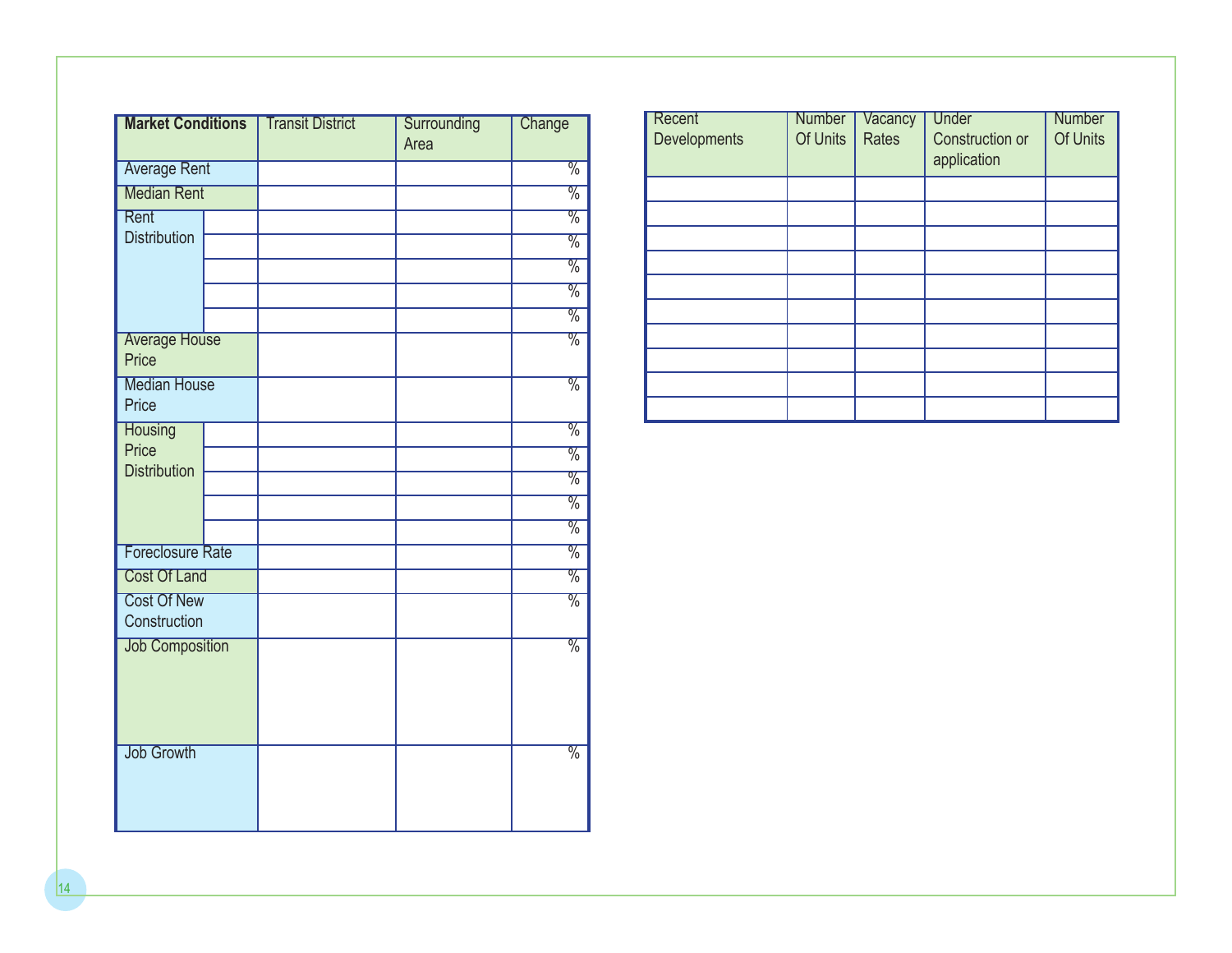| <b>Land Supply</b>                  |                  |                         |                                          |                                    |                                                        |
|-------------------------------------|------------------|-------------------------|------------------------------------------|------------------------------------|--------------------------------------------------------|
| Vacant Or<br>Underutilized<br>Land  | Small<br>Parcels | Large<br><b>Parcels</b> | Multiple,<br>Small<br>Property<br>Owners | Few<br>Major<br>Property<br>Owners | Owned<br><b>By</b><br><b>Public</b><br><b>Entities</b> |
|                                     |                  |                         |                                          |                                    |                                                        |
|                                     |                  |                         |                                          |                                    |                                                        |
|                                     |                  |                         |                                          |                                    |                                                        |
|                                     |                  |                         |                                          |                                    |                                                        |
|                                     |                  |                         |                                          |                                    |                                                        |
|                                     |                  |                         |                                          |                                    |                                                        |
|                                     |                  |                         |                                          |                                    |                                                        |
|                                     |                  |                         |                                          |                                    |                                                        |
| <b>Major Land Uses</b>              |                  | <b>Types</b>            |                                          | Locations                          |                                                        |
|                                     |                  |                         |                                          |                                    |                                                        |
|                                     |                  |                         |                                          |                                    |                                                        |
|                                     |                  |                         |                                          |                                    |                                                        |
| <b>Major Activity Centers</b>       |                  | <b>Types</b>            |                                          | Locations                          |                                                        |
|                                     |                  |                         |                                          |                                    |                                                        |
|                                     |                  |                         |                                          |                                    |                                                        |
|                                     |                  |                         |                                          |                                    |                                                        |
| <b>Identified Opportunity Sites</b> |                  | <b>Types</b>            |                                          | Locations                          |                                                        |
|                                     |                  |                         |                                          |                                    |                                                        |
|                                     |                  |                         |                                          |                                    |                                                        |
|                                     |                  |                         |                                          |                                    |                                                        |
|                                     |                  |                         |                                          |                                    |                                                        |

|       | <b>Policy Environment</b>                                                          |  |
|-------|------------------------------------------------------------------------------------|--|
|       | Is there an inclusionary housing ordinance                                         |  |
|       | in place?                                                                          |  |
|       | What percentage of new units must be                                               |  |
|       | affordable?                                                                        |  |
|       | Which income groups must new units                                                 |  |
|       | be affordable?                                                                     |  |
|       | Must units be built on site, or is there an<br>option for in-lieu fees?            |  |
|       | How many units have been created                                                   |  |
|       | through the inclusionary policy?                                                   |  |
|       | How much revenue has been collected?                                               |  |
|       | Are there protections in place for current                                         |  |
|       | renters?                                                                           |  |
|       | Is there a "just-cause" eviction policy?                                           |  |
|       | Is there rent control?                                                             |  |
|       | Are there condominium conversion                                                   |  |
|       | restrictions?                                                                      |  |
|       | Is the district within a redevelopment area?<br>How many units of housing must the |  |
|       | jurisdiction accommodate under its                                                 |  |
|       | regional housing needs assessment (rhna)                                           |  |
|       | allocation?                                                                        |  |
|       | What progress has been made toward                                                 |  |
|       | these benchmarks?                                                                  |  |
|       | What is the zoning of land within the station                                      |  |
| area? |                                                                                    |  |
|       | What are the height and density limits                                             |  |
|       | for this area?                                                                     |  |
|       | What is the precedence for variances,                                              |  |
|       | in terms of density, height, parking, and                                          |  |
|       | use?                                                                               |  |
|       | What are the parking requirements for<br>housing built in the jurisdiction?        |  |
|       | What about parking requirements in                                                 |  |
|       | transit zones?                                                                     |  |
|       | Do requirements exceed one space per                                               |  |
|       | unit?                                                                              |  |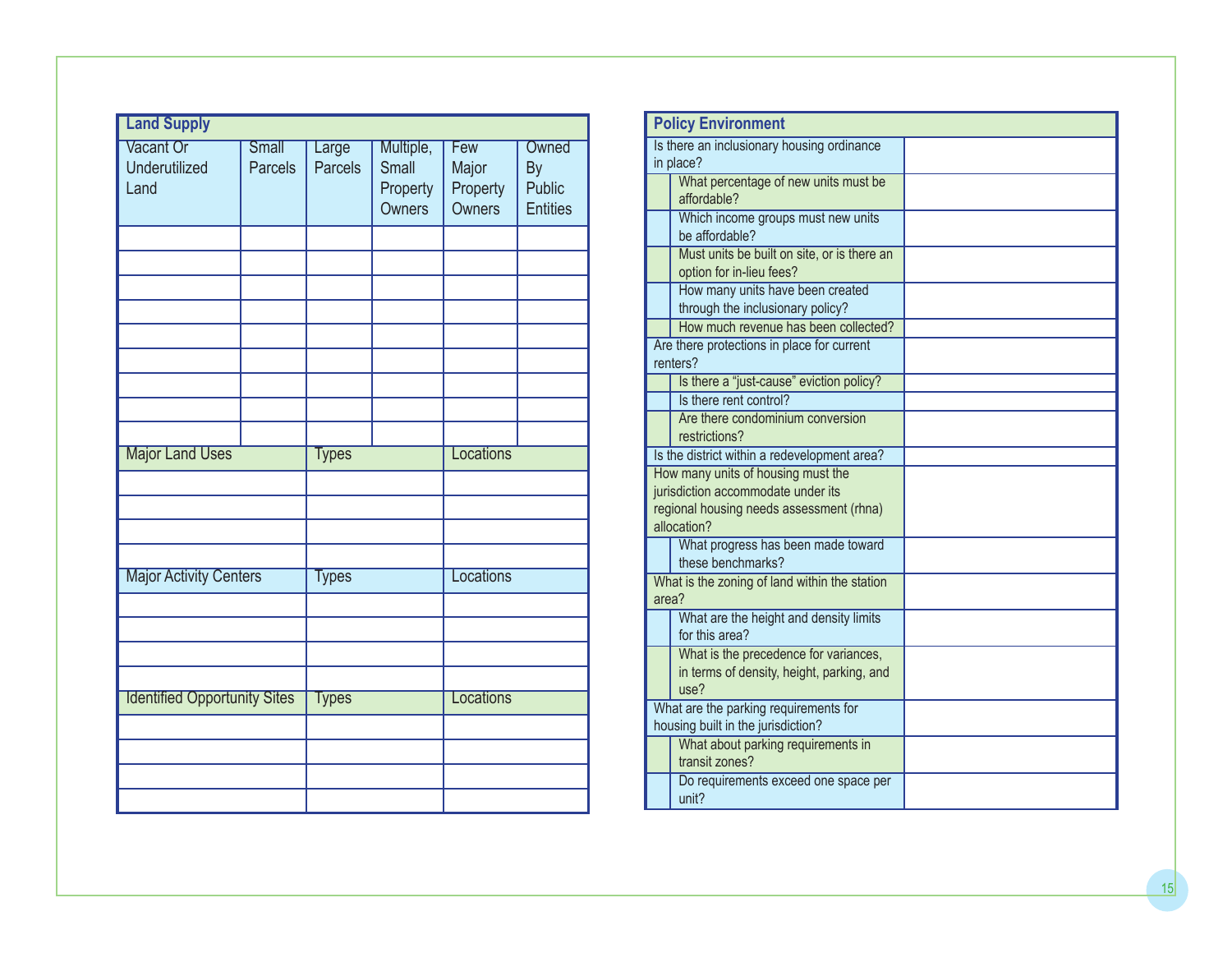# **Step Two: Needs and Opportunities Assessment**

In Step Two you will analyze and synthesize the four areas of data that you collected in Step One to determine community needs and opportunities within the context of the transit zone. There are four core areas where establishing the current status of your community is key to identifying its specific needs:

- A. **Which populations are currently served and not served? How does this relate to the needs of your community and regional demographics?**
- B. **What is the state of your market?**
- C. **What are your key development and preservation opportunities?**
- D. **Are current policies supporting or obstructing needed development? Is affordable housing being built?**

At the completion of this section, you will be able to formulate a comprehensive "Transit Zone Housing Needs Statement". The Needs Statement is intended to provide a framework for honing in on the appropriate set of tools for your transit zone, as outlined in Step Three: Strategy Development.

# **A. Which populations (income groups, household types, ages) are or are not being served by the current housing stock?**

- How does this relate to the needs of your community and regional demographics?

Getting a more thorough understanding of which populations in the community are being adequately served or not served calls for bridging the data collected in the Physical Condition and Demographic Condition sections in Step One. This can be accomplished by answering two questions: First, given the type of housing options available, which populations can live in the transit district? Second, given the demographics of the surrounding areas, which populations need to be accommodated?

# **- How diverse are current housing options? Does the mix of rental and homeownership opportunities accommodate a range of incomes, ages, and household types?**

Diversity of household types is a crucial ingredient in a "complete" and more stable community. In addition, a diverse community, wherein members reach major life stages (such as having children or retiring) at different points, rather than all at once, places less of a strain on public services. However, the diversity household types is largely limited by the diversity of unit types. If the housing stock is primarily composed of large dwellings, it may be unable to attract young professionals, couples without children, or seniors looking to move to smaller dwellings; conversely, if one-bedrooms and studios are the predominate housing types, the area may not be able to accommodate families.

Likewise, the provision of rental housing is important to ensure access for lower-income and younger households. At the same time, a community with a high percentage of renters and limited incomerestricted housing is at higher risk of rapid neighborhood change than one with a greater share of homeowners or many permanently affordable housing options. This is especially true in areas with rising housing prices or an area where a catalytic development would prompt increased market activity. As such, homeownership also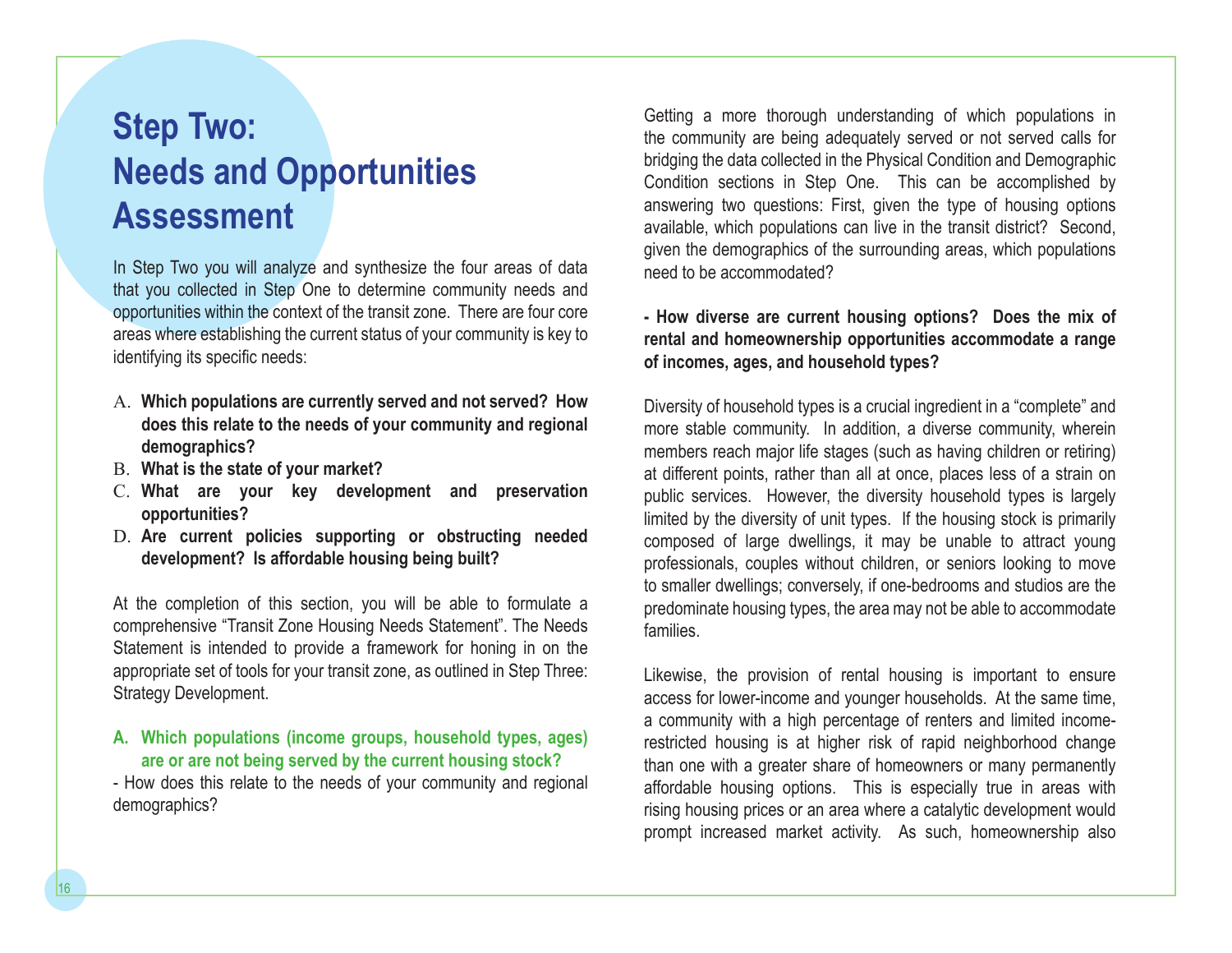fosters enhanced neighborhood stability and can act as a barrier to displacement.

# **- How does the mix of existing housing in the transit district compare to the demographics of the larger community?**

The right mix of housing depends a great deal on the population to be served. While the household types found in the transit district itself will be determined largely by the current housing options, comparing these data to those for the city and region will determine whether each of these populations is being well-served. Using data from the Demographic Conditions section, examine how the current mix of housing options compares to the household types. Comparing data on current housing tenure with demographic data about age and household types in and near the transit zone can help to determine the proper mix.

# **- What are current household housing expenditures and the availability of subsidized housing?**

The percentage of household income spent on housing is a commonly used index of housing affordability in an area: a "housing burden" exists in a household spending over 30% of its income on rent or a mortgage, a "severe housing burden" denotes a household spending over 50% of income on housing expenditures. When a household, and especially a renter household, falls into either of these categories, it becomes more vulnerable to changes in market conditions. If a large portion of a neighborhood is experiencing a housing burden, the development of additional subsidized housing may be called for. Likewise, if the stock of housing is either insufficient or in poor condition it may be important to advocate for new construction. However, if there is already an adequate stock of affordable housing that is at-risk of conversion to market rate it may be a higher priority to ensure the preservation of these units.

# **- How much diversity is there in household income; how was this changed over time?**

A deeper analysis of income diversity and trends can give insight into the stability of the transit zones population and this will help guide which types of housing are needed to foster additional stability. For example, a zone that is predominantly upper income and trending away from income diversity would point to the need for more aggressive efforts to create footholds for lower income households. Likewise a predominantly low-income transit zone that is remaining low-income may point to the need to introduce more housing options for higherincome households, while still preserving and enhancing opportunities for existing residents to stay in the area.

#### **B. What is the state of your market?**

Evaluating the state of your local housing market can determine the feasibility of various development strategies including the potential roles for the public and private sectors. In a warmer housing market government agencies may be able to leverage their control of the entitlements process and require developers to provide community amenities and affordable housing. In this case, greater restrictions on development may be in the public interest. In cooler markets public agencies may need to construct the affordable housing and community amenities themselves or offer incentives to private developers. In especially cool markets, jurisdictions may be prone to approving projects that fall far short of meeting their vision and mixed income goals in their transit zones due to a perceived need to get some type of development in the ground. Once that land is developed, the opportunity to develop at its highest and best use is lost. Thus, while current state of the market is important, it is equally imperative to consider long-term goals, rather than focusing exclusively on economic conditions, which may be change rapidly.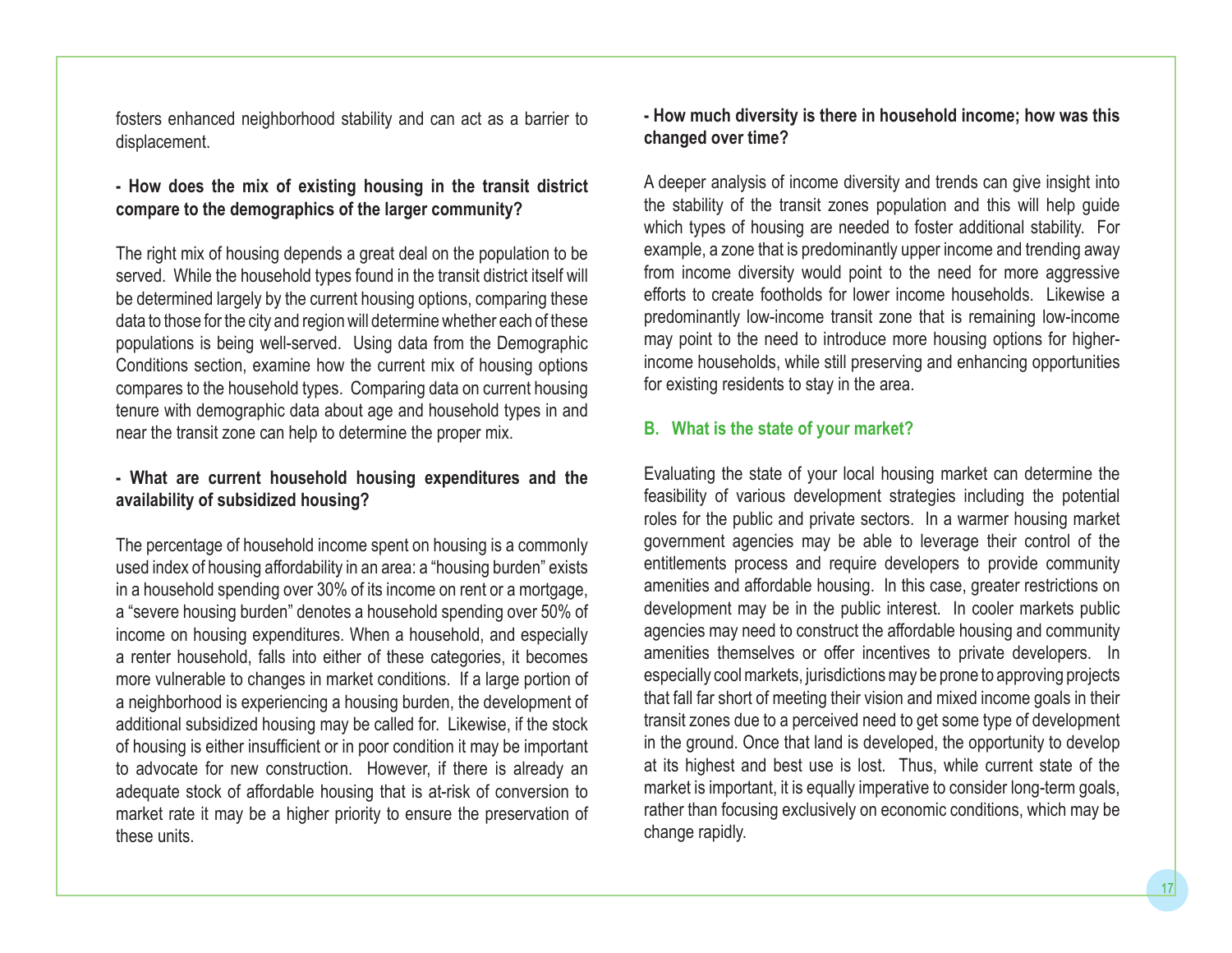A determination of the feasibility and viability of a specific project requires an analysis that is far more complex and detailed than can be completed without considerable professional expertise. However, a broader assessment of the housing market as a whole, such as the one outlined below, can still yield important insights into the feasibility, and applicability, of various policy interventions.

#### **Warmer or Cooler?**

An area that yields higher rents or prices than the rest of the region is likely to attract more interest in new development than other areas. This might be a sign that the district is in a warmer market, while an area with lower housing costs might be a cooler market. However, this can only be fully assessed in the context of historical data. Generally speaking, there are four possible conditions for a given housing market:

- 1. An area with high housing costs and rapid appreciation relative to the regional average;
- 2. An area with high housing costs, but with depreciation or slower appreciation relative to the regional average;
- 3. An area with low housing costs, but with rapid appreciation relative to the regional average; or
- 4. An area with low housing costs and depreciation or slower appreciation relative to the regional average;

It is clear that the first and third of these conditions represents a warmer market, and that the fourth represents a cooler market. However, the second condition may be warmer, cooler, or stable, depending on the area. Greater insight into this can be achieved through an examination of recent and planned development. Data on the amount, location, and asking price of new housing can give important insight into how developers perceive the current market. If there is a great quantity of new and planned development, especially focused in a particular

area and/or of a price or character that differs substantially from surrounding housing, it is likely that developers anticipate an escalation in market demand. However, it is important to consider the lag time that is involved in development; a new building reflects a developer's "prediction" about the market at the point that the project was initiated. Sometimes this guess is wrong, and asking prices are a reflection of the amount needed to cover costs, rather than of the amount that the market will bear. Consequently, these data should be considered in conjunction with vacancy data. A building may take several months or years before all units are occupied even in a warmer market. However, if a building remains largely vacant for an extended period, or there is a high rate of foreclosures in the surrounding area, the market may be cooler than the new development might otherwise imply.

The costs of land and construction should also be considered when evaluating the housing market. An area with high costs of land and construction, especially relative to the rest of the region, may be less able to attract new development unless new units can garner high rents or sales prices. Even in cases where this is true, the ability to construct affordable housing may be limited.

Finally, there needs to be an evaluation of the state of the overall economy, especially the job market. Data on job growth can give important insights into an economy's health, as well as the likelihood for long-term population growth. In a region with a robust level of employment expansion, even cooler markets can expect to face development pressures in the long term. In addition to overall growth, attention should be paid to the composition of the workforce at a subregional level. Regional jobs growth might mask a local economy that is composed of jobs in declining industries. Furthermore, if jobs near the transit district are largely low-skilled and low-wage, there may be a greater need for affordable housing than would emerge from the demographic analysis. A familiarity with these data can help to formulate short- and long-term development and policy strategies.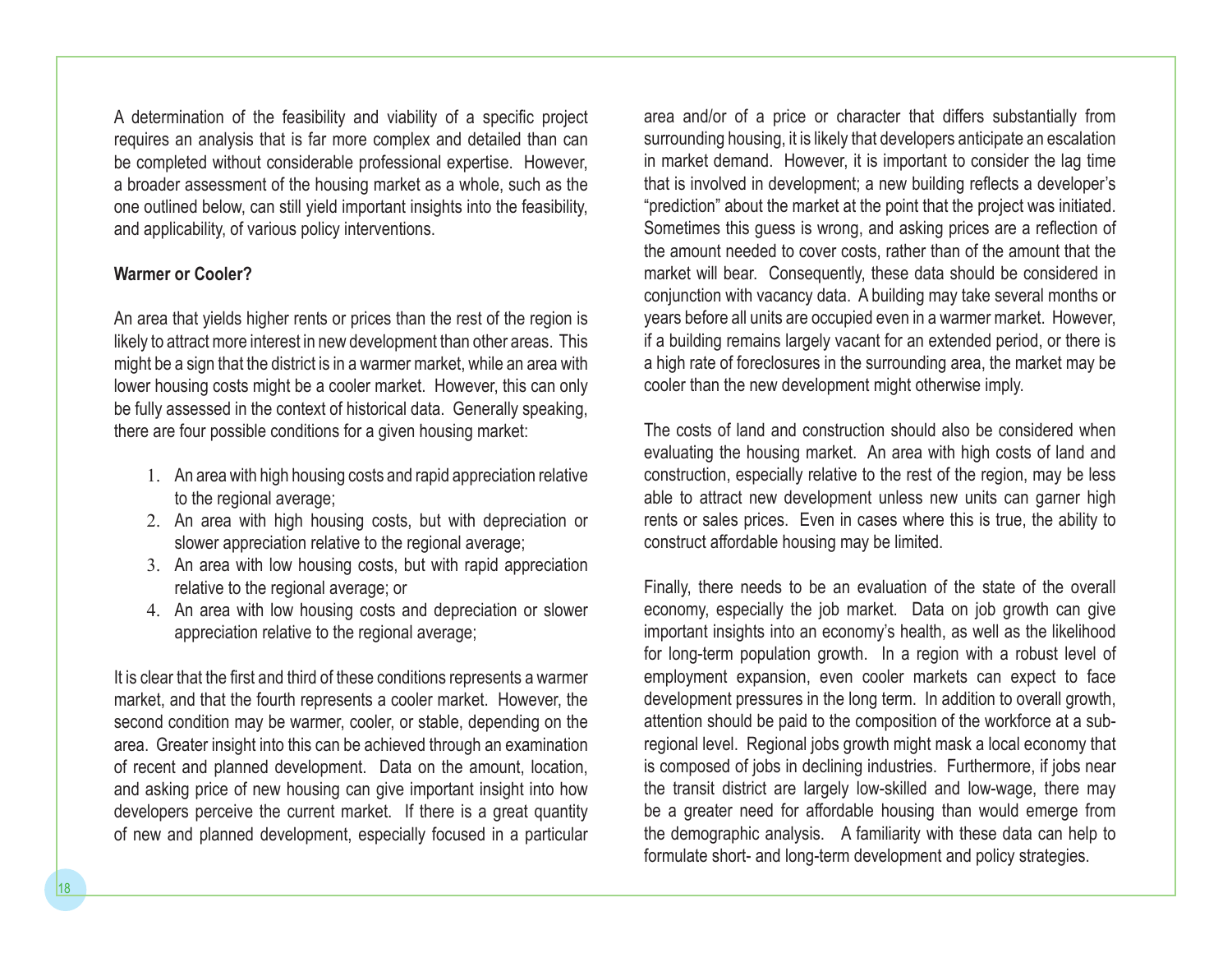Fully integrating these factors in a rigorously quantitative manner may require the assistance of a consultant. However, by looking critically at these data, you will be able to get a general sense of the state of your local housing market, and will be able to make preliminary judgments on what level of development is feasible in the transit zone.

# **C. What are your key development and preservation opportunities?**

In this context, "preservation" refers to taking actions that ensure that existing affordable housing opportunities remain accessible to lowerincome households. For subsidized units, this means preventing conversion to market-rate rents; for unsubsidized units, this means accessing funding streams and instituting policies that can mitigate against rising rents. Since preservation is often far less expensive, it is important that preservation opportunities are not overlooked. In general, however, the need for preservation, as opposed to development, in the transit zone will be partially determined by the responses to the previous questions concerning the state of the housing market. Where new private housing development opportunities are limited, policies such as inclusionary zoning can't be relied upon to deliver needed affordable housing. In these types of districts, greater emphasis may need to be placed on developing on public land, joint private/public development, or other creative development approaches. Alternatively, limited new development opportunities may signal the need to focus on enhancing existing housing opportunities through preservation strategies.

Similarly, limited building acquisition opportunities for housing preservation may signal the need for more aggressive development strategies, or measures that help low-income renters or homebuyers better afford the opportunities that are available, for instance through targeted first-time homeowner assistance (Tool #22) or the creation of limited equity housing cooperatives (Tool #23).

While these general strategies may be largely determined by housing needs and economic conditions, the identification of specific sites, will be largely defined by data collected in the Land Supply section in Step One.

### **Assessing Appropriate Preservation Opportunities:**

A critical piece in understanding the current housing stock involves assessing the quality and condition of the affordable housing (both subsidized and market rate) that exists. As such, before outlining an approach to assessing affordable housing preservation opportunities, it is worth clarifying definitions. For purposes of this guide, "appropriate" preservation opportunities are:

- In buildings that have densities sufficient to support transit,
- Relatively easy to rehabilitate (meaning they aren't saddled with issues like mold, flooding, foundational damage or other heavy damage), and
- Either presently low-cost or subsidized, but at risk of converting to market-rates.

#### **Approach**:

- 1. Review the local Housing Element. As with new development opportunities, the Housing Element can help identify opportunities for making presently low-cost housing permanently affordable.
- 2. Identify subsidized properties at risk of conversion to marketrate housing. Are any of the subsidized affordable housing developments identified in Step One approaching expiration of their affordability terms (particularly Section 8 or LIHTC units not managed by non-profit affordable housing developers)?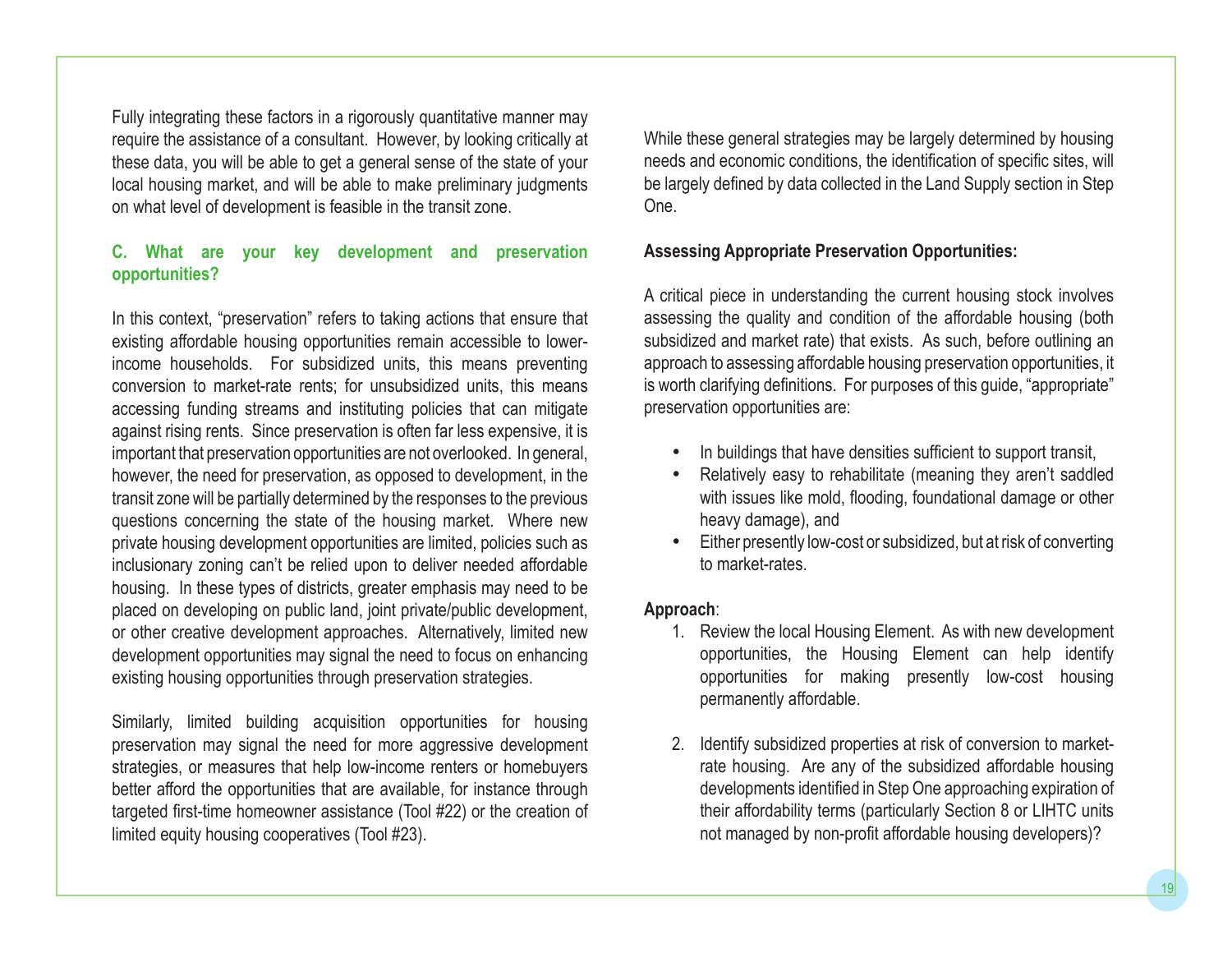- 3. Identify low-cost, appropriately dense, privately-owned multifamily housing in the transit zone. By looking at an Existing Land Use map in conjunction with resources like the California Infill Parcel Locator, one can get a better sense of existing, lowcost multi-family housing developments in a particular transit zone. In addition, the CTCAC and HUD resources (listed above), along with your jurisdiction's General Plan, can provide information about the populations that these developments are serving (families, seniors, those with special needs, etc.). Additional information about the year built provides further insight into whether a property may potentially be at risk of being purchased and made less affordable over time. Buildings built before 1945 may be appealing candidates for purchase by market-rate developers interested in increasing rents. Existing land use information maintained by cities often contains information on the year properties were built. City planning departments can also help identify if any proposals have been submitted for more immediate condo conversion or redevelopment of these properties.
- 4. Ask local nonprofit housing developers their assessment of existing structures. Local nonprofits experienced in rental housing rehabilitation often have insights into the condition of buildings within a given transit zone that can clarify whether a particular site would be appropriate or not for preservation.

#### **Assessing New Development Opportunities:**

1. Review the local Housing Element. A very helpful place to start in assessing new development opportunities in a transit zone is to review the local jurisdiction's mandated General

Plan Housing Element. One of the required functions of the local Housing Element is to provide an up-to-date inventory and assessment of the jurisdiction's opportunity sites for new development. This includes vacant sites as well as potential redevelopment sites. The inventory in a Housing Element indicates the size, zoning, and general plan designation of each opportunity site, describes the existing use, and assesses onsite impediments such as environmental constraints (though the latter need not be site-specific). By attending to these officially recognized opportunity sites, the case can be made to local jurisdictions why placing affordable and high density housing near transit is an important public policy decision.

- 2. Use an existing land use map, the California Infill Parcel Locator, and/or qualitative observation (in person or using Google Earth) to identify other under-developed sites. Many under-developed sites may not appear in the Housing Element inventory but still represent potential opportunities for redevelopment as transit-supportive, affordable housing. Key opportunities to look for include:
	- Private parking lots
	- Aging commercial buildings
	- Outdated industrial properties
	- · One-story, multi-family housing structures,
	- Low-priced motels, and
	- Private storage facilities.
- 3. Identify public lands or public structures in the district, such as:
	- Surplus school land
	- · Abandoned schools
	- Surface Parking lots
	- Planned public facilities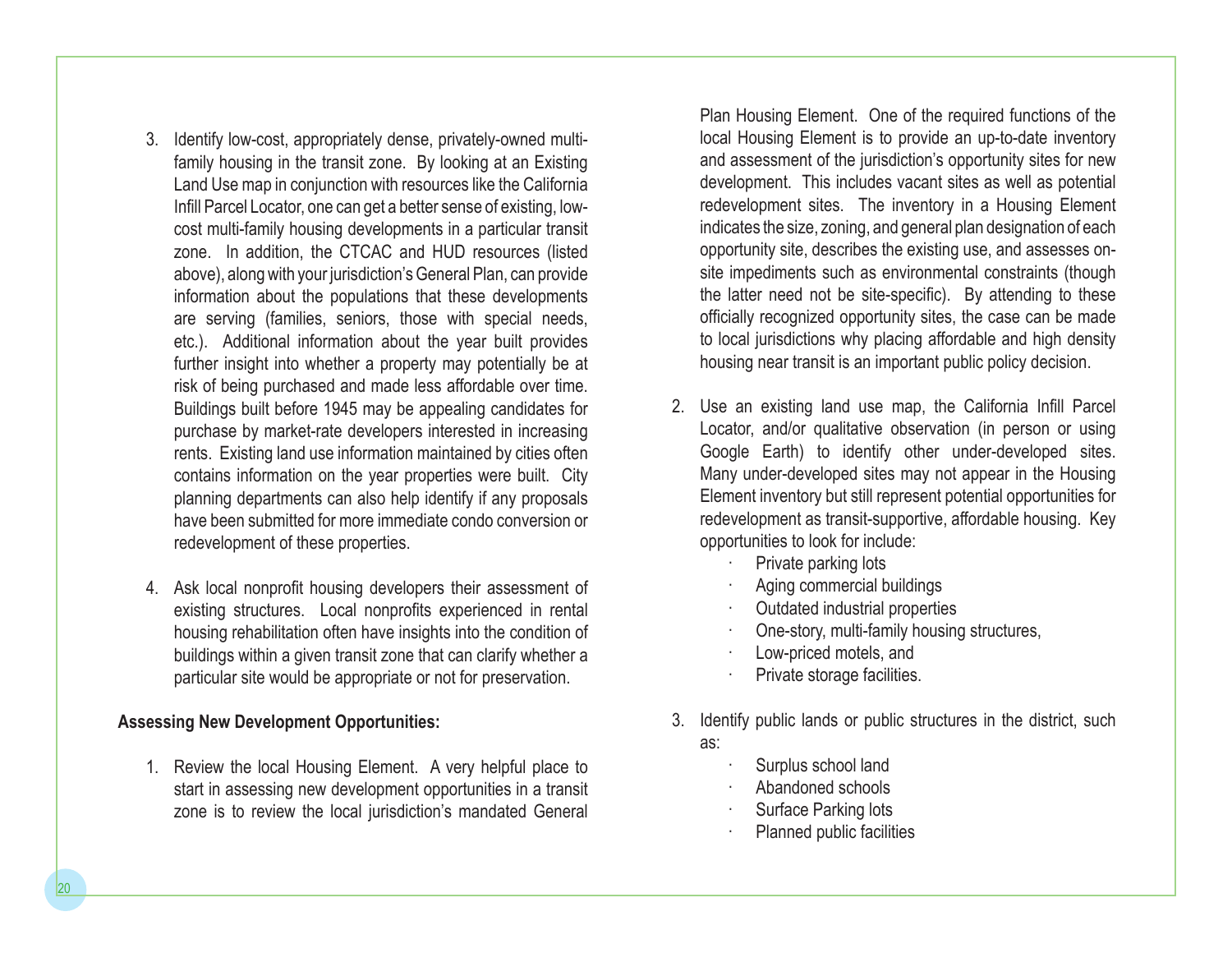- Public facilities undergoing redevelopment.
- Other surplus public property.

Public lands and public structures are a significant opportunity because of the much higher likelihood of being able to negotiate reduced acquisition prices or joint development opportunities. For example, an aging library might be rebuilt with affordable housing above it. In addition, the use of public lands can be used to leverage state, local, and federal rehabilitation and development funds. By thinking creatively about adjacent uses, including vacant and underutilized land and land owned by multiple public agencies, a critical mass of land can be assembled to develop truly transformative projects. Finally, even when public lands are not available, these sites may still represent important public amenities that may be used to leverage development on adjacent parcels.

# **D. Are current policies supporting or obstructing needed development? Is affordable housing being built?**

The degree to which policies are supporting needed development is very complex and rests largely on the determination of exactly what development is needed. As such, an evaluation of the relationship between policies and development may be somewhat contentious. Nevertheless, this question is paramount for identifying what forms of development and strategies will be most effective in the current policy environment. Moreover, this analysis is critical for determining how the policy environment ought to be changed.

# **- Does the zoning in the transit zone permit development that will meet the housing and community needs?**

If only low-density housing is allowed in the zoning, then the resulting

development will not be transit-supportive and is unlikely to be affordable to a range of incomes and household types. Also, if a limited range of uses is allowed in the area, it will be less walkable and less attractive to those seeking to reduce their driving and increase their transit usage. Specific Area or General Plan updates are important opportunities to ensure that the legal framework for development encourages rather than discourages development of the type outlined earlier in Step Two.

# **- Does an inclusionary housing policy exist? If so, does it target the appropriate income levels and populations?**

Currently, 57 jurisdictions out of 109 within the Bay Area have inclusionary housing ordinances. However, these policies vary greatly in their requirements for developers. Depending on the number of units mandated, the income levels to be targeted, and the availability of options for in-lieu payments or off-site construction, they may result in considerably different outcomes. While there is no one "best" inclusionary policy, it is important to ensure that the policy in your jurisdiction fits well with the needs of the transit zone, as defined above. In addition, as mentioned previously, any inclusionary housing policy depends on a warmer market; if the transit zone is in a cooler market, other tools will need to be considered to ensure the provision of affordable housing.

# **- Do parking requirements prevent the development of highdensity, affordable housing?**

Parking requirements can often work to undercut the goals of mixedincome transit zones. First, the cost of constructing and/or setting aside land for parking is expensive and this cost is passed on to renters and buyers, reducing the possibility of market-rate affordable housing and increasing the subsidy necessary to build rent-restricted housing.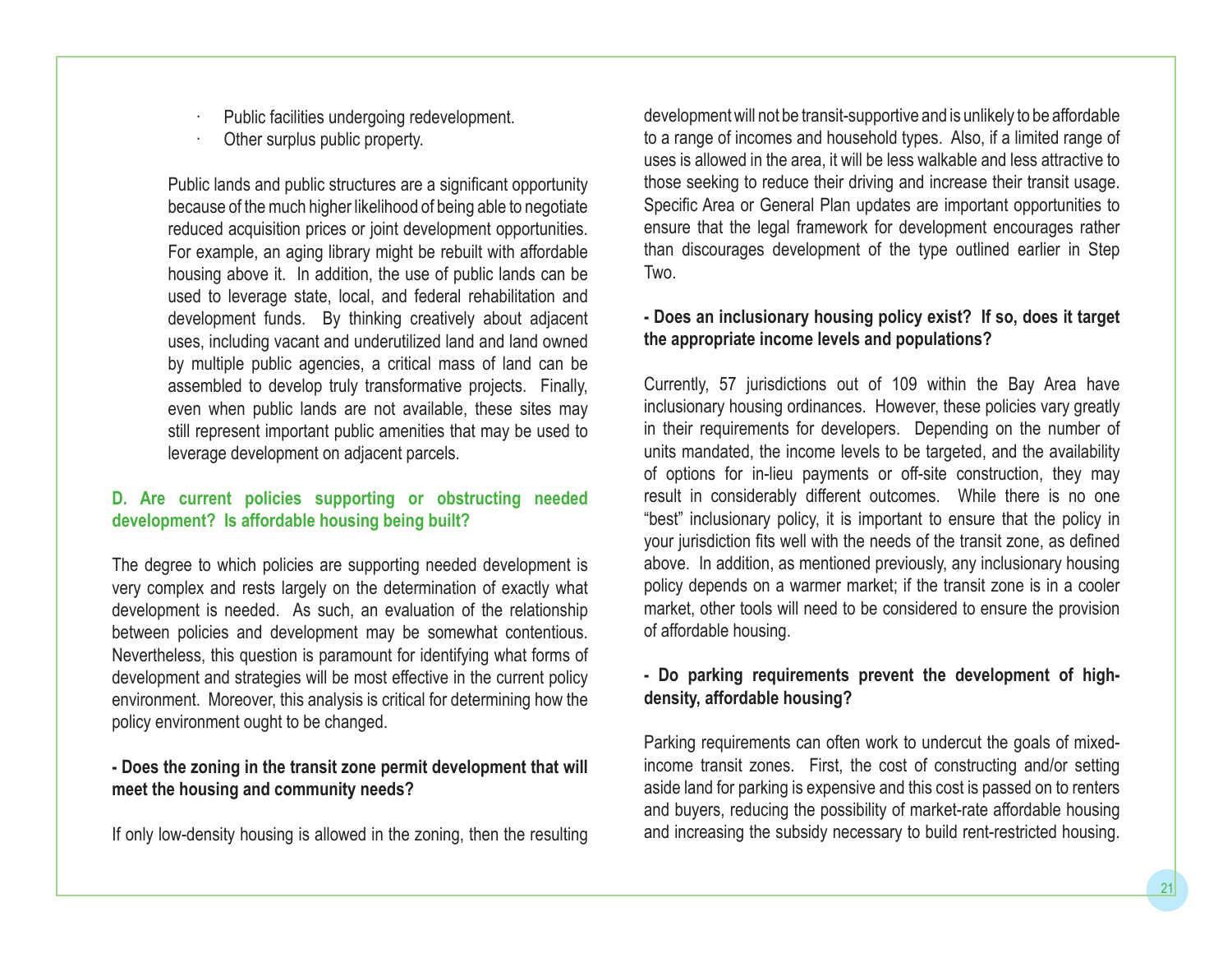In addition, because parking, physically and/or by statute, reduces the number of units that can be produced on a given parcel of land, density may be reduced substantially. This undercuts the development's ability to support transit and it compounds the affordability problem as each unit must offset a larger share of the land costs. In a transit zone, parking requirements (Tool #9) should be lower than in the rest of the jurisdiction. Ensuring that these requirements are reasonable can be an important step in supporting mixed-income transit zones.

# **- Are public approvals and permitting processes efficient and transparent?**

This subjective issue can have a profound impact on the success of the transit zone. An approvals process that is efficient and transparent may attract development, just as a slow, complicated one may dissuade development by creating more uncertainty for developers. Developers will often be willing to make investments in community amenities, including affordable housing, in order to secure a more streamlined process. Looking at the history of recent developments and meeting with developers can provide insight into potential problems, or achievements, in your jurisdiction.

# **- Have relevant public agencies demonstrated a willingness to take an active role in supporting key projects?**

Innovative development projects may have difficulty in approvals processes designed to address more traditional forms of development. Having advocates among elected officials and within public agencies can make developers more confident that their investments will have local support. Just as with the previous question, this can be assessed by examining recent developments and meeting with developers and officials to gauge prevailing attitudes concerning the development

#### environment.

# **- How does the amount of recent housing production, affordable and market rate, compare to RHNA allocations?**

In California each jurisdiction is allocated a share of both affordable and market-rate housing that they must plan for and accommodate in order to meet regional housing needs. These allocations reflect both local and regional needs and provide a good framework for assessing how accessible the jurisdiction is to a range of income groups. By comparing these RHNA allocations to actual construction statistics one can infer which needs are not being addressed and also how actively local government is working toward ensuring that the local market is meeting regional housing needs. This can then guide future policy efforts toward income groups that need special attention.

### **Transit Zone Housing Need Statement**

Transit zones can represent some of the few remaining opportunity areas for a jurisdiction to address imbalances in its overall income diversity. City stakeholders are often more open to zoning for higher than average densities in their transit zone, which serves to accommodate a range of housing choices at different levels of affordability as well as other important community amenities. That said, the housing need for a given transit zone cannot be defined without taking into consideration a jurisdiction's overarching housing needs. While focusing housing in the transit zone should be a priority, it is also important to understand overall community housing needs so that you have a full picture of other opportunity sites for development that may fall out of the transit zone but may also help meet housing goals.

In utilizing the information gathered in Step One to develop a housing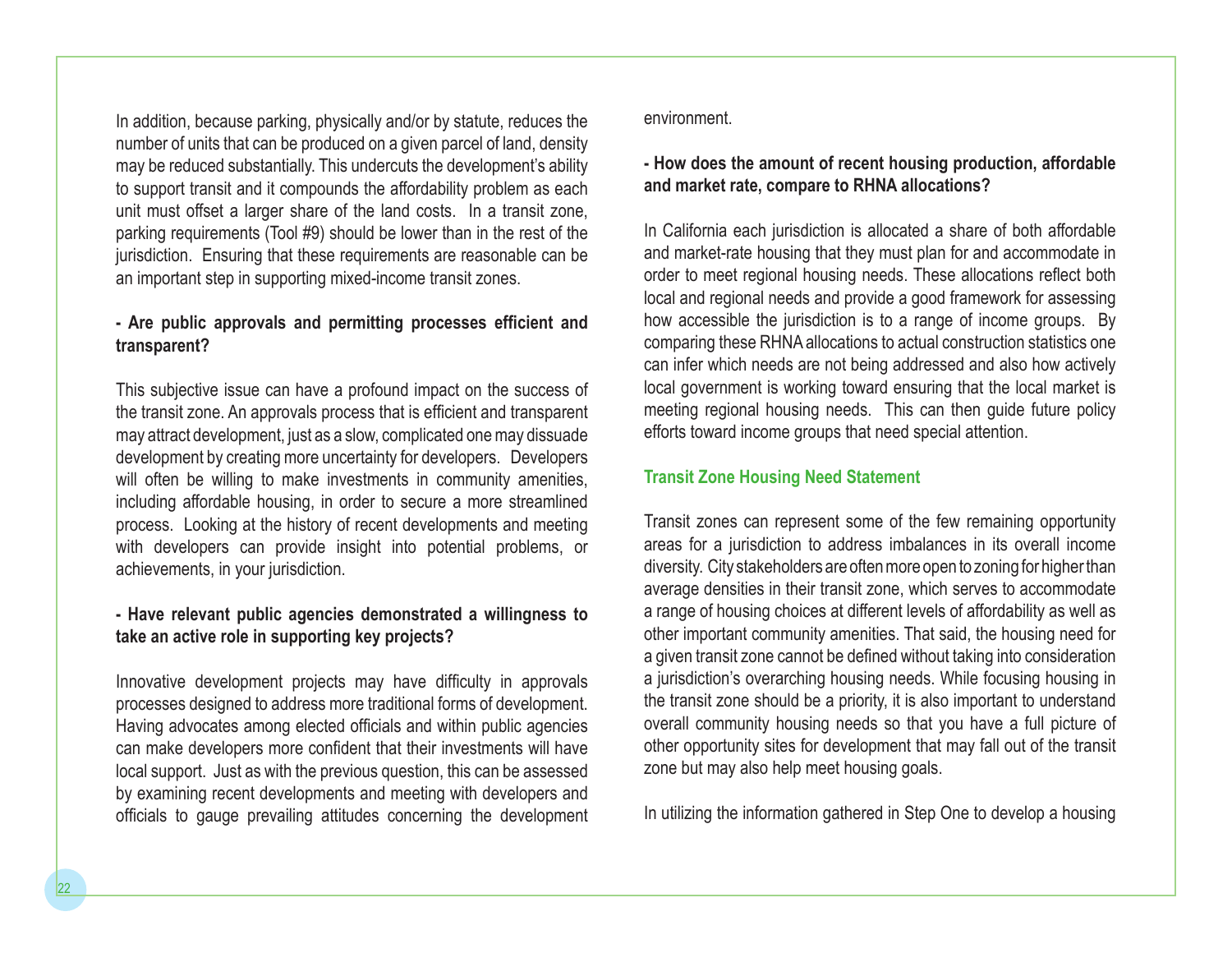need statement for your transit zone, it is important to keep in mind that communities that are presently income diverse, but home to many lowincome renters and few permanently affordable housing options, are at potential risk for low-income displacement. This is particularly true in warmer housing markets. As such, these transit zones should be considered prime targets for permanently affordable housing, in order to offer housing and mobility choices for low-income households and to mitigate against future displacement potential.

For the purposes of identifying the right general policy tools for your transit zone, the key distinction is determining whether the primary need is affordable, market-rate housing, or both. The final need statement should also be specific about: a) target incomes; b) size/types of units; and c) rental versus owner-occupied housing. These distinctions are important for fine-tuning the tools chosen through this decision making process.

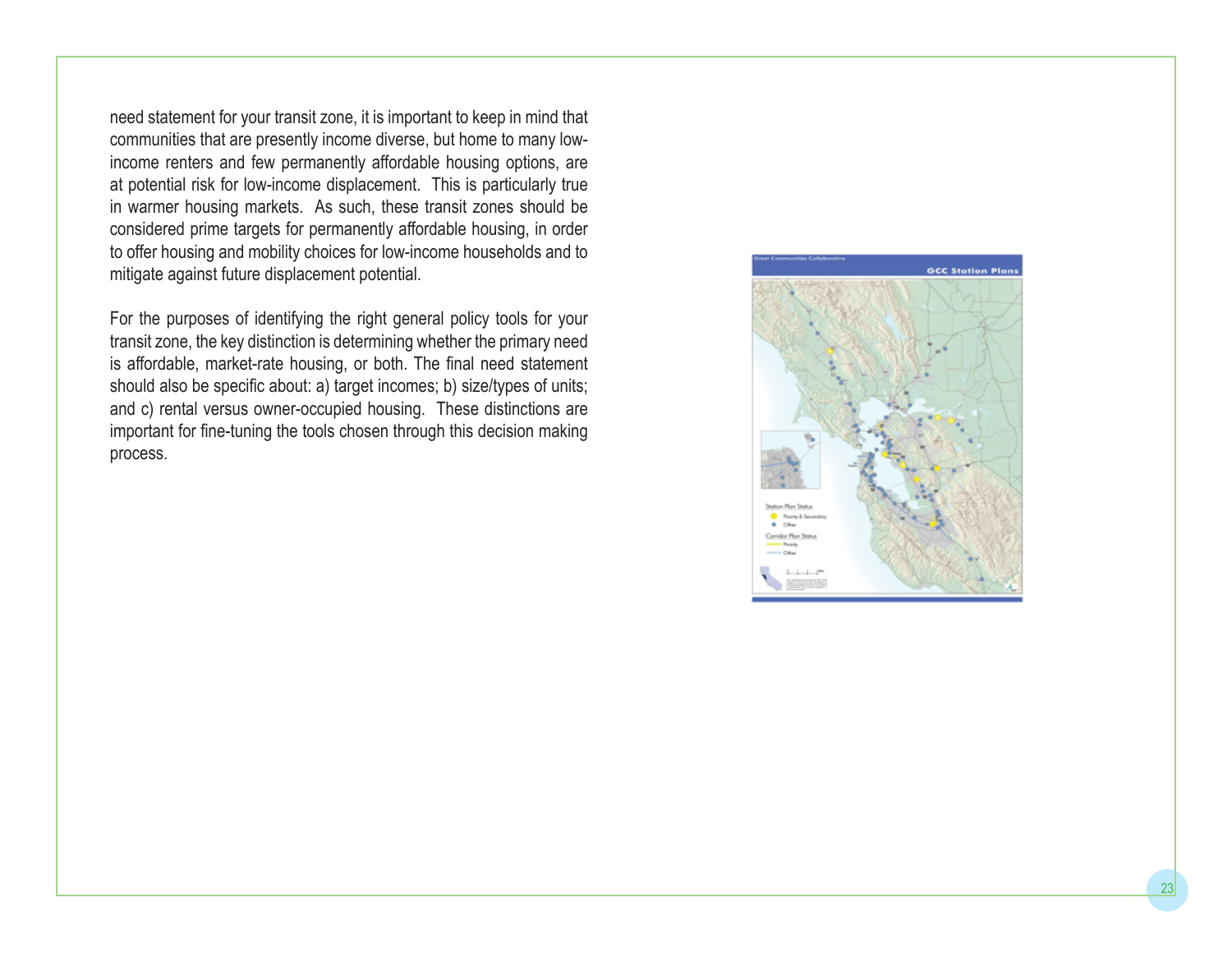# **STEP TWO WORKSHEET: Transit Zone Housing Need Statement**

Which populations (income groups, household types, ages) are or are not being served by the current housing stock in your community?

Are your current housing options diverse enough? If not, what's missing?

Does the mix of rental and homeownership opportunities accommodate the right range of incomes, ages, and household types? If not, what's missing?

Does the mix of existing housing in the transit district match well with the demographics of the larger community? If not, what's missing?

Are current household housing expenditures and the availability of subsidized housing adequate?

Is there a diversity of household income? If not, what's missing?

How was this changed over time?

What is the state of your market? Warmer or Cooler?

\_\_\_ Are you an area with high housing costs and rapid appreciation relative to the regional average?

Are you an area with high housing costs, but with depreciation or slower appreciation relative to the regional average?

Are you an area with low housing costs, but with rapid appreciation relative to the regional average?

Are you an area with low housing costs and depreciation or slower appreciation relative to the regional average

These are key preservation opportunities:

Along with mapping the sites, this is a list of some preservation sites:

These are subsidized properties at risk of conversion to market-rate housing:

These are low-cost, appropriately dense, privately-owned multi-family housing in the transit zone: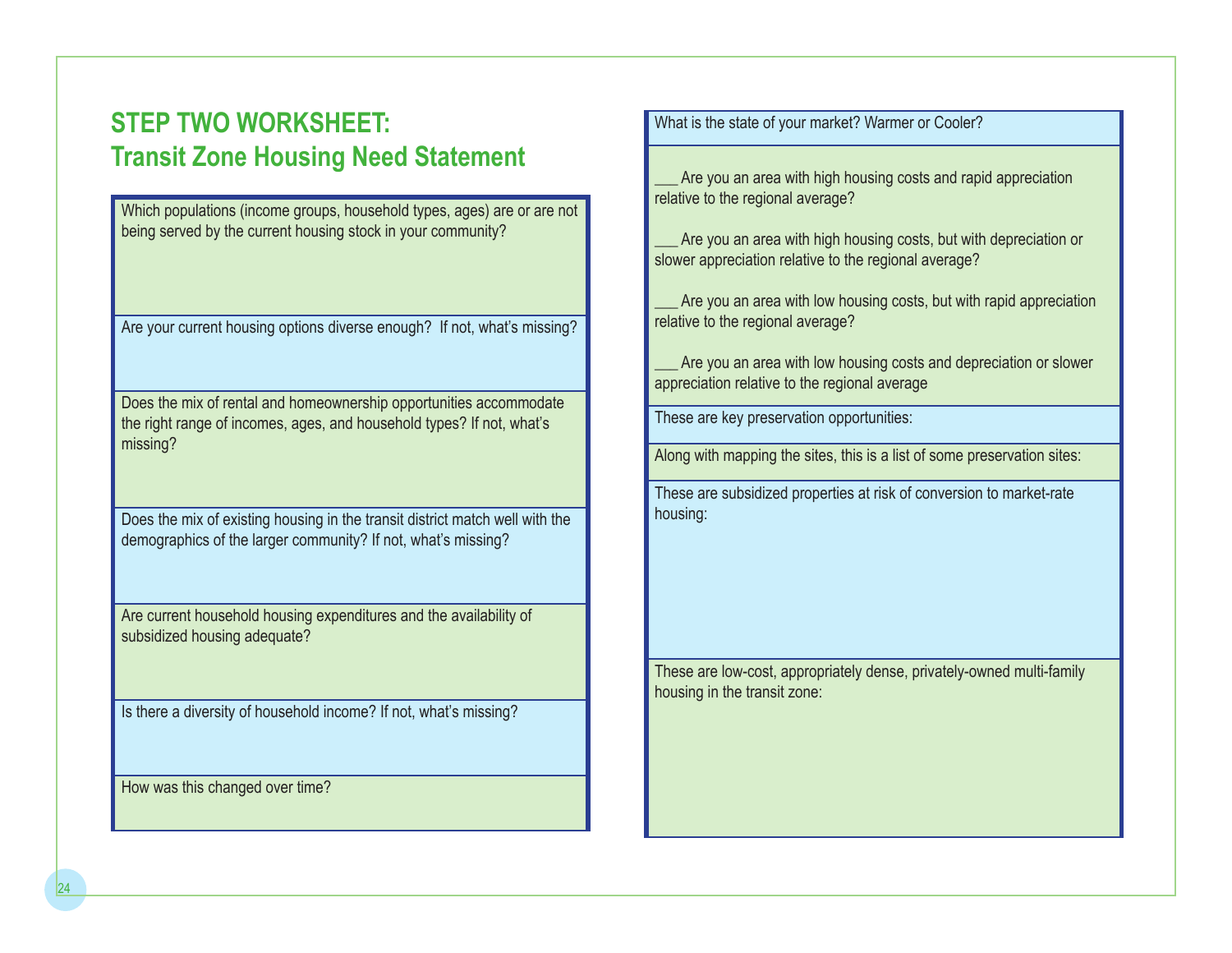These are existing structures appropriate for preservation:

These are key development opportunities:

Along with mapping the sites, this is a list of some under-developed sites:

Private parking lots

Aging commercial buildings

Outdated industrial properties

One-story, multi-family housing structures

Low-priced motels

**Private storage facilities** 

Along with mapping the sites, this is a list of some public lands or public structures: Surplus school land

Abandoned schools

| <b>Surface Parking lots</b>                                                                                        |
|--------------------------------------------------------------------------------------------------------------------|
| <b>Planned public facilities</b>                                                                                   |
| Public facilities undergoing redevelopment                                                                         |
| Other surplus public property                                                                                      |
| Are current policies supporting or obstructing needed development in my<br>community?                              |
| Is affordable housing being built?                                                                                 |
| Does the zoning in the transit zone permit development that will meet the<br>housing and community needs?          |
| Does an inclusionary housing policy exist? If so, does it target the<br>appropriate income levels and populations? |
| Do parking requirements prevent the development of high-density,<br>affordable housing?                            |
| Are public approvals and permitting processes efficient and transparent?                                           |
| Have relevant public agencies demonstrated a willingness to take an<br>active role in supporting key projects?     |
| How does the amount of recent housing production, affordable and<br>market rate, compare to RHNA allocations?      |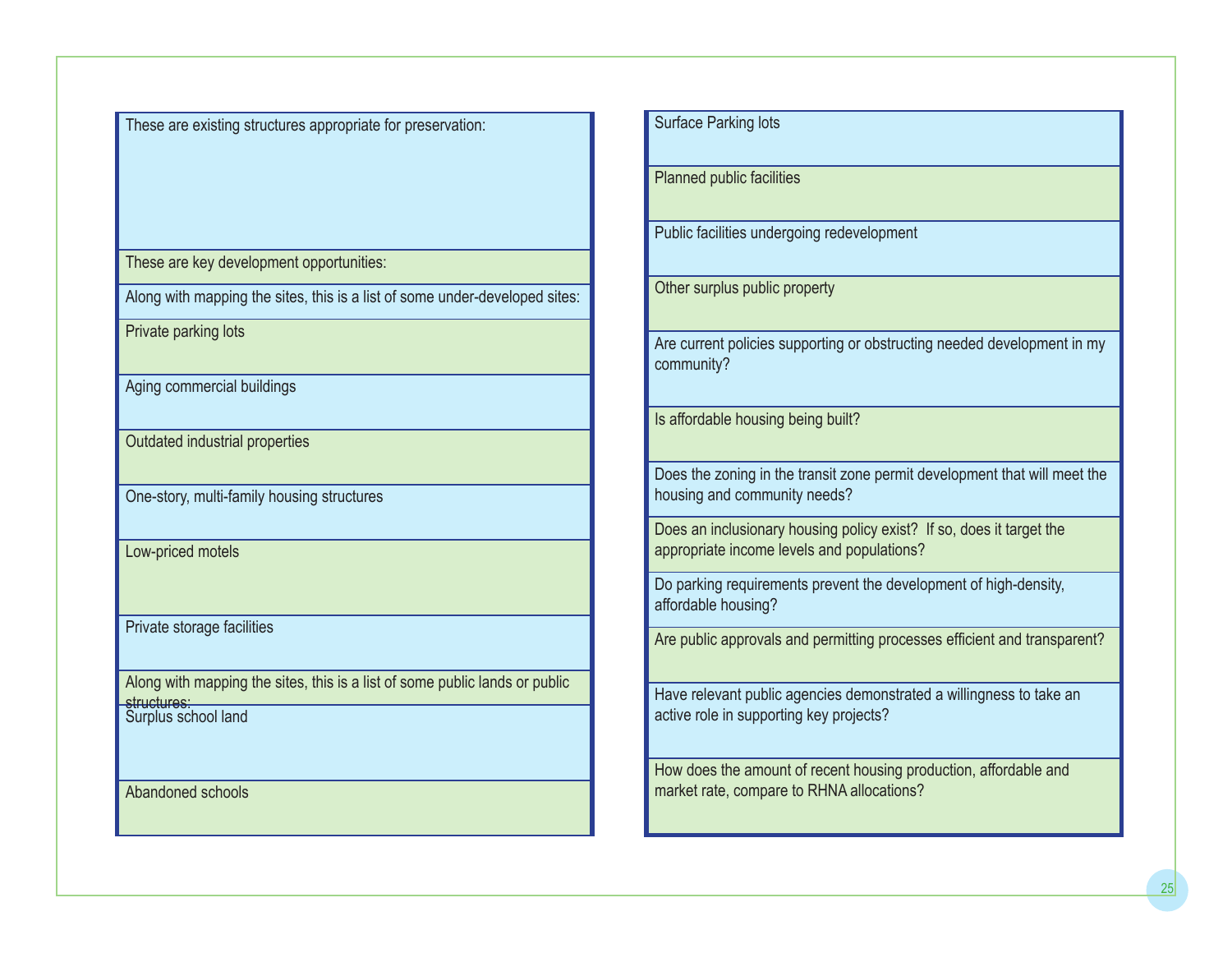# **Step Three: Strategy Development**

After completing the analyses conducted in Step 2, you will have developed a much clearer picture of the conditions of, and needs in, the transit zone. The discussion below will help you to translate this information into a plan of action. Creating a diversity of housing choices in transit zones requires a multi-pronged approach that includes a mix of tactics, policies, and planning processes. While the Tools Glossary at the end of this Action Guide will provide a detailed explanation of each of these, this section will help you determine which are most appropriate for your community.

In addition to the information gathered and analyzed previously, there are three general considerations to keep in mind when selecting a strategy. They are:

- 1) **What planning processes are, will be, or should be taking place?**
- 2) **What funding and financing sources are available?**
- 3) **What is the proper balance between "preservation" and "production" strategies?**

# **1) PLANNING**

As discussed in Step 2, zoning, parking requirements, inclusionary housing ordinances, and other municipal policies are often critical determinants of the feasibility of mixed-income TODs. The best way to ensure that these policies serve to facilitate, rather than impede, good development is to become involved in on-going and future planning processes. By contacting your jurisdiction's planning department and inquiring about these processes, you can help ensure that your input is incorporated into the plan's vision and attendant policies. The most critical of these processes are General Plan Amendments and Updates. Explained in greater detail in the tools section, the General Plan is the "blueprint" for your jurisdiction; in California, the vision contained therein is legally binding and, if they are inconsistent, supersedes zoning ordinances. Of special importance is the required Housing Element in each jurisdiction's General Plan. This piece, which is required to be updated independently of and more frequently than the rest of the Plan, details the state of housing in the jurisdiction and presents a plan for how needs will be met. In particular, there is a legal mandate that the Housing Element provide a reasonable plan for accommodating the number of new housing units allocated under the Regional Housing Needs Assessment (RHNA) process.

A related set of processes is the writing, revision, and amendment of "Specific" or "Area" Plans. While similar in purpose to the General Plan, these documents are focused on smaller areas within jurisdictions. In addition, they have fewer legal requirements, so the contents, strategies, and implementation plans can be more fully tailored to the needs and vision of the local community. Since future development in a transit zone is likely to be somewhat divergent in character from that in surrounding areas, a Specific Plan can help articulate the unique goals for projects in the district.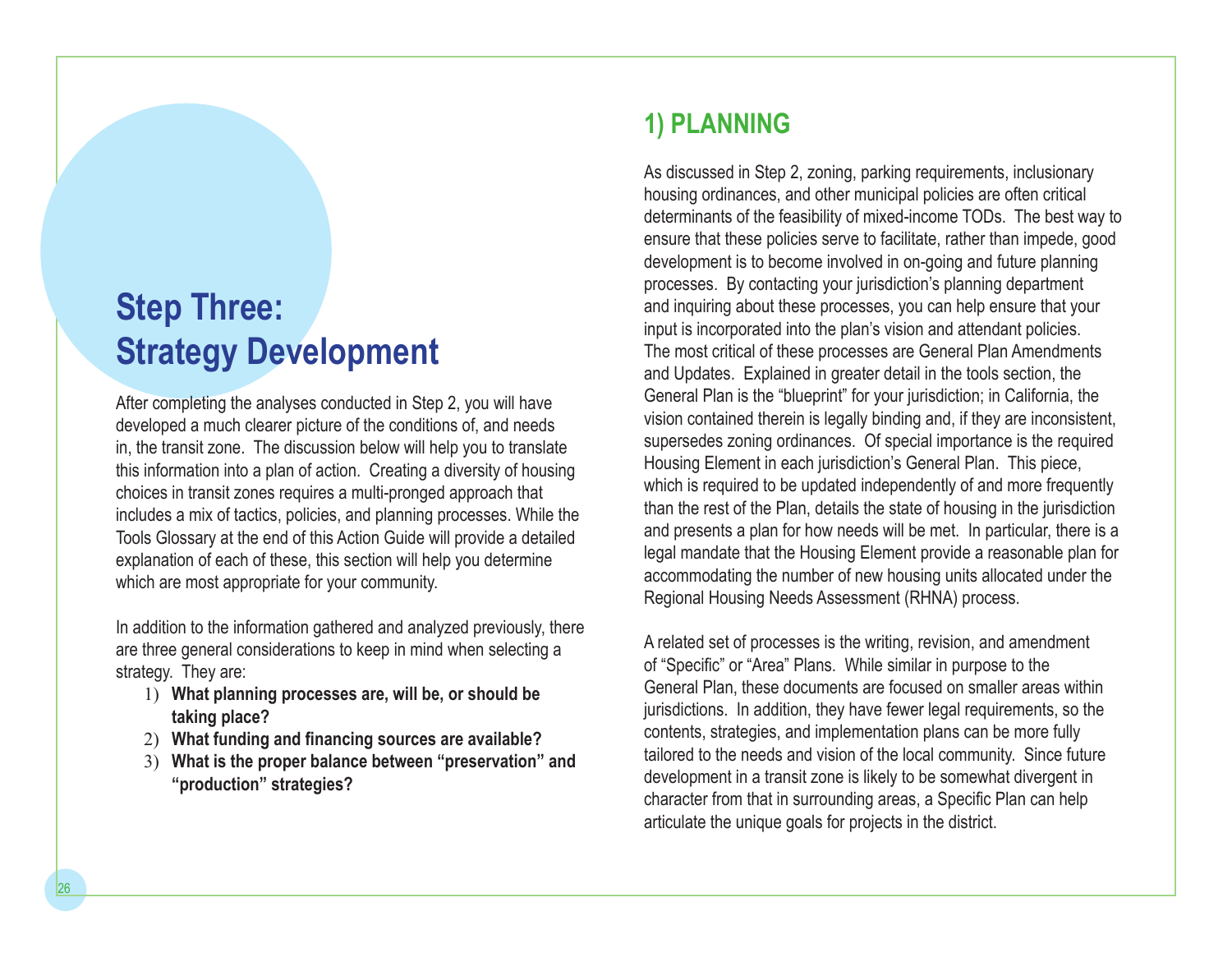Although fundamentally different from the long range planning efforts listed above, another set of planning processes relate to the development entitlements process. Challenging a development that is inappropriate for a mixed-income transit district may result in important, positive changes to the design and character of the project. Such challenges may be voiced during planning commission or city council meetings or as a part of the California Environmental Quality Act (CEQA) review process. In some cases, concerns about the development can be addressed through a Development Agreement or Community Benefits Agreement. Although somewhat different in character, these agreements offer the developer greater speed and certainty in the entitlements process in exchange for promising to provide community amenities or local employment. Although these agreements can be considered on an ad-hoc basis, they are most effective in the context of a consistent, predictable municipal policy. While these tactics may have somewhat more limited impact than involvement in long range planning, they can help ensure that the scarce resource of transit-accessible land is not squandered on poor quality development with limited community benefit.

In addition to these, there are several other less common planning efforts that may be underway. By being proactive in your communication with your jurisdiction's planning department, you can ensure your involvement at all stages of the processes and can hold your jurisdiction accountable for fostering complete and inclusive community participation. This can help to foster transit-supportive land use policies and the development of new housing that is accessible to the full range of income groups and household types.

- Tools
- General Plans (Tool #1)
- Housing Element (Tool #2)
- Specific Planning for TOD Zones (Tool #3)
- Overlay Zones (Tool #4)
- Development Agreements (Tool #8)

# 2) **FUNDING AND FINANCING**

An understanding of resources available to fund the development of each feature of a mixed-income TOD is critical for ensuring that goals are reasonable that implementation strategies are feasible. Funding for affordable housing is often difficult to obtain and always includes detailed requirements for the form, location, and/or character of the project. While a detailed discussion on the mechanisms for funding and financing affordable housing production and preservation are beyond the scope of this paper, the Tools Glossary includes an overview of several of the most important sources. In addition, the Non-Profit Housing Association of Northern California will be to direct you to organizations that can offer advice on which resources are most appropriate; they may also be able offer opinions on what development is most feasible in your transit area.

In addition to the governmental sources for affordable housing, there may be philanthropic institutions that are willing to offer a grant to support community amenities in the transit district. Non-Profit Housing Association of Northern California, www.nph.org Northern California Grantmakers Association, www.ncg.org Council on Foundations, www.cof.org

# Tools

• Financing Sources listed in Tool #19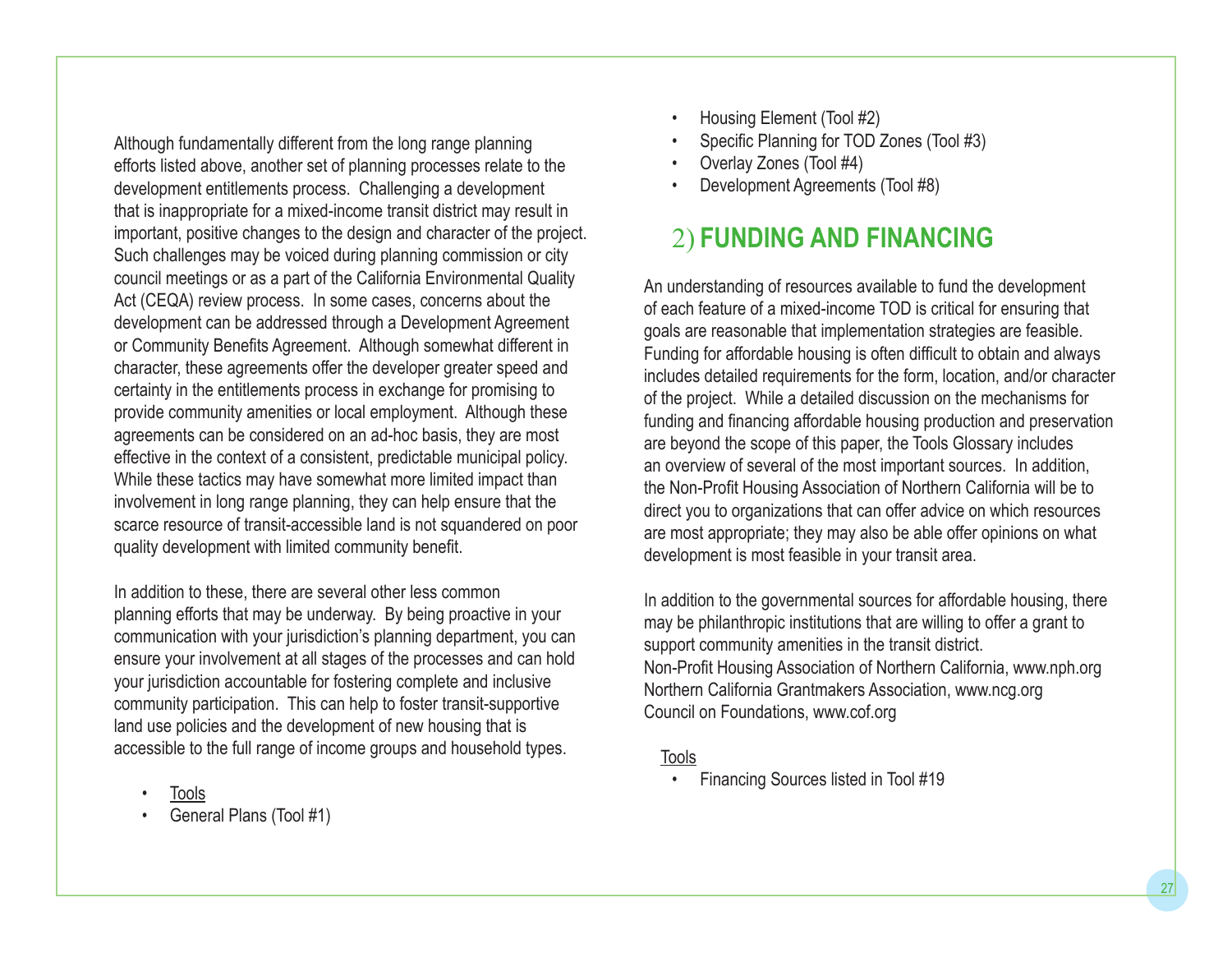# **3) PRESERVATION VS. PRODUCTION**

Transit districts are likely to benefit from a combination of affordable housing production and preservation strategies. However, the choice of emphasis – preservation vs. production – varies with the housing market, the availability of opportunity sites, and the housing need. The discussion below is focused on the circumstances under which a preservation or production strategy would work best and what tools may be applied to those circumstances. Preservation efforts may be least necessary in cooler-market districts, and most needed in warmer markets. However, in warmer markets with limited appropriate preservation opportunities (for example communities with very low-density housing), advocates will not be able to rely on preservation efforts to achieve their housing goals, and may need to explore more creative approaches to new production. Conversely, in districts with high development costs, limited subsidy funding can be quickly exhausted by the site acquisition costs involved in new production. In these contexts, it is also worth looking at ways to preserve or enhance existing, low-cost housing options.

# **An emphasis on housing preservation makes sense when:**

- 1. There are multiple, appropriate preservation opportunities, and
- 2. There is high potential for displacement of existing renters; -or-
- 3. New production opportunities are relatively scarce.

Each condition is treated separately below:

#### 1) **Multiple, appropriate preservation opportunities.**

Preservation strategies make the most sense as a primary emphasis in transit areas where there are multiple appropriate sites to target for ongoing affordability. Appropriate sites are:

- Relatively easy to rehabilitate (meaning they aren't saddled with issues like mold, flooding or foundational damage) and
- Are already dense, or would permit adequate densification upon rehabilitation.

It is not necessary to have multiple preservation opportunities to pursue a preservation strategy for one's transit zone. For example, condo conversion limits and tenant eviction policies can help stem the loss of low-income rental stock without the acquisition of low-cost housing stock, or the extension of existing, subsidized housing. But multiple appropriate preservation opportunity sites are necessary if preservation is to be a primary approach to sustaining the affordability of a given transit district.

#### **2) Displacement of Existing Low-Income Residents**

In some transit districts – particularly lukewarm and warmer transit districts with limited permanent affordable housing and high numbers of renters – there is real potential for displacement of lower-income households and the erosion of the transit district's existing income diversity. In warmer-market districts, this may be already happening. In lukewarm markets, new public or private investments may set in motion a rise in home prices and rents that leads to an erosion of income diversity a few years down the line. Without early, intentional efforts to prevent low-income displacement, market pressures can undercut advances made through new housing production and actually lead to less income diversity over time.

Transit districts for which there is a risk of displacement tend to share three characteristics, assessed in Steps One and Two: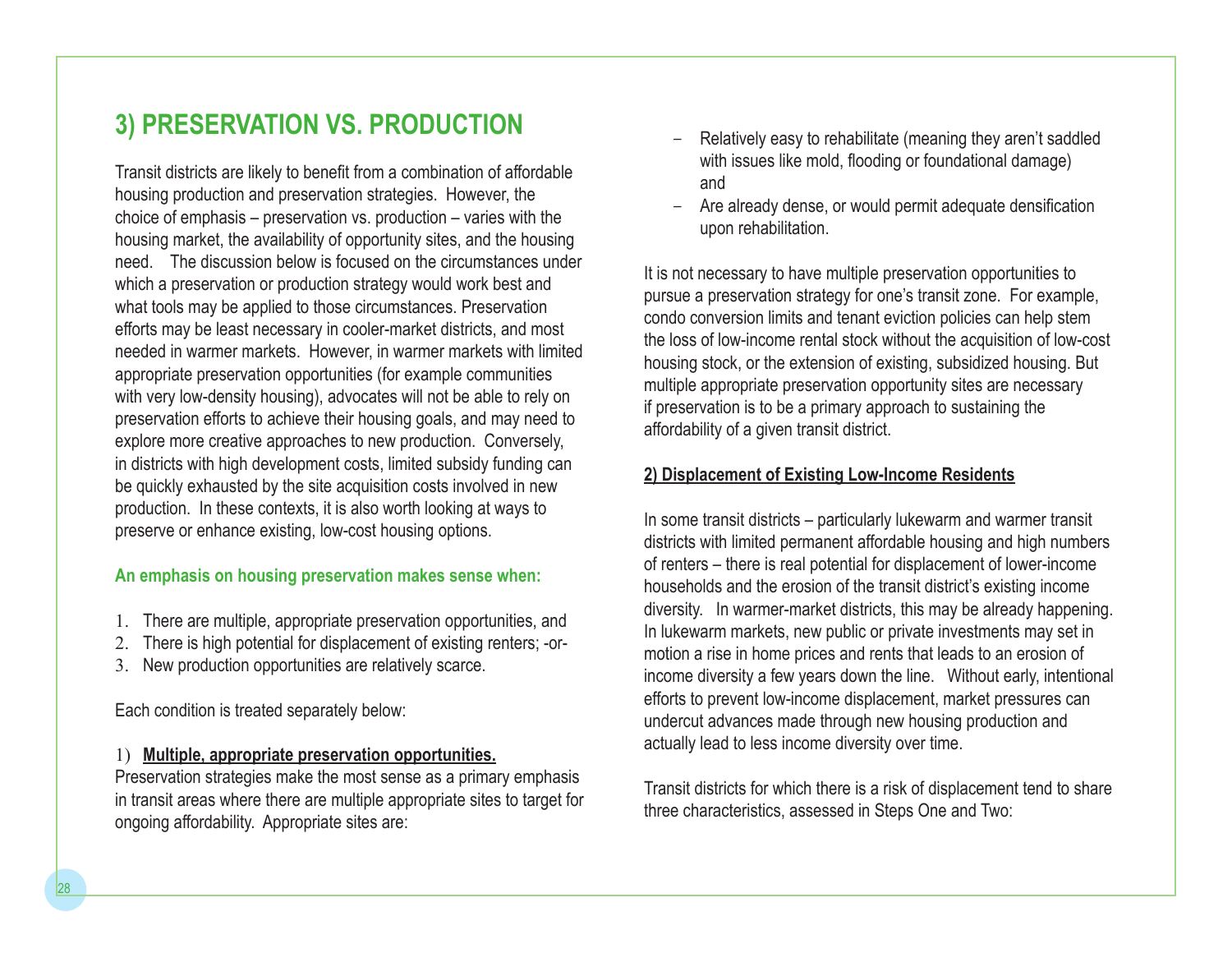- Rising rents or home prices
- High numbers of renters (particularly low-income renters), and
- • Limited permanent affordable housing.

Displacement happens in various ways. Some have to do with market improvement, such as:

- Increase in rents
- Condo conversions or redevelopment of existing rental properties
- Sale of rental properties, triggering evictions of existing tenants
- Owners re-occupying rental properties

Displacement may also occur through the expiration of existing, subsidized housing, including:

- Section 8 voucher expiration, and
- The conclusion of affordability terms for subsidized affordable housing.

It is important to identify a transit district's particular displacement pressure(s) to select the right preservation strategy and/or tools.

# **3) New production opportunities are relatively scarce.**

While there are no transit zones in the Bay Area where new development is free of difficulties and challenges, the reality is that some transit zones have very limited opportunities for development or redevelopment. These may be zones that are built-out and/ or dominated by single-family homes. Or, they may in such hot markets that high land prices constrict the amount of new housing

production that can happen in a given year. An emphasis on housing preservation makes particular sense here. This is especially true where the cost of acquiring, rehabilitating and preserving existing housing is less than the cost of new construction.

**Choosing a Preservation Strategy:** Five affordable housing preservation strategies are briefly described below:

# **Strategy 1: Protect Against Immediate Renter Displacement**

In hot markets, displacement may already be happening. The tools associated with this strategy can help stem the loss of low-income renters in transit districts when new construction or rehabilitation would occur too slowly.

# Tools

- Condominium Conversion Controls (Tool #20)
- First-Right-of-Refusal Laws for Tenants and Nonprofits (Tool #25)

# **Strategy 2: Help Lower-Income Residents Afford Homeownership Opportunities in Transit Zones**

Most affordable housing strategies discussed in this Guide focus on the supply side of the housing equation. But supply-side strategies work best when complemented by "demand-side" assistance that increases the range of housing options available to low- and moderate-income households. Tools associated with this strategy focus on increasing the capacity of low- and moderate-income households to own housing in transit zones, either in the form of shares or outright unit ownership.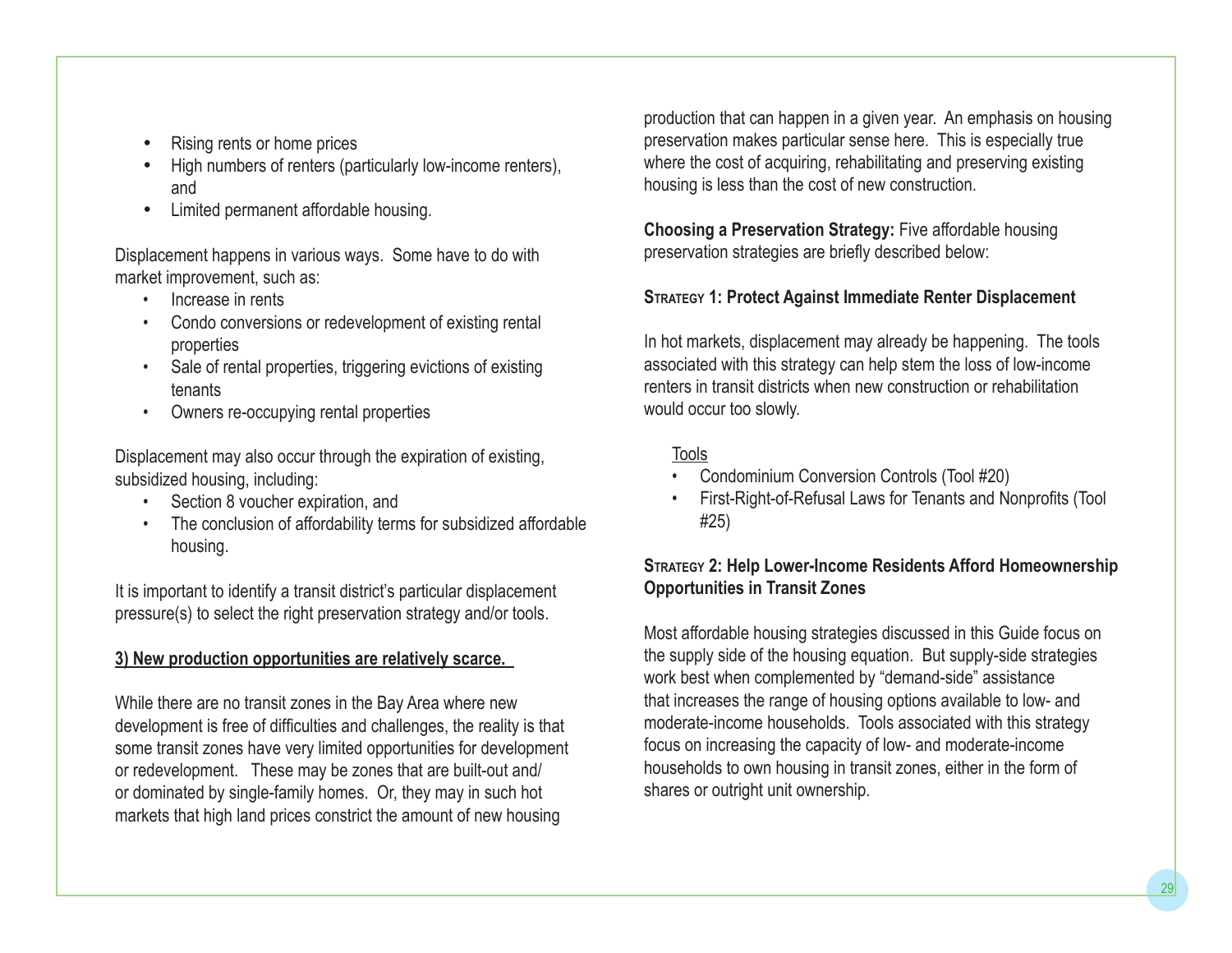# Tools

- Targeted Homeownership Assistance (Tool #22)
- Limited Equity Housing Co-ops (Tool #23)

### **Strategy 3: Preserve Existing Subsidized Housing**

This strategy looks at tools for preserving subsidized housing sites identified in Step One of the Action Guide. There are two types of affordable housing discussed here that may be at risk of conversion to less affordable market-rate housing, and which may be appropriate retention targets.

#### Project-Based Section 8 Units.

A portion of a Public Housing Authority's Section 8 vouchers are "project based" – meaning they are tied to particular private housing units, and can only be used there. Landlords typically enter into ten year contracts to make their housing units "project based." Under this arrangement, the Public Housing Authority will pay the landlord the difference between "fair market" rent and whatever a voucher-holding renter can afford, determined as 30 percent of household income. After ten years, participating property owners can out of the program.

Many project-based vouchers in transit zones nationwide are reaching the point where owners can opt out. In a recent report by Reconnecting America and the National Housing Trust, a 100,000 federally assisted units within a  $\frac{1}{2}$  mile of rail stations or proposed rail stations were identified in 8 major cities across the country. Approximately 65,500 of these units are covered by government contracts expiring before the end of 2012. Efforts to persuade or entice private landlords into renewing their participation in the program can go a long way to ensuring ongoing transit zone affordability.

Subsidized affordable housing developments.

Public and private assistance for affordable housing typically carry requirements that the project receiving assistance remain affordable for certain periods. For some older, subsidized projects that have begun to reach the end of their term, the original developers may be no longer around to maintain affordability. These projects are at particular risk of purchase and redevelopment as market-rate housing, particularly in lukewarm and warmer housing markets. Institutions such as housing trusts, however, can step in to maintain ongoing affordability of these developments.

# Tools

- "Project-Based" Section 8 Preservation (Tool #21)
- Limited Equity Housing Co-ops (Tool #23)

# **Strategy 4: Preserve the Affordability of Non-Subsidized, Low-Cost Rental Housing**

In cooler and lukewarm housing markets, market-rate rentals that are presently affordable to low-income households may soon become unaffordable, particularly as transit improvements are reflected in the value of the properties. Retaining the affordability of existing, lowcost multi-family housing is another important strategy for preserving a transit district's overall affordability.

# Tools

- Community Land Trusts (Tool #24)
- First-Right-of-Refusal Laws for Tenants and Nonprofits (Tool #25)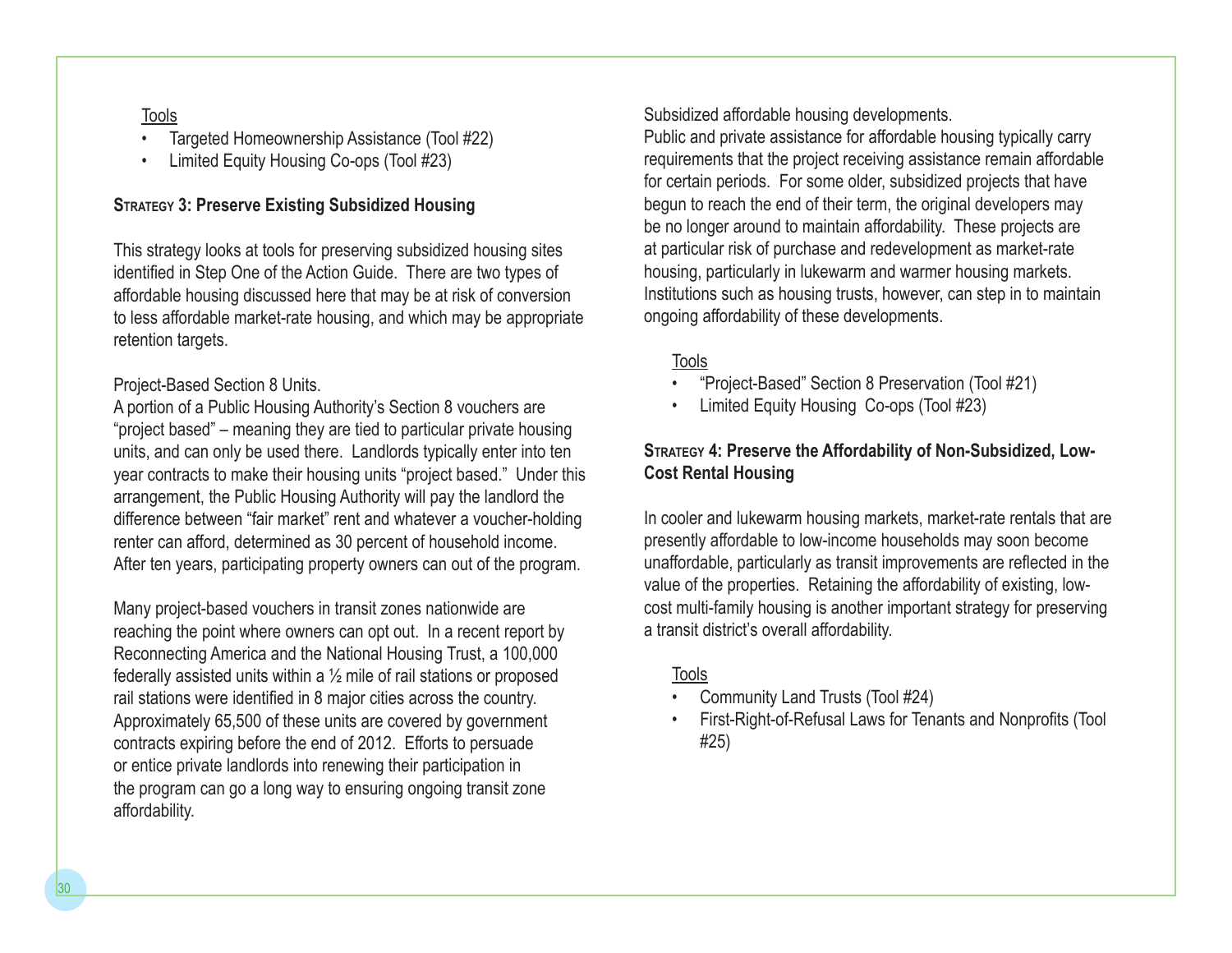# **An emphasis on housing production makes sense when:**

- key incomes are being underserved by the existing housing stock;
- there are multiple opportunity sites for new development (redevelopment of under-utilized sites, vacant lots, joint public/private development); or
- there are limited, appropriate housing preservation opportunities.

Affordable housing production is possible in hot as well as cold markets. As discussed below, however, some strategies are more effective or urgently needed in hot vs. cold markets, or transit zones with certain types of opportunity sites.

# **Strategy 1: Link Affordable Housing Production to Market-Rate Development**

In hot and lukewarm housing markets, high land prices and intense competition for land amongst private developers can make it difficult for affordable housing developers to gain footholds – i.e. site control – for new affordable development. For-profit, market-rate developers are frequently able to maneuver and gain access to land acquisition loans more quickly than nonprofit developers, and may tie up land for housing development targeted exclusively at higher income brackets. For affordable housing developers, limited subsidy funding covers even less of total development costs when high land prices are factored in. This is a common challenge in transit zones, particularly as soaring gas prices—among other trends--make transit-oriented development an increasingly appealing housing choice for moderateto-high income households.

One helpful strategy in this context is to require affordable housing

development as part of new market-rate production. In warmer housing markets it may be feasible to set inclusionary requirements for new development without assistance provided. In lukewarm or cooler markets it may be only possible to attract market-rate housing while imposing affordability conditions if some major form of public assistance is provided.

Various tools such as inclusionary zoning, and policies tying public assistance to affordable housing set-asides, are associated with this strategy.

# Tools

- Inclusionary Zoning (Tool #6)
- Incentive-based zoning (Tool #7)

### **Strategy 2: Reduce the Cost of Housing Production**

Rising construction costs, fueled in part by the skyrocketing costs of steel and other construction materials, have made new housing development challenging in many areas of the Bay Area. Housing for moderate or lower-income households is particularly difficult. Policies and tools that find other ways to lower the cost of housing production can be very helpful – particularly in colder housing markets where rents or home prices may be otherwise inadequate to cover costs. This is true for affordable as well as market-rate housing.

Parking requirements are one place to start, especially where they are set inappropriately high. Provision of large amounts of parking can make construction prohibitively expensive by restricting the amount of land available for income-generating uses, or by necessitating structured parking (above or below ground) at \$20,000 to \$60,000 per space.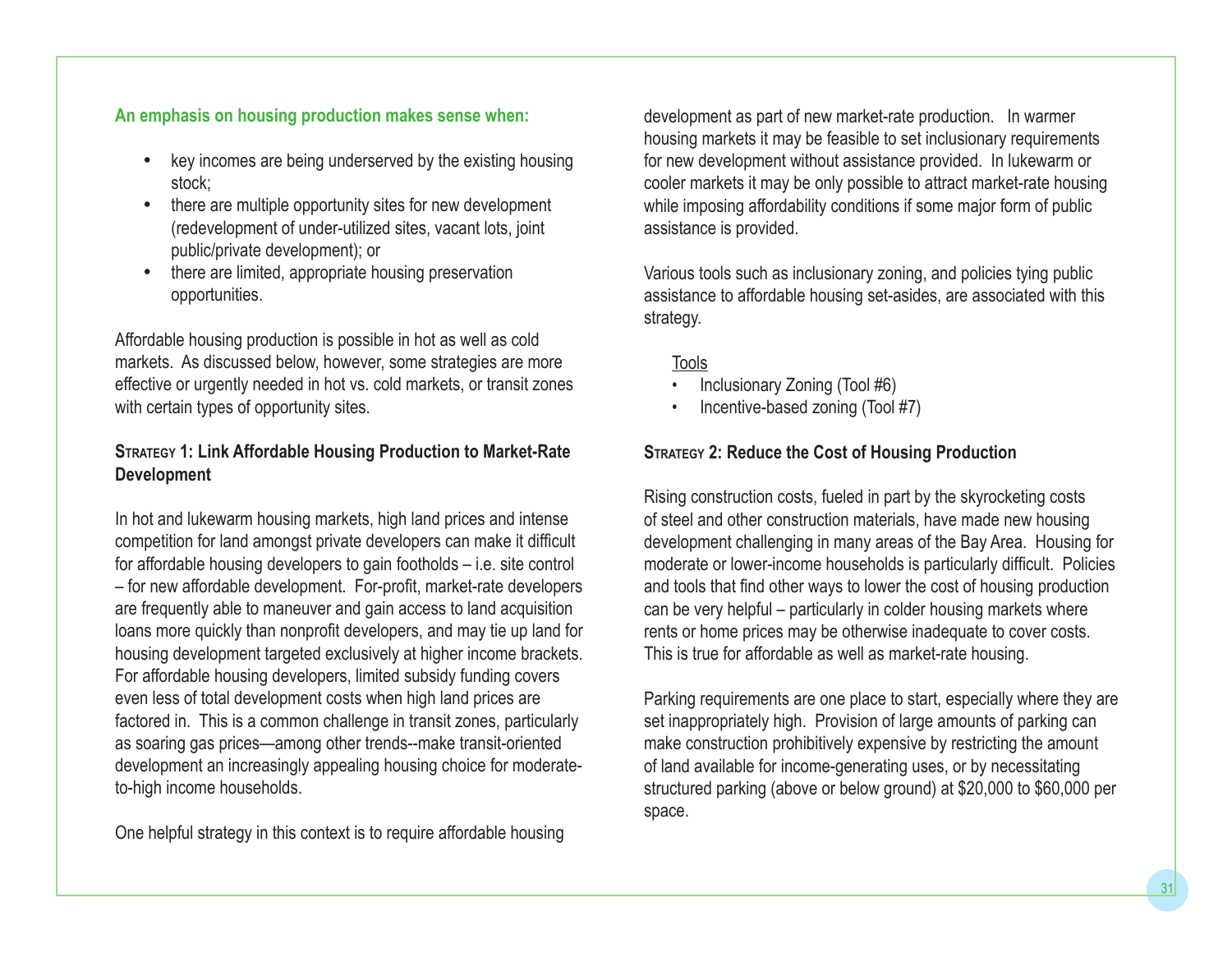Small, scattered sites are particularly sensitive to regulatory constraints, housing requirements and other factors that increase development costs, given that fixed costs can be spread over a relatively small number of units.

Other tools, such as expedited permitting and fee waivers are other important tools associated with this strategy.

# Tools

- Reduced Parking Requirements (Tool #9)
- Fast-track Permitting (Tool #11)
- Fee Waivers, Reductions and Deferrals (Tool #12)
- Regulatory Accommodation for Small Sites (Tool #13)

# **Strategy 3: Remove On-Site (Site-Specific) Development Obstacles**

Many redevelopment opportunities in transit zones remain underdeveloped because of challenges particular to that site that deter would-be developers. The public sector can play a role in removing some of these barriers so that private development may proceed more easily, whether it's market-rate or affordable. Where appropriate, this assistance can be conditioned on the inclusion of affordable housing units into the overall development.

City redevelopment agencies, for example, can purchase and assemble sites with fragmented owners, remove tax liens, demolish vacant buildings, apply for federal brownfield remediation assistance, and clear up murky title issues to make properties easier for private development.

# Tools

- Tax Forgiveness (for Affordable Housing)(Tool #14)
- Brownfield Remediation (Tool #15)

# **Strategy 4: Provide Land Acquisition Assistance for Affordable Housing**

High land and property acquisition prices in warmer and lukewarm housing markets can make developing low and moderate-income housing very challenging. There are multiple ways the public sector can play a role in reducing these costs. Flexible land acquisition financing can be particularly useful in transit zones where the timing for development may not yet be optimal – either because of the market or because transit or other key infrastructure improvements have yet to occur. Some tools designed to increase the availability of low-cost loans can also help developers close more quickly on land that might be sought after by other developers with other intentions other than affordable housing. Outright land dedication or land writedowns for private developers can be particularly helpful in cooler markets where otherwise rents could not support new development, or in hot markets, where land prices are otherwise prohibitively expensive. Often this assistance is conditioned on the provision of affordable housing.

# Tools

- Land Banking (Tool #18)
- Public Land Dedication and Write-Downs (Tool #16)
- Joint Public/Private Development (Tool #17)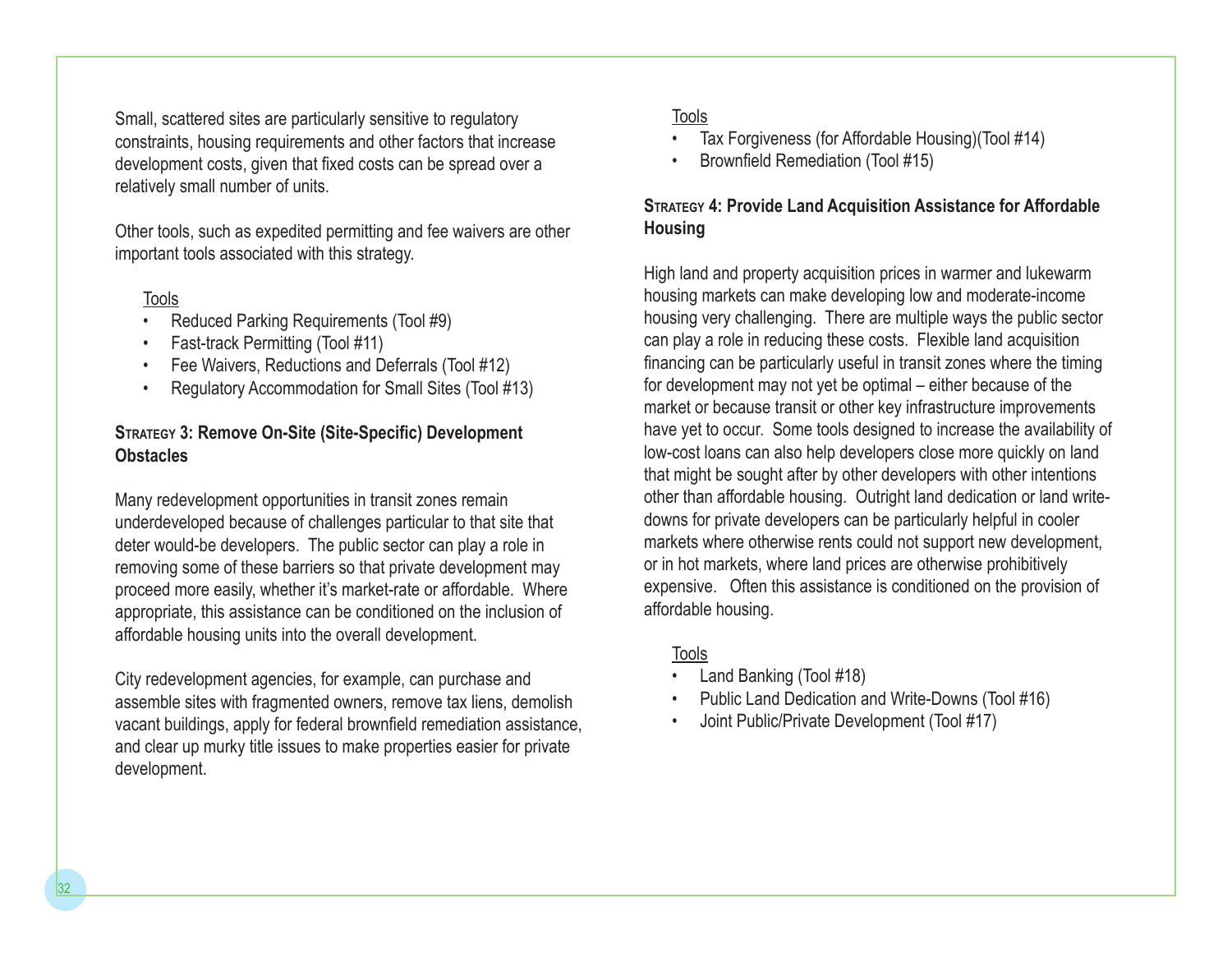# **Strategy 5: Increase the Availability of Subsidy Funding and Financing for Affordable Housing in Transit Districts**

Outright grants and equity are the most helpful forms of assistance for affordable housing developments. They are essential to projects being able to offer below-market rents. But these funding sources are also highly competitive. For example, for the Low Income Housing Tax Credit (LIHTC) – one of the most lucrative forms of equity funding – it is not uncommon for developers to have to return for multiple years of tax credit awards to bring a substantially sized project to fruition. Limited local funding frequently forces affordable housing developers to piece together multiple, funding sources in order to make a project financially feasible. This in turn adds significantly to the overall development timeline, and therefore development costs, making the project more challenging to complete.

All Bay Area transit districts can benefit from additional subsidy funding for affordable housing. There are various ways jurisdictions can increase subsidy funding for affordable housing developers in transit zones. A novel approach with considerable promise would be to target existing local funding to transit districts. Other tools focus on increasing the overall pie for subsidy funding through the creation of dedicated revenue sources or increasing fees for such things as condo-to-rental conversions.

# Tools

- Targeted Financing Sources (Tool #19)
- Condominium Conversion Controls (Tool #20)

# **Strategy 6: Zone for a Diversity of Housing Types**

In transit zones with limited large development opportunities, it is particularly important to allow for a diversity of housing options. For example, in built-out single family neighborhoods, secondary and rear units can subtly densify a transit district by taking advantage of space behind existing single family homes, while providing smaller, lowercost housing units for purchase or rental.

# Tools

- o General Plan (Tool #1)
- o Station Area Specific Plans (Tool #3)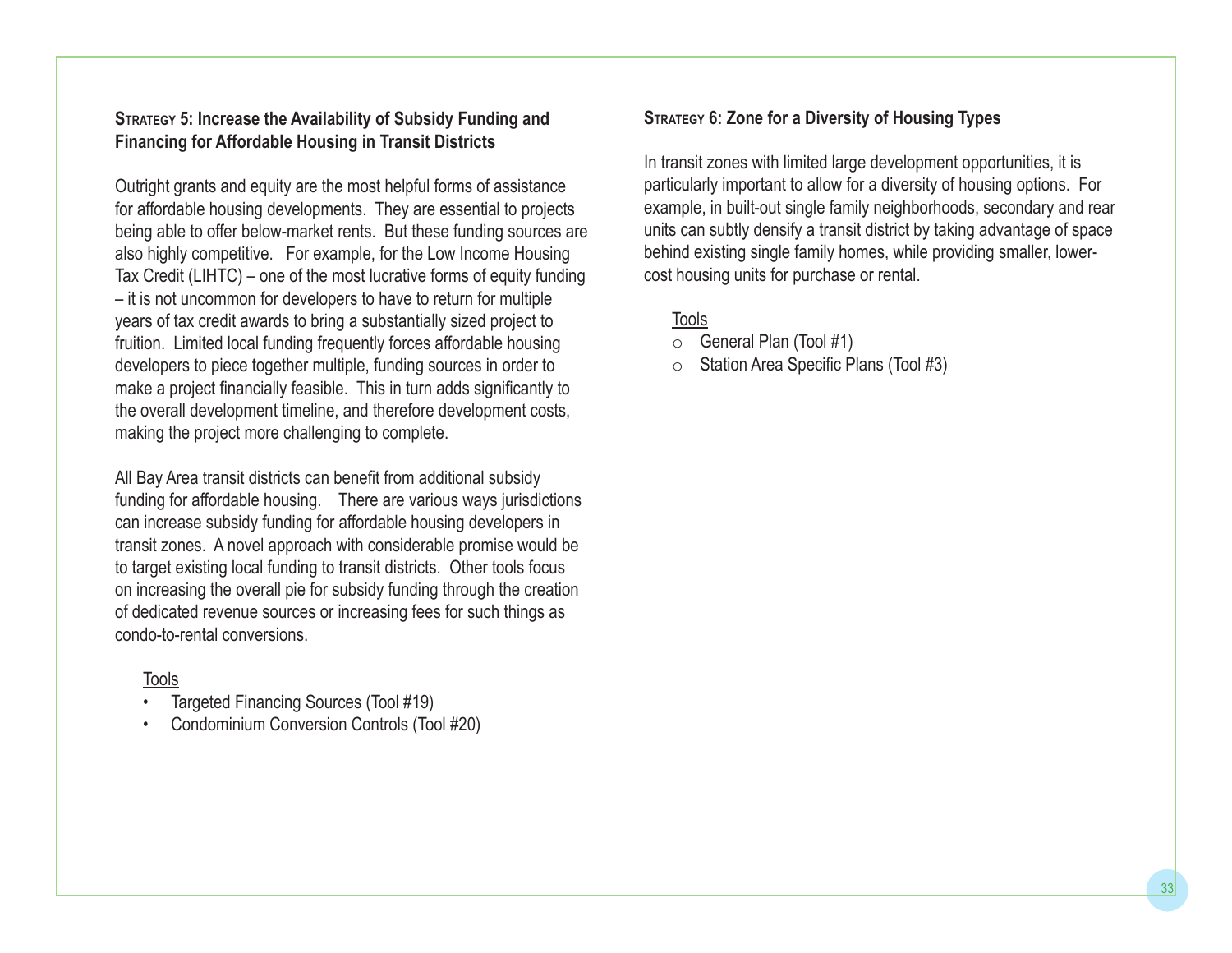#### **FINAL POINTS**

As stated above, there is no one "right" set of tools. Furthermore, a tool that works in one place may not work in another context. Every community is distinct, with a different set of needs, assets, and barriers for mixed-income TOD. Taken broadly, however, the tools included in the glossary that follows can be seen as more or less appropriate depending on three axes: market condition, need for housing production vs. preservation, and land availability. The following chart does not include every tool in the tool box. Some, such as the planning processes described at the beginning of step three are important in any context. These include:

- o General Plan (Tool #1)
- o Housing Element (Tool #2)
- o Station Area Specific Plans (Tool #3)
- o Five-Year Redevelopment Implementation Plans (Tool #5)

Others tools are included more than once, as they are appropriate in more than one context. This chart can be used as a general guide for which tools may be most useful for your community.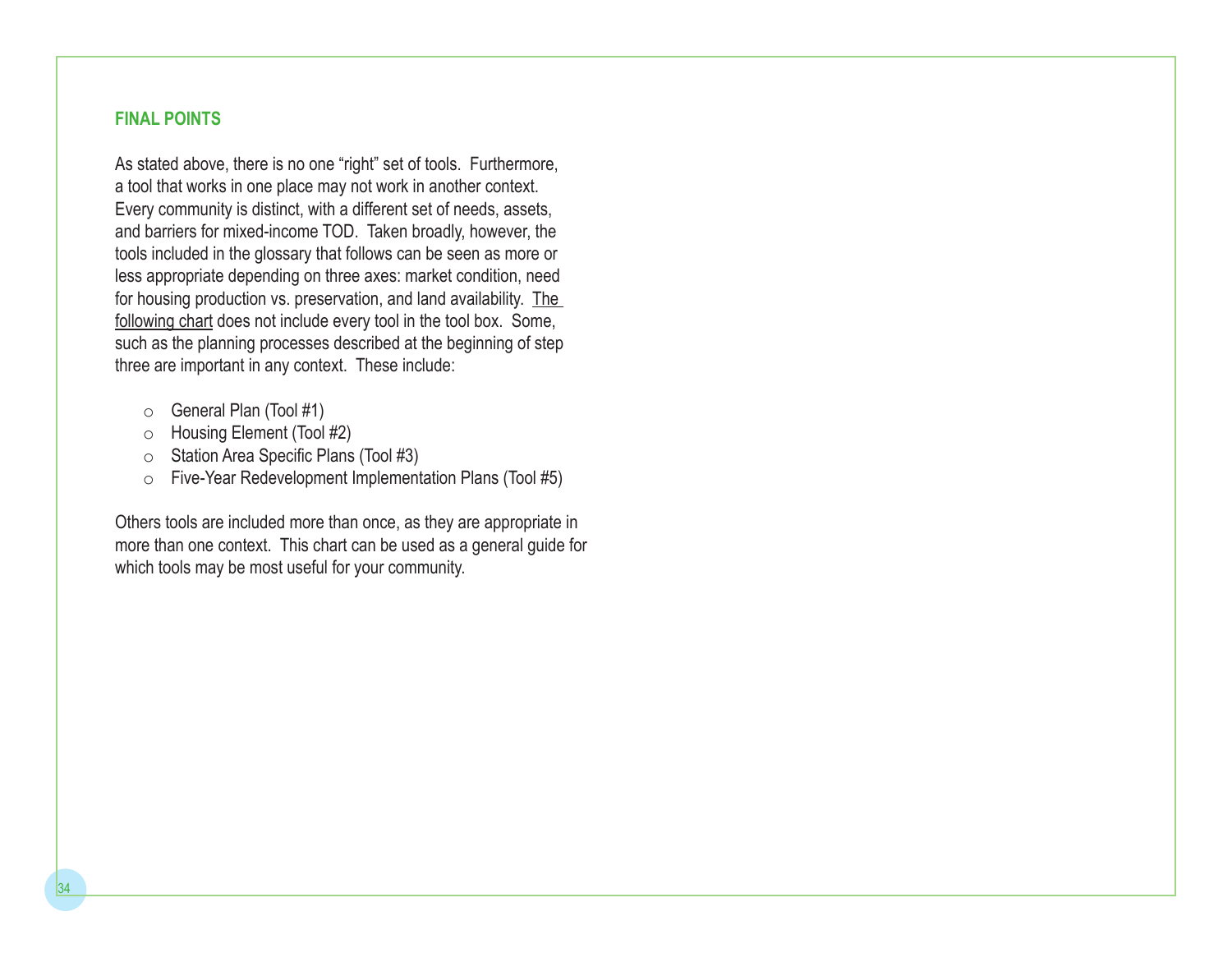|                              |                                                                                                                                                                                                                                                                                                                                      | <b>Preservation</b>                                                                                                                                                                                                                                                                                                           | <b>Production</b>                                                                                                                                                                                                                                                                                                                                                                                                                                                                                      |                                                                                                                                                                                                                                                                                                                                                                                                                                                                                                                                                     |  |
|------------------------------|--------------------------------------------------------------------------------------------------------------------------------------------------------------------------------------------------------------------------------------------------------------------------------------------------------------------------------------|-------------------------------------------------------------------------------------------------------------------------------------------------------------------------------------------------------------------------------------------------------------------------------------------------------------------------------|--------------------------------------------------------------------------------------------------------------------------------------------------------------------------------------------------------------------------------------------------------------------------------------------------------------------------------------------------------------------------------------------------------------------------------------------------------------------------------------------------------|-----------------------------------------------------------------------------------------------------------------------------------------------------------------------------------------------------------------------------------------------------------------------------------------------------------------------------------------------------------------------------------------------------------------------------------------------------------------------------------------------------------------------------------------------------|--|
|                              | <b>High Land Availability</b>                                                                                                                                                                                                                                                                                                        | <b>Low Land Availability</b>                                                                                                                                                                                                                                                                                                  | <b>High Land Availability</b>                                                                                                                                                                                                                                                                                                                                                                                                                                                                          | <b>Low Land Availability</b>                                                                                                                                                                                                                                                                                                                                                                                                                                                                                                                        |  |
| <b>Warm</b><br><b>Market</b> | Condominium Conversion Controls  •<br>(Tool #20)<br>Project-Based Section 8<br>Preservation (Tool #21)<br>Targeted Homeownership<br>Assistance (Tool #22)<br><b>Limited Equity Housing</b><br>Co-ops<br>(Tool #23)<br><b>Community Land Trusts (Tool</b><br>#24)<br>First Right of Refusal for Tenants<br>and Non-profits (Tool #25) | <b>Condominium Conversion Controls</b><br>(Tool #20)<br>Project-Based Section 8<br>Preservation (Tool #21)<br>Targeted Homeownership<br>Assistance (Tool #22)<br><b>Limited Equity Housing Co-ops</b><br>(Tool #23)<br>Community Land Trusts (Tool #24) •<br>First Right of Refusal for Tenants<br>and Non-profits (Tool #25) | Overlay Zones (Tool #4)<br>Inclusionary Zoning (Tool#6)<br>Incentive-Based Zoning (Tool #7)<br><b>Development Agreements</b><br>(Tool #8)<br><b>Reduced Parking Requirements (Tool</b><br>#9)<br>Parking Maximums for Transit Areas<br>(Tool #10)<br>Fast-Track Permitting (Tool #11)<br>Fee-Waivers, Reductions, and Deferrals<br>(Tool #12)<br><b>Brownfields Remediation</b><br>(Tool #15)<br>Public Land Dedication or Write-Downs<br>(Tool #16)<br>Joint Public/Private Development (Tool<br>#17) | Overlay Zones (Tool #4)<br>Inclusionary Zoning (Tool#6)<br>Incentive-Based Zoning (Tool #7)<br><b>Development Agreements</b><br>(Tool #8)<br>Reduced Parking Requirements (Tool #9)<br>Parking Maximums for Transit Areas (Tool<br>#10)<br>Fast-Track Permitting (Tool #11)<br>Fee-Waivers, Reductions, and Deferrals<br>(Tool #12)<br>Regulatory Accommodation for Small<br>Sites (Tool #13)<br>Brownfields Remediation (Tool #15)<br><b>Public Land Dedication or Write-Downs</b><br>(Tool #16)<br>Joint Public/Private Development (Tool<br>#17) |  |
| <b>Cold</b><br><b>Market</b> | Tax Forgiveness for Affordable<br>Housing (Tool #14)<br>Project-Based Section 8<br>Preservation (Tool #21)<br><b>Limited Equity Housing Co-ops</b><br>(Tool #23)<br><b>Community Land Trusts (Tool</b><br>#24)<br>First Right of Refusal for Tenants<br>and Non-profits (Tool #25)                                                   | • Tax Forgiveness for Affordable<br>Housing (Tool #14)<br>Project-Based Section 8<br>Preservation (Tool #21)<br><b>Limited Equity Housing Co-ops</b><br>(Tool #23)<br>Community Land Trusts (Tool #24)<br>First Right of Refusal for Tenants<br>and Non-profits (Tool #25                                                     | <b>Reduced Parking Requirements (Tool</b><br>#9)<br>Parking Maximums for Transit Areas<br>(Tool #10)<br>Fast-Track Permitting (Tool #11)<br>Fee-Waivers, Reductions, and Deferrals<br>(Tool #12)<br>Tax Forgiveness for Affordable Housing<br>(Tool #14)<br><b>Brownfields Remediation</b><br>(Tool #15)<br>Public Land Dedication or Write-Downs<br>(Tool #16)<br>Joint Public/Private Development (Tool<br>#17)                                                                                      | Reduced Parking Requirements (Tool #9)<br>Parking Maximums for Transit Areas (Tool<br>#10)<br>Fast-Track Permitting (Tool #11)<br>Fee-Waivers, Reductions, and Deferrals<br>(Tool #12)<br>Tax Forgiveness for Affordable Housing<br>(Tool #14)<br>Brownfields Remediation (Tool #15)<br>Joint Public/Private Development (Tool<br>#17)<br>Land Banking (Tool #19)                                                                                                                                                                                   |  |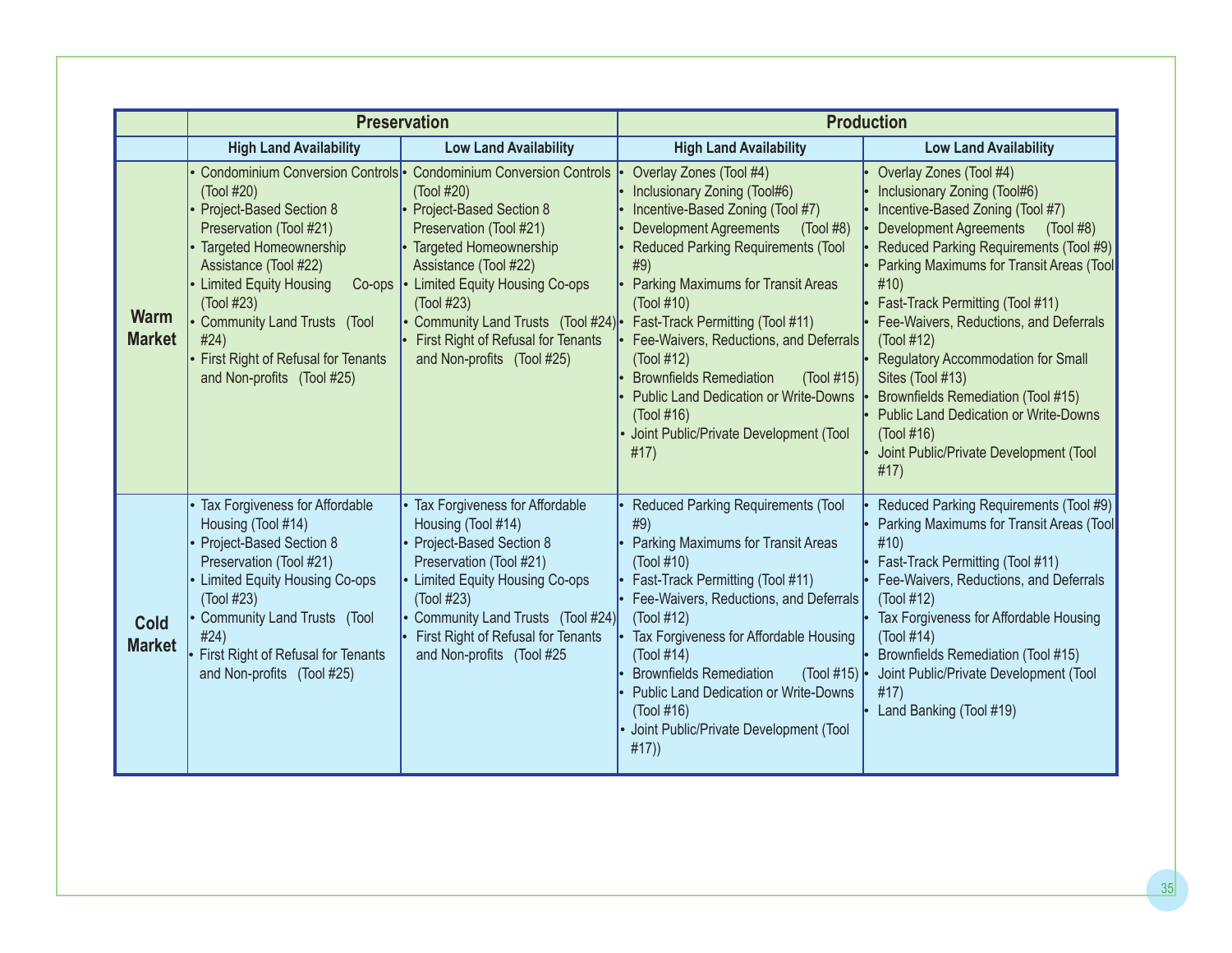# **Appendices**

# **Tools Listing**

- 1. **General Plan**
- 2. **Housing Element**
- 3. **Station Area Specific Plans**
- 4. **Overlay Zones**
- 5. **Five-Year Redevelopment Implementation Plans**
- 6. **Inclusionary Zoning**
- 7. **Incentive-Based Zoning**
- 8. **Development Agreements**
- 9. **Reduced Parking Requirements**
- 10. **Parking Maximums for Transit Areas**
- 11. **Fast Track Permitting**
- 12. **Waivers, Reductions and Deferrals**
- 13. **Regulatory Accommodation for Small Sites**.
- 14. **Tax Forgiveness (for Affordable Housing)**
- 15. **Brownfield Remediation**
- 16. **Public Land Dedication or Write-Downs**
- 17. **Joint Public/Private Development**
- 18. **Land Banking**
- 19. **Funding Sources (Targeted to Transit Zones)**
- **• Low-Income Housing Tax Credits (LIHTC)**
- **• The California Multifamily Housing Program**
- **• The Federal Home Loan Bank Affordable Housing Program**
- **• HOME**
- **• CDBG**
- **• Redevelopment Affordable Housing Set-Aside funding,**
- **• Housing Trust Fund revenue,**
- **• HUD 202, and**
- **• Special Needs Housing.**
- 20. **Condominium Conversion Controls**
- 21. "**Project Based" Section 8 Preservation**
- 22. **Targeted Homeownership Assistance**
- 23. **Limited Equity Housing Co-ops**
- 24. **Community Land Trust**
- 25. **First-Right-of-Refusal Laws for Tenants and Nonprofits**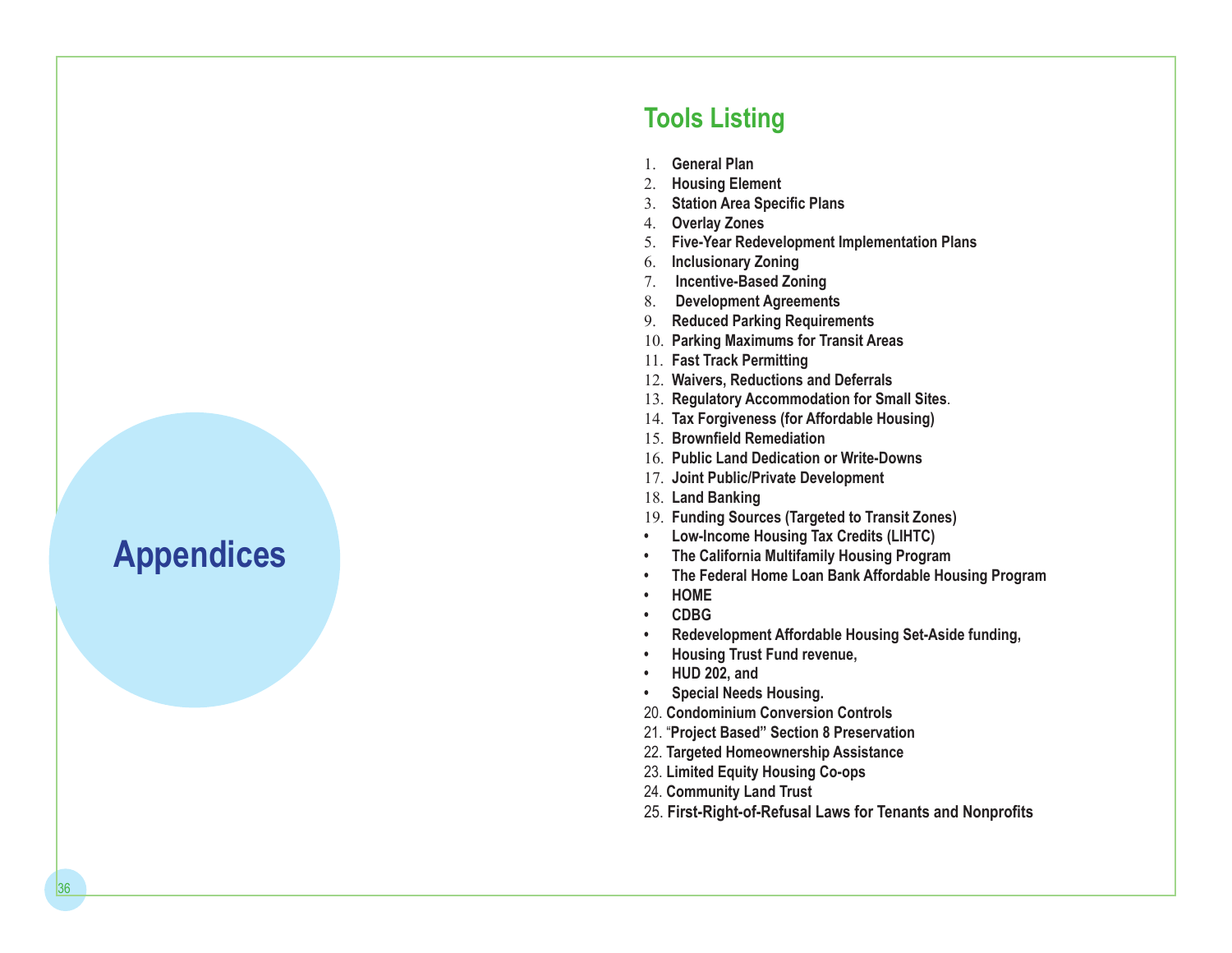# **Tools Glossary**

# 1. **General Plan**

The General Plan is a comprehensive long-term plan for the physical development and growth of a county or city. In California, there is a legal requirement that all planning and development actions be consistent with the General Plan. As a constitution or "blueprint" for development, the General Plan can establish an overarching framework in support of a city's values and principles, including mixed-income transit-oriented development. For example, the General Plan can prioritize TOD Districts as places for higher density, mixed-use and mixed-income development and make the appropriate zoning changes to accommodate those goals.

The General Plan must contain seven (7) state-mandated elements. The seven (7) mandated elements are: Land Use, Open Space, Conservation, Housing, Circulation, Noise, and Safety. The Land Use and Housing Elements in particular present opportunities to formalize goals and implementation strategies for providing mixed-income housing in areas well served by transit.

# 2. **Housing Element**

The Housing Element is a state-mandated element of a County or City's General Plan. It identifies a city's existing and future housing needs, sets housing goals for the jurisdiction, analyzes barriers to meeting needed housing, and outlines how these goals will be achieved. Most importantly, a jurisdiction's Housing Element must present a plan for meeting the jurisdiction's Regional Housing Needs Assessment (RHNA) allocation. This includes creating an inventory of appropriately zoned land, and showing that the zoned land is enough to meet the municipality's fair share of affordable housing.

A Housing Element can be a key tool for targeting housing resources for affordable housing production and preservation to transit zones within a city. California law mandates that the Housing Element of a General Plan be updated every five years.

### Resources:

- California Housing Law Project. Housing Element Law. ww.housingadvocates.org/pdf/site/facts/HousingElementLaw.pdf - California Department of Housing and Community Development. Building Blocks for Effective Housing Elements. www.hcd.ca.gov/hpd/ housing\_element/index.htm

# 3. **Station Area Specific Plans**

As stated previously, specific plans similar in purpose to the General Plan, but are are focused on smaller areas within jurisdictions. As future development within station area (often set at a half mile radius around the station) is likely to be considerably different from surrounding areas, a Specific Plan can help articulate the unique goals for the district. Specific Plan for a station area, and the community planning process involved in developing a Specific Plan, is an excellent opportunity to formalize a set of goals, and outline specific implementation strategies for achieving mix of housing types, at appropriate densities and affordability levels, in a transit zone or district. Ideally, Specific Plans present policies, zoning and development strategies for fostering transit-supportive land uses within the half-mile "transit zone." The Specific Plan can also be a useful tool for addressing issues of connectivity, station access, pedestrian-friendly design, TOD-supportive parking and "placemaking" generally.

To promote affordable and mixed-income housing, effective station area specific plans should: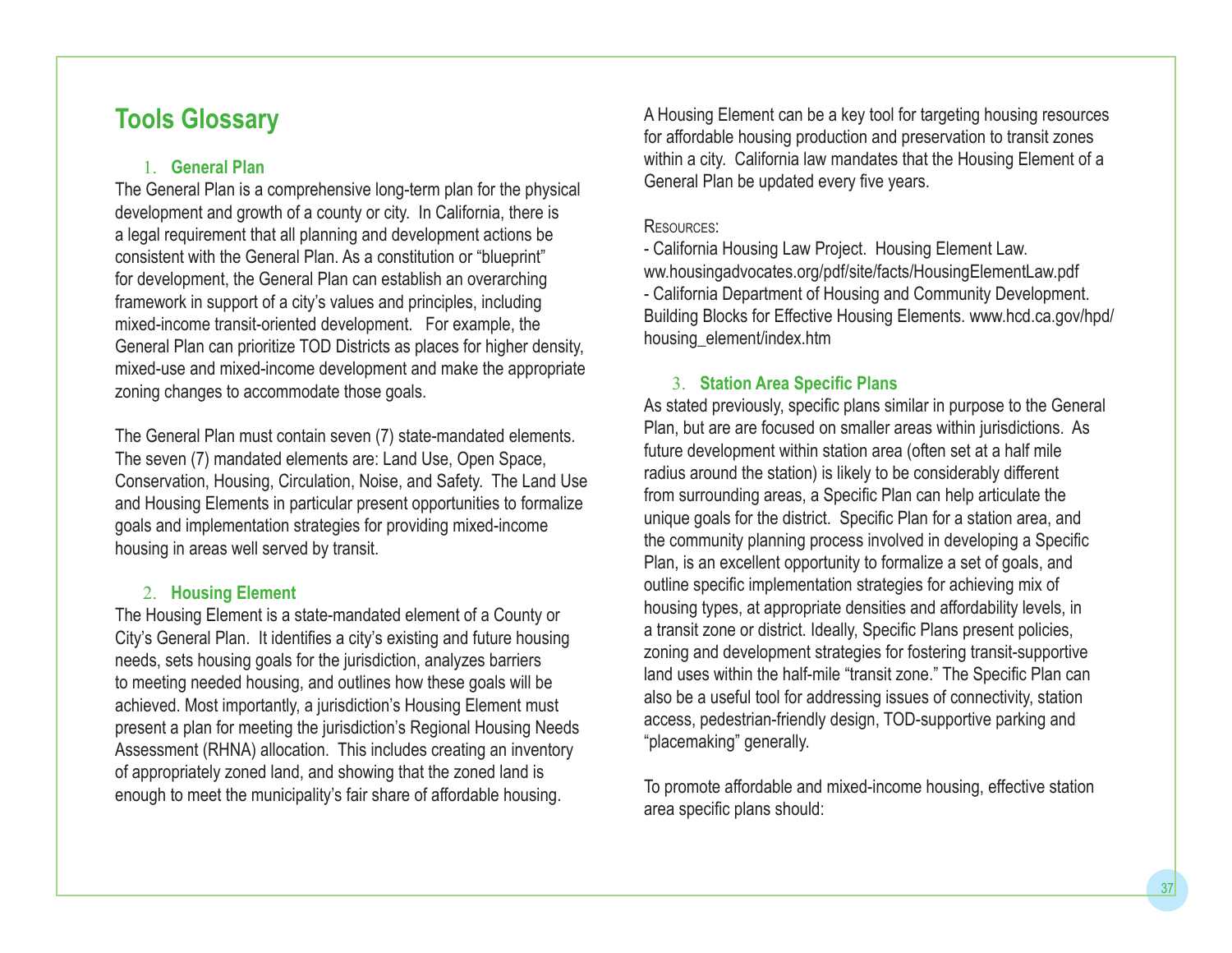- Set comprehensive affordability goals for the transit district. Plans should set goals for the types and quantity of affordable and market rate housing in their transit district and indicate how these goals will be achieved, including identifying priority sites for affordable housing and ensuring they are zoned at the appropriate densities to make housing development financially feasible.
- Zone for a diversity of housing types. Zoning in transit zones should allow for a range of housing options, including rental housing, smaller housing sizes, and secondary (also called "accessory") units that can be built on the same property as existing single-family homes.
- Set "By right" zoning. Because zoning and parking requirements can be a source of contention during the entitlement process, station area specific plans can facilitate affordable housing development by making high density and affordable housing "by right" rather than "conditional" uses. In addition, by incorporating density bonuses and reduced parking requirements for affordable housing into the plan, a developer will have not need to appeal for these variances that often make the difference in a project's feasibility. The result is reduced time and, therefore, cost of getting approvals, thereby making affordable and mixed-income housing developments more economically feasible.

#### Resources:

- Transportation Commission (MTC). Station Area Planning grant program. http://www.mtc.ca.gov/planning/smart\_growth - Center for Transit-Oriented Development, TOD 202: Station Area Planning: How to Make Great Transit-Oriented Places - MTC. Station Area Planning Manual. www.mtc.ca.gov/planning/ smart\_growth/Station\_Area\_Planning\_Manual\_Nov07.pdf

- Strategic Economics. Creating a Regional Model of Mixed-Income, Transit-Oriented Development in Downtown San Leandro: Opportunities, Challenges and Tools. 2007. www.greatcommunities. org/intranet/library/sites-tools/SL\_report.pdf

- SPUR. Secondary Units: A Painless Way to Increase the Supply of Housing. 2001.

### 4. **Overlay Zones**

Overlay zones can be powerful planning tools for promoting affordable housing in transit zones. Overlay zones work as part of the zoning code, but are superimposed on the existing zoning map providing modifications to the underlying zoning classifications. This is usually done to promote specific types of development within certain areas, especially near important public amenities, commercial thoroughfares, or transit nodes. Common provisions of overlay zones include lower parking requirements and higher density allowances. In addition, within an overlay zone a city can impose a more rigorous affordability requirement on new development. A chief benefit of using an overlay zone is that it can be added without requiring a major overhaul of the existing zoning code or a major revision of general or specific plans.

The Town of Corte Madera has used overlay zoning to create an "exclusive affordable housing zone" that requires the development of a substantial percentage of affordable units on affected sites. On other sites, inclusionary requirements are voluntary.1

#### Resources:

- Nonprofit Housing Association of Northern California. Affordable Housing Overlay Zoning. http://www.nonprofithousing.org/ actioncenter/toolbox/policy/overlayzoning.pdf.

<sup>1</sup> ULI, *Developing Housing for the Workforce: A Toolkit*, 2007, p.185.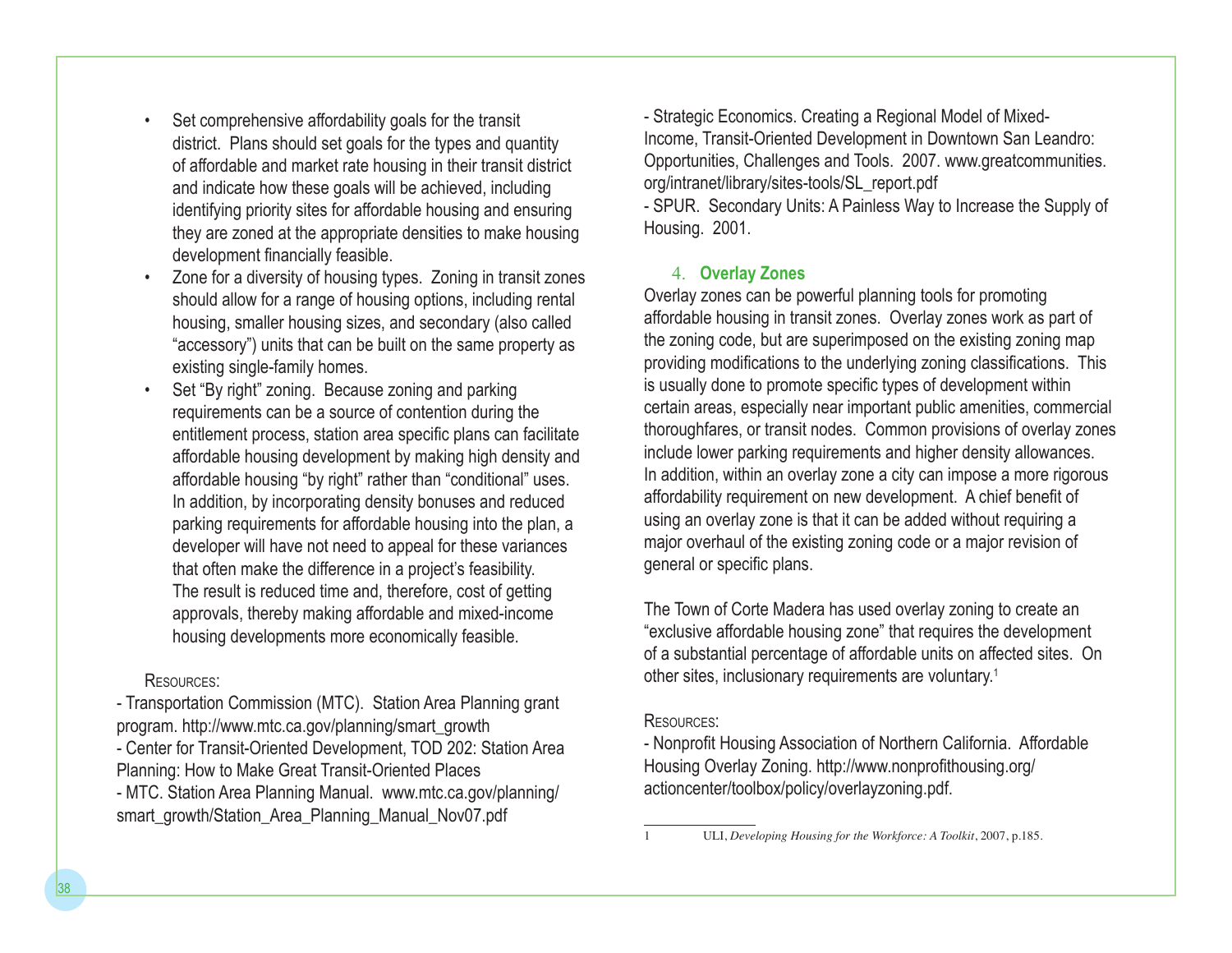# 5. **Five-Year Redevelopment Implementation Plans**

California requires redevelopment agencies created prior to 1994 to adopt Five-Year Implementation Plans. These plans outline what activities will be undertaken by the Agency, and how and where tax increment funds will be spent – including funds set aside in the Low and Moderate Income Housing Fund (LMIH). Redevelopment Plans represent an opportunity to target affordable housing set-aside funds to transit districts as well as other redevelopment dollars that can go towards street improvements, community amenities, and other placemaking investments.

### Resources:

- California Redevelopment Association. www.calredevlop.org

# 6. **Inclusionary Zoning**

Inclusionary zoning (also referred to as "inclusionary housing") can be a powerful tool for involving the private sector in producing affordable housing near transit. Inclusionary zoning asks developers of new housing to make a percentage of units affordable to lower-income households as a condition of permitting approval. There are 4 key components of an Inclusionary Zoning policy that play an important role in determining how effective the policy is in producing actual housing:

- 1) The percentage required (these often range from 10% to 25%);
- 2) How the percentage is broken down. For example, a jurisdiction may have a 15% Inclusionary requirement with 8% for low-income and 7% for very-low income housing. Ideally, the breakdown of the percentage should reflect the identified housing needs in the community.
- 3) How strong the policy language is in terms of requiring

developers to build the units on-site ("must build"). Most jurisdictions offer the option for the developer to pay an in-lieu fee instead of building affordable housing on-site. Depending on the jurisdiction, this option may be available to all developments or it may be limited to small projects or projects facing special hardships. In-lieu fees can often be positive, allowing for the more efficient development and thus, to a greater unit of units offered at deeper levels of subsidy. In addition, it may make some developments feasible, where a "must build" policy would be costprohibitive. However, when land is scare or expensive, inlieu fees may limit affordable housing construction to areas far away from the original development; this may led to less income diversity in the transit district and a reduction of access to transit for lower-income households.

4) The formula for setting the in-lieu fee. Different jurisdictions have different formulas for calculating their in-lieu fees. Some have a flat rate per unit, while others calculate a fee based on a percentage of building costs or sales prices. Regardless of formula, however, it is important to make sure that the in-lieu fee is set at a level high enough to fund the construction of off-site units.

Some effective strategies to employ as part of an Inclusionary Zoning ordinance include:

- Restrict off-site compliance at sites within 1/2 mile of transit stations. Land in the transit zone should be designated as a location where developers "must build" the inclusionary homes rather than having the option of building them on cheaper land somewhere else in the city;
- Prohibit in-lieu fees, unless the local government or affordable housing developers have site control of multiple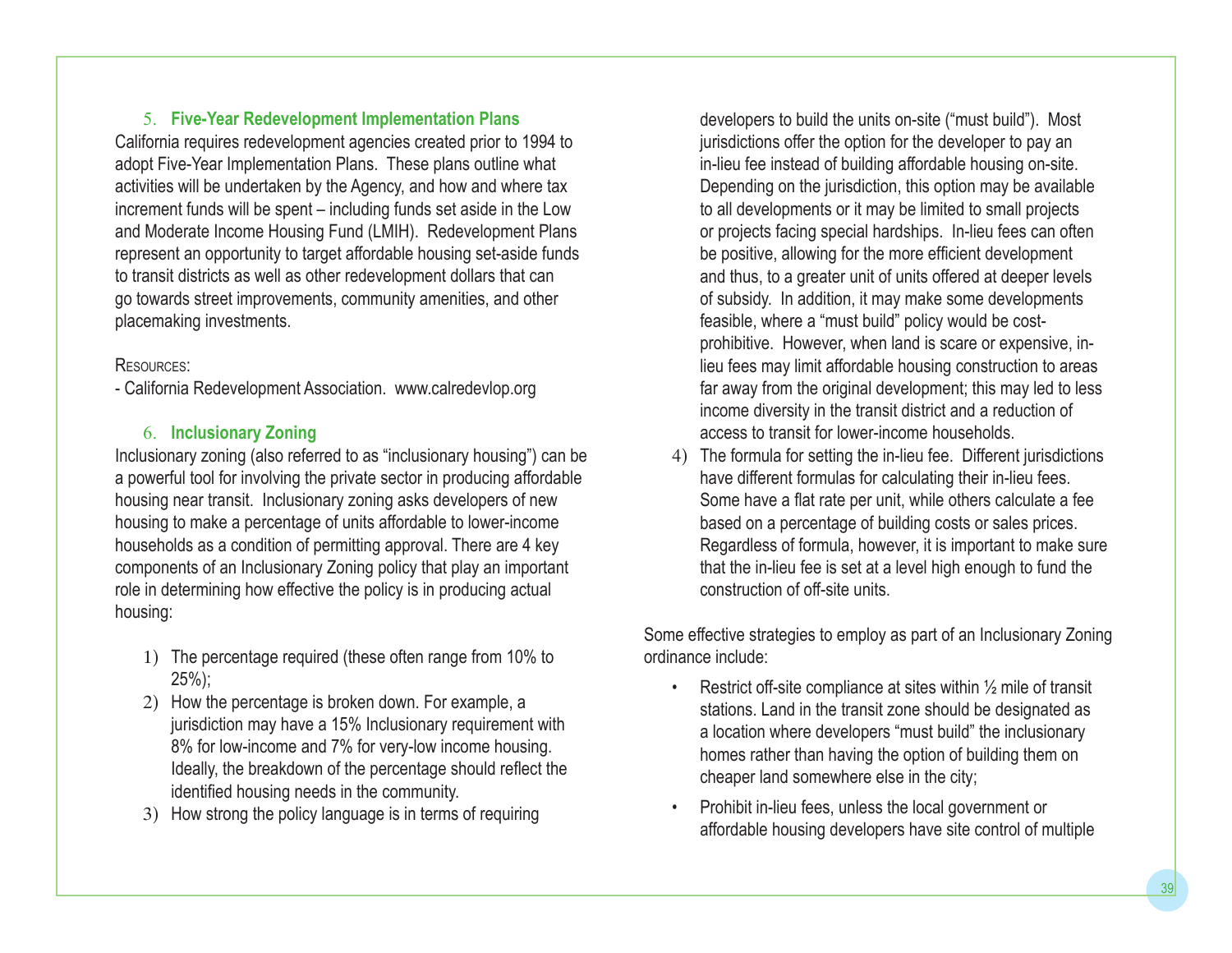parcels in transit zones that can utilize in-lieu fee revenues for affordable housing

- Allow developers to meet their inclusionary requirements through 100% affordable buildings, as opposed to requiring that every building feature a mix of market-rate and affordable units. This flexibility makes it possible for marketrate developers to contract with nonprofit developers to produce and manage the affordable housing more efficiently
- Apply inclusionary requirements to condominium conversions, when other condo conversion controls are not already in place.

#### Resources:

- Nonprofit Housing Association of Northern California (NPH) – Inclusionary Housing Toolkit, www.nonprofithousing.org/actioncenter/ toolbox/campaigntools/InclusionaryTool.pdf

- California Rural Housing Coalition – Searchable Database of California Inclusionary Housing Policies. www.calruralhousing.org/ housing-toolbox/inclusionary-housing-policy-search/searc

- PolicyLink – Inclusionary Housing Web Tool: www.policylink.org/ EDTK/IZ/

#### **7. Incentive-Based Zoning**

Incentive-based zoning provides developers with rewards like density bonuses, greater height or floor-area allowances, or parking space reductions, in exchange for meeting certain housing objectives. Zoning incentives generally entice market-rate developers by increasing the building envelope in which developers can build, lowering developers' per-unit costs, and helping to make inclusion of affordable housing more feasible. Through these incentives, jurisdictions can encourage developers to provide mixed-income housing at increased levels of affordability.

In California, state law requires that local jurisdictions grant density bonuses of 20-35 percent for projects that make a certain percentage of their units affordable.<sup>2</sup> Additionally, developers are also allowed a certain number of development "concessions" or "incentives" depending on affordability level. However, local governments can layer additional incentives to promote deeper levels of affordability, by increasing the density bonus or adding incentives such as reduced parking requirements.

Resources: California Housing Law Project. SB 1818 – Density Bonus. www.housingadvocates.org/default.asp?ID=749

#### **8. Development Agreements**

Development agreements are contracts between local governments and developers that guarantee long-term planning approvals for a project for a certain number of years (even if zoning policies change at a later date), in exchange for specific public benefits from the developer. Affordable housing can be one of those benefits. Development agreements work best for sites with long-term development timelines and multiple stages. In these situations, the added entitlement certainty provided by the agreement is especially valuable for the developer, and may therefore be worth the inclusion of affordable housing.

<sup>2</sup> At least 5 percent of total units must be affordable to very low income households, or 10 percent for low-income households, to trigger a 20 percent bonus. With greater levels of affordability, the bonus also increases up to a maximum of 35 percent. Additionally, developers are also allowed development "concessions" depending on affordability level. [For more information, see: Goldfarb & Littman, *Frequently Asked Questions Regarding SB 1818 (Hollingsworth) – Density Bonus Law*, www.goldfarblipman.com/art\_sb1818faq.html.]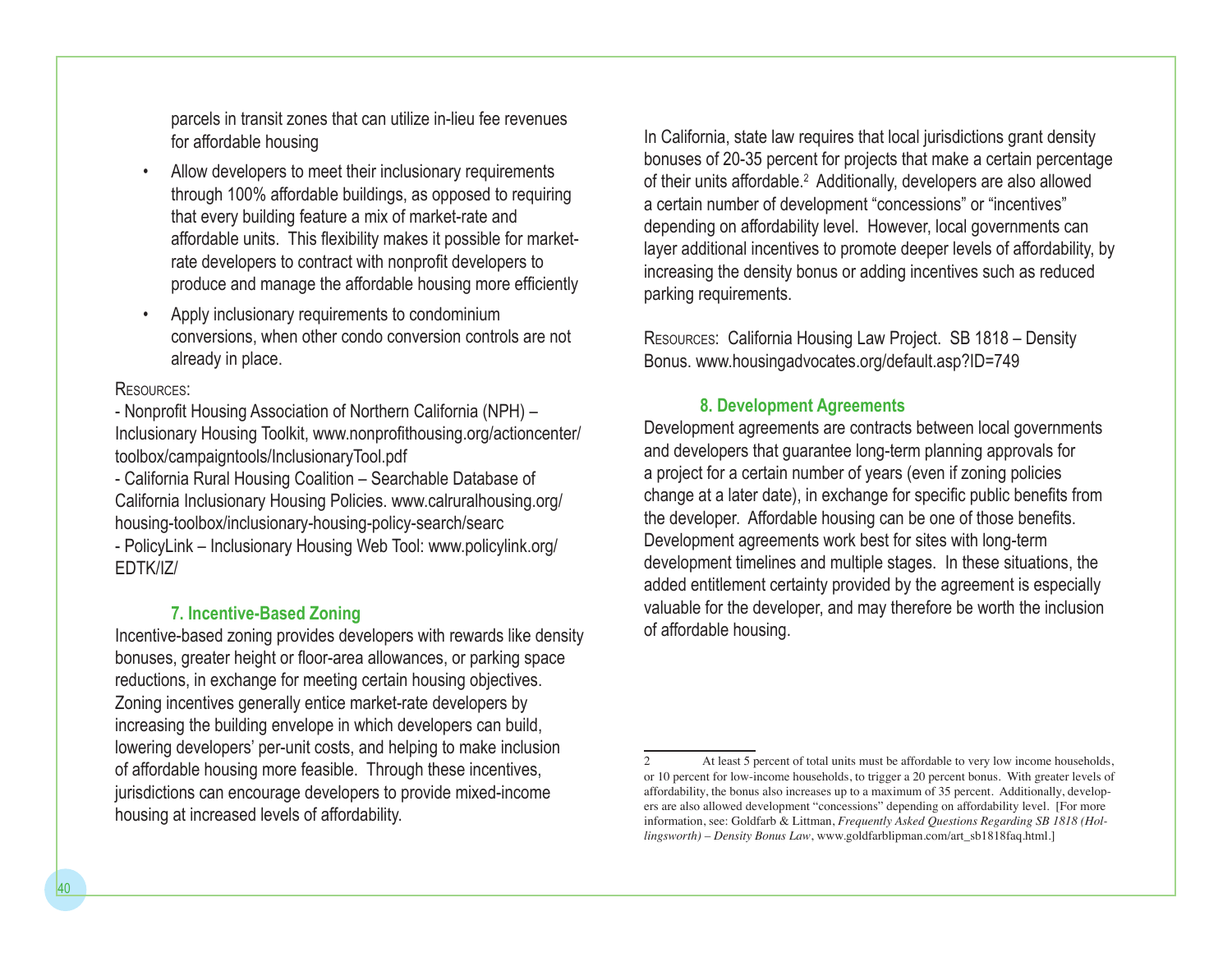# **9. Reduced Parking Requirements**

High parking requirements can make housing prohibitively expensive to build, particularly affordable housing near transit, where the cost of land can be relatively high. Typically, localities govern parking through minimum requirements, which require a certain amount of parking based on number of bedrooms, units or square feet. With every parking space consuming 320-350 square feet, high parking requirements increase the amount of land that must be purchased for housing or trigger the need for structured parking, which adds \$20,000 to \$40,000 per space to the project's total development costs.

Cities can lower the cost of housing near transit by adopting parking standards that reflect the greater likelihood that residents in welldesigned, transit-oriented developments will use transit. Presently, nearly two-thirds of Bay Area households living within ½ mile of transit stations own one car or fewer.<sup>3</sup> Parking minimums for transit zones should not exceed this ratio. Furthermore, parking policies in transit zones should:

- Lower parking minimums for affordable units, small units and senior housing. For example, the City of Denver's MS-3 zoning overlay applies the following parking requirements to main streets and areas within 600 feet of enhanced transit corridors:

| Market rate housing              | 1 space/unit     |
|----------------------------------|------------------|
| Affordable housing               | 0.8 spaces/unit  |
| Senior housing                   | 0.25 spaces/unit |
| Housing for households < 40% AMI | 0.25 spaces/unit |
| Units < 550 square feet          | 0.25 spaces/unit |
| Single-room occupancy housing    | 0.25 spaces/unit |
| Special needs housing            | 0.25 spaces/unit |
|                                  |                  |

3 Analysis by the Center for Transit-Oriented Development of US Census data.

- Lower minimums for developments that "unbundle" parking. When parking spaces are sold or rented separately from housing units there is evidence that demand drops. Granting lower parking minimums for unbundled parking rewards developers with lower costs, and helps households that don't require parking save on the final price of their unit.<sup>4</sup>
- Lower parking minimums for developments that have shared parking facilities,<sup>5</sup> or on-site, car share services. Shared parking facilities can help reduce the cost of housing in transit districts by allowing parking to be provided off-site and less expensively than the alternative of integrating it into each housing development. Some communities have experimented with shared parking districts in which multiple developers combine their respective parking units into one structure. Homeowners or renters can "opt-in" to the parking, at a price. Structures can also be built for complementary users, like offices and housing developments, to allow for each use to take advantage of the other's slack parking supply. Cities sometimes create parking assessment districts to finance the construction of city-built, shared parking facilities.

<sup>4</sup> A UC Berkeley study found that housing without parking sold for 12% less than comparable units with parking, were affordable to 24% more San Francisco households, and sold an average of 41 days faster than condominium units with parking.

<sup>5</sup> The peak demand for parking spaces in a mixed-use development is usually less than the combined total of the peak demands for the individual uses. This is because the hours when there is high demand for parking at office and commercial uses is roughly complementary to the hours when there is a high demand for parking at residential uses. As such, cities can promote housing affordability by lowering overall parking requirements for these developments when shared parking facilities are built.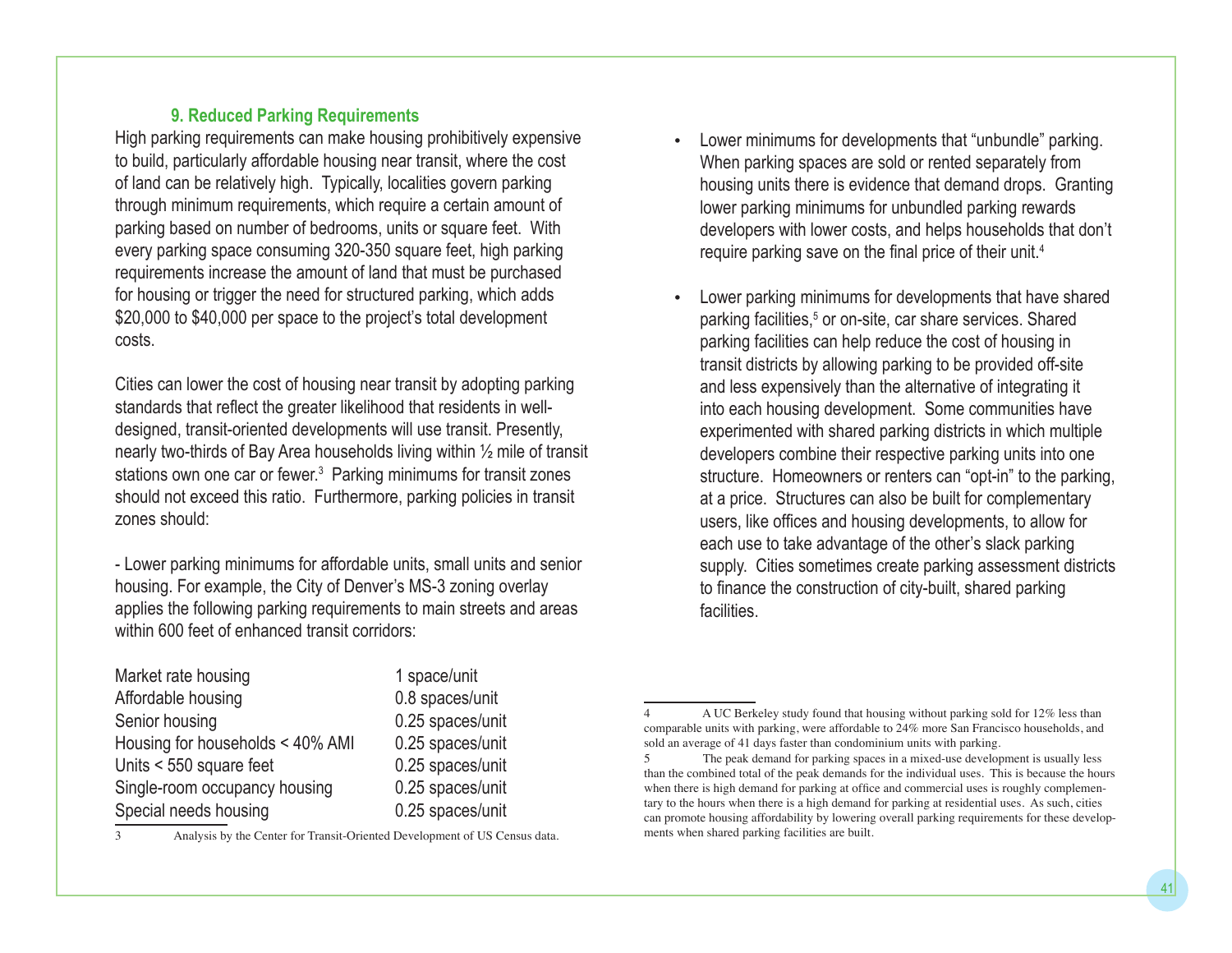Through the development of a Parking Management Plan, a local government can flexibly respond to different variables that influence the amount of parking necessary in a development or in a neighborhood, including differences in auto ownership based on incomes and housing type, the qualities of the place that make it more walkable and pedestrian-oriented, and access and proximity to good transit and a mix of uses that reduce the need for auto-oriented trips. The parking management plan can also outline shared uses where parking spaces are used at night by residents and during the day for commercial and office workers.

#### Resources:

- Nonprofit Housing Association (NPH), Planning for Residential Parking: A Guide for Housing Developers and Planners. www. nonprofithousing.org/actioncenter/toolbox/parking/parking\_home.html - MTC. Toolbox/Handbook: Parking Best Practices & Strategies For Supporting Transit Oriented Development In the San Francisco Bay Area. 2007. http://www.mtc.ca.gov/planning/smart\_growth/parking\_ seminar/Toolbox-Handbook.pdf

# **10. Parking Maximums for Transit Areas**

Even when zoning codes allow lower parking ratios, pressure from residents in surrounding neighborhoods can sometimes lead developers to provide higher levels of parking than necessary. Maximum parking standards help prevent the oversupply of parking and have been used by many cities, including San Antonio, Seattle, Portland and San Francisco. Maximum ratios could be used in transit areas to insulate developers from pressures to provide more parking than is needed to serve residents and office workers who have a greater propensity to use transit. San Francisco's new parking policy establishes parking maximums for downtown housing while eliminating parking minimums altogether.

#### Resources:

- Livable City. (has a good summary of San Francisco's move to parking maximums in downtown) See: www.livablecity.org/ campaigns/c3.html

- SPUR, Parking and Livability in Downtown San Francisco, www. spur.org/documents/050101\_report\_01.shtml

# **11. Fast Track Permitting**

Time is money when it comes to building housing. Jurisdictions can help reduce the cost of affordable or mixed-income housing in transit zones by expediting permitting approvals for these kinds of projects. Expedited permitting helps in two ways – it can lower the costs of holding land in advance of construction, and it helps inject greater certainty into the development process, which can in turn lower the cost of financing.

The City of Austin, Texas provides expedited permit reviews to transit-oriented projects with affordable housing as part of its SMART program (Safe, Mixed-Income, Accessible, Reasonably-Priced, Transit-Oriented). During the first three years of the program, the average completion time for SMART Housing reviews was approximately half the time of conventional reviews. In the Bay Area, permitting processes could be fast tracked for all housing developments proposed for transit zones, or just for affordable housing within walking distance of transit. Expediting can occur by:

- Prioritizing the review of transit zone projects,
- Establishing set time periods for decisions on applications,
- • Creating "one-stop," multi-agency review committees,
- Assigning a project expediter within local government staff for each transit zone project, or
- Utilizing other techniques that emerge as a result of a jurisdiction taking comprehensive look at how to streamline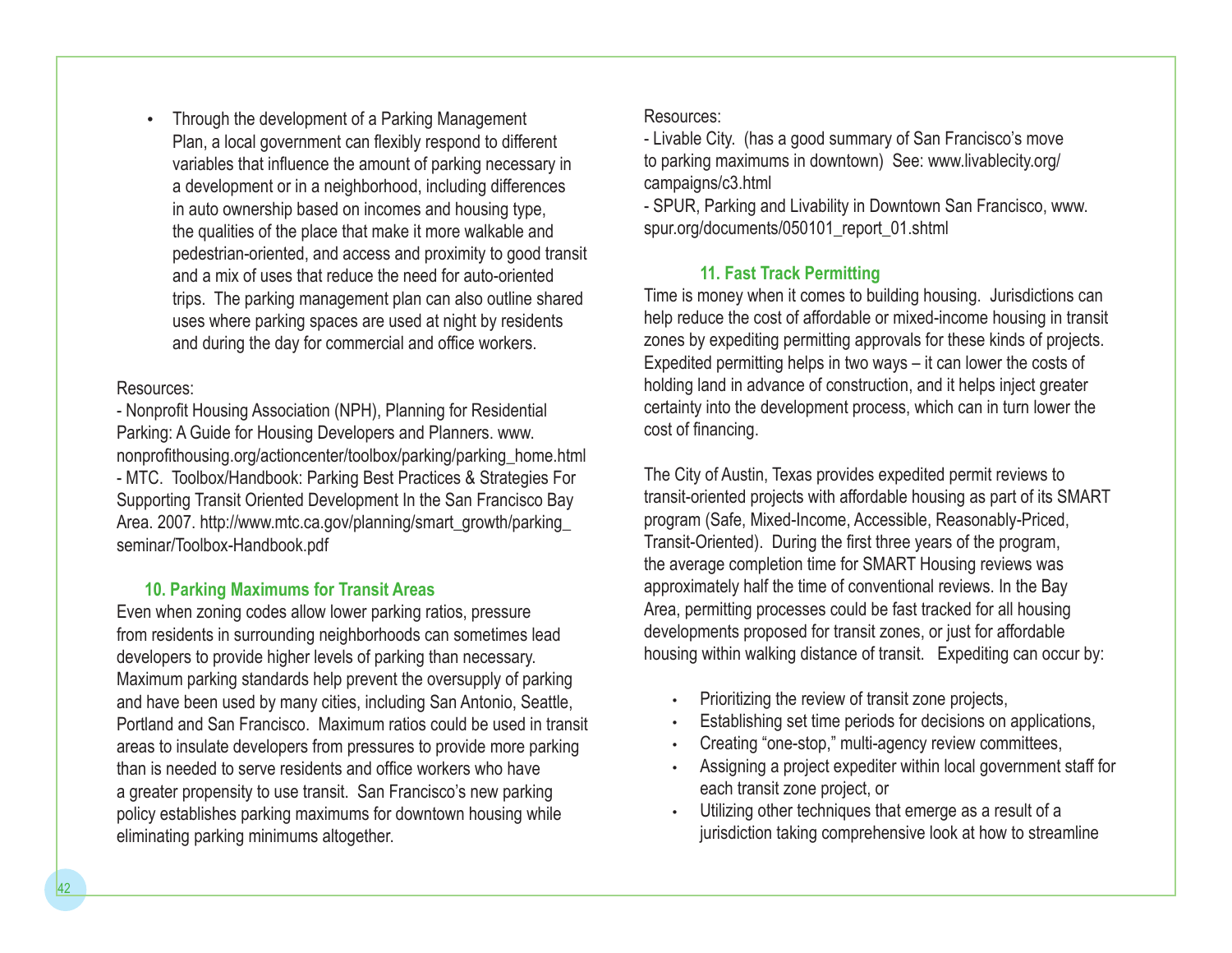and coordinate the various approvals processes for development projects without compromising other public interests such as safety, health and quality of life.

#### Resources:

- The American Planning Association (APA) has developed a model statute for creating a unified permitting process, as part of its Growing Smart program. See: www.planning.org/growingsmart

- The City of San Jose offers expedited reviews for affordable housing developments. See: City of San Jose Planning Department. www. sanjoseca.gov/planning/

- City of Austin. SMART program. www.austintexas.gov/ahfc/smart. htm

- US HUD. Regulatory Barriers Clearinghouse. www.regbarriers.org

# **12. Fee Waivers, Reductions and Deferrals**

Local governments can reduce the cost of producing affordable and mixed-income TOD housing by waiving, reducing or deferring impact fees. Many Bay Area communities charge impact fees on a "payas-you-go" system to cover the costs of additional infrastructure like parks and roads for new residents. The degree to which this process is unpredictable, this contributes to uncertainty among developers concerning the true costs of the project. Communities can reduce impact fees on affordable housing in transit districts in various ways. One approach is to revise a jurisdiction's overall impact fee structure and assess fees on a per-square-foot basis, as opposed to assessing fees per unit. This would lessen fees for modest-sized single-family housing as well as condominiums and apartments. Other communities may choose to waive fees altogether for affordable housing.

The City of Austin, Texas provides fee waivers (in addition to expedited permitting) for transit-oriented, affordable housing. Fees are reduced on a sliding scale basis, based on portion of a development's units priced for households earning less than 80 percent of AMI:

Given that, in most cities, municipal fiscal resources are tight, it may be more realistic at times to seek fee deferrals for affordable housing rather than full waivers. Fee deferrals help affordable housing developers by delaying the assessment of fees until after construction, at which point the developer's long-term financing can cover these costs at lower expense. The municipality still recovers the fees, but later in the development process.

The City of Fremont is an example of a municipality that does this. Deferral of impact fee payments of up to 18 months is available for affordable housing developments with at least 49 percent of the units affordable to very low to moderate income households, and which have received financial support from the City and/or Redevelopment Agency for an amount equal to or greater than the amount of the development impact fees.

# Resources:

- City of Fremont. www.ci.fremont.ca.us/Construction/

DevelopAffordableHousing/default.htm

- City of Austin. SMART program. www.austintexas.gov/ahfc/smart. htm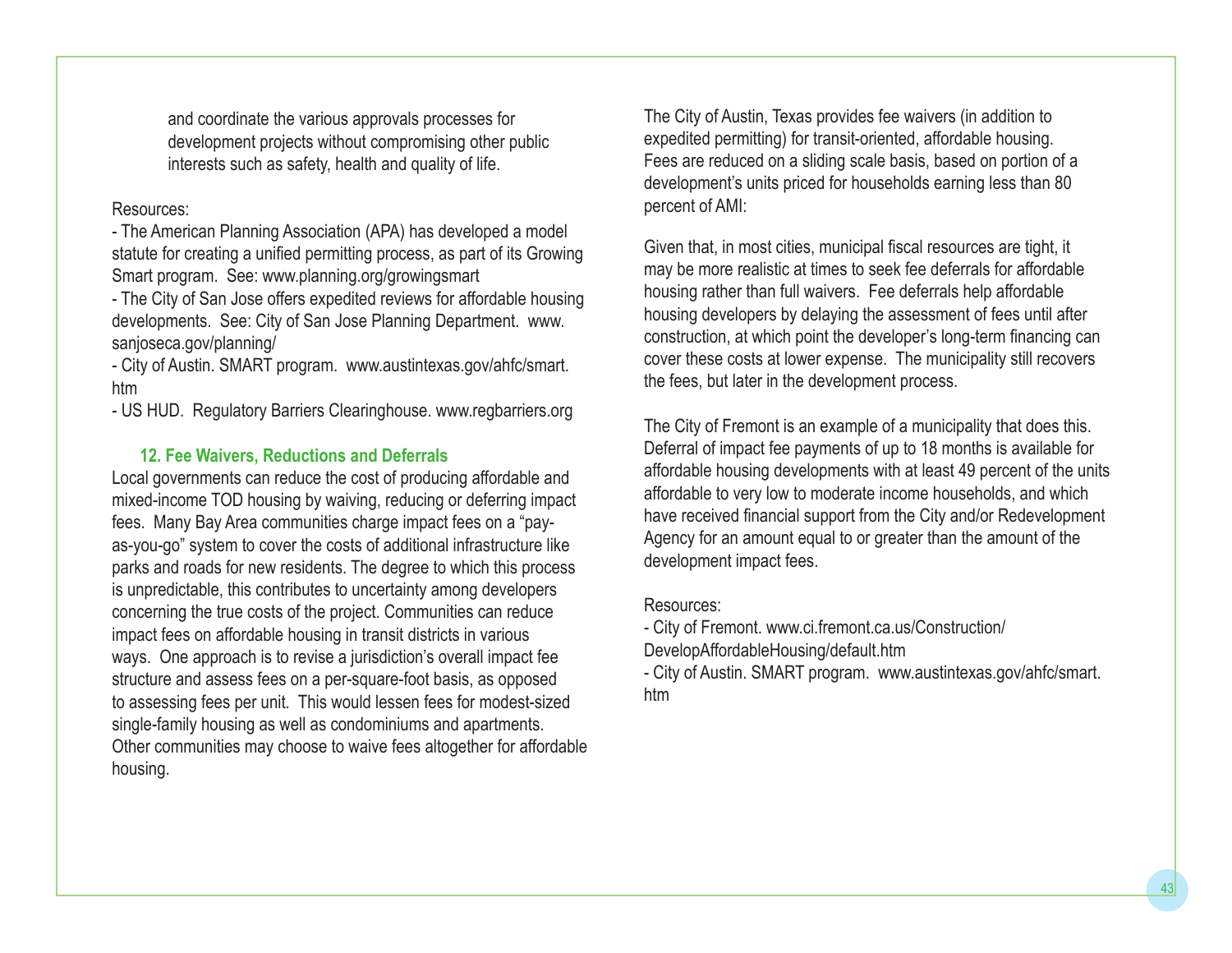#### **13. Regulatory Accommodation for Small Sites.**

Small, scattered sites are particularly sensitive to regulatory constraints, housing requirements and other factors that increase development costs, given that fixed costs can only be spread over a relatively small number of units. Where site assembly is not possible, it is important to look at how to maintain the viability of small sites for development, particularly where additional market-rate development is needed.

In many transit zones, for example, it may make sense to exempt smaller projects from inclusionary zoning ordinances. Most inclusionary ordinances exempt projects with fewer than five units. This idea could be extended to sites less than a specified size, for example sites less than  $\frac{1}{4}$  acre.

Other regulatory impacts to examine include parking space requirements and impact fees. A recent study of opportunities and barriers to TOD in San Mateo County found that sites smaller than 10,000 square feet (about ¼ acre) were prohibitively expensive for infill development when parking space requirements exceeded 1.3 spaces per unit and inclusionary housing requirements exceeded 15 percent.

Some cities like Denver, Colorado reduce parking requirements for housing located on small lots. The City's MS-3 zoning overlay – which applies to main streets and areas within 600 feet of enhanced transit corridors – exempts lots smaller than 6,250 square feet from parking requirements altogether. For lots less than 18,750 square feet, the parking ratio for affordable housing units drops from .80 to.65 spaces per unit. For housing serving households earning less than 40 percent of AMI or less, and for units smaller than 550 square feet, parking requirements drop to zero.

#### Resources:

- HNTB Corporation, Strategic Economics and Hexagon Transportation Consultants, San Mateo County Transit-Oriented Opportunity Study – Final Report (prepared for Samtrans), 2007. www.grandboulevard.net/library/GrandBoulevard/TOD\_Final\_ Report\_073107.pdf

City of Denver. Main Street Zoning Overlay. www.denvergov.org/MS/ MainStreetLanguage/tabid/391249/Default.aspx

# **14. Tax Forgiveness (for Affordable Housing)**

One way in which local governments can facilitate private affordable housing development is by removing tax liens on abandoned properties for developers providing affordable housing. Vacant land and vacant buildings often remain undeveloped because of outstanding property tax obligations that must be assumed by whomever purchases the property. Local governments can forgive these tax liens for developers that agree to build affordable housing on site. In some contexts it may be appropriate to expedite the process by which local governments can acquire tax delinquent properties (also known as "in rem" properties) through foreclosure.

#### **15. Brownfield Remediation**

Brownfields are former commercial or industrial sites whose reuse is impeded by real or perceived contamination that has accumulated over many years, and sometimes through different ownership. Cleaning these sites for residential uses can require considerable financial resources and is made more challenging by the involvement of state and federal agencies, and frequent legal disputes over who is responsible for soil or groundwater contamination. Given these costs and uncertainties, large brownfield sites with substantial development potential are more likely to draw developer interest than smaller sites.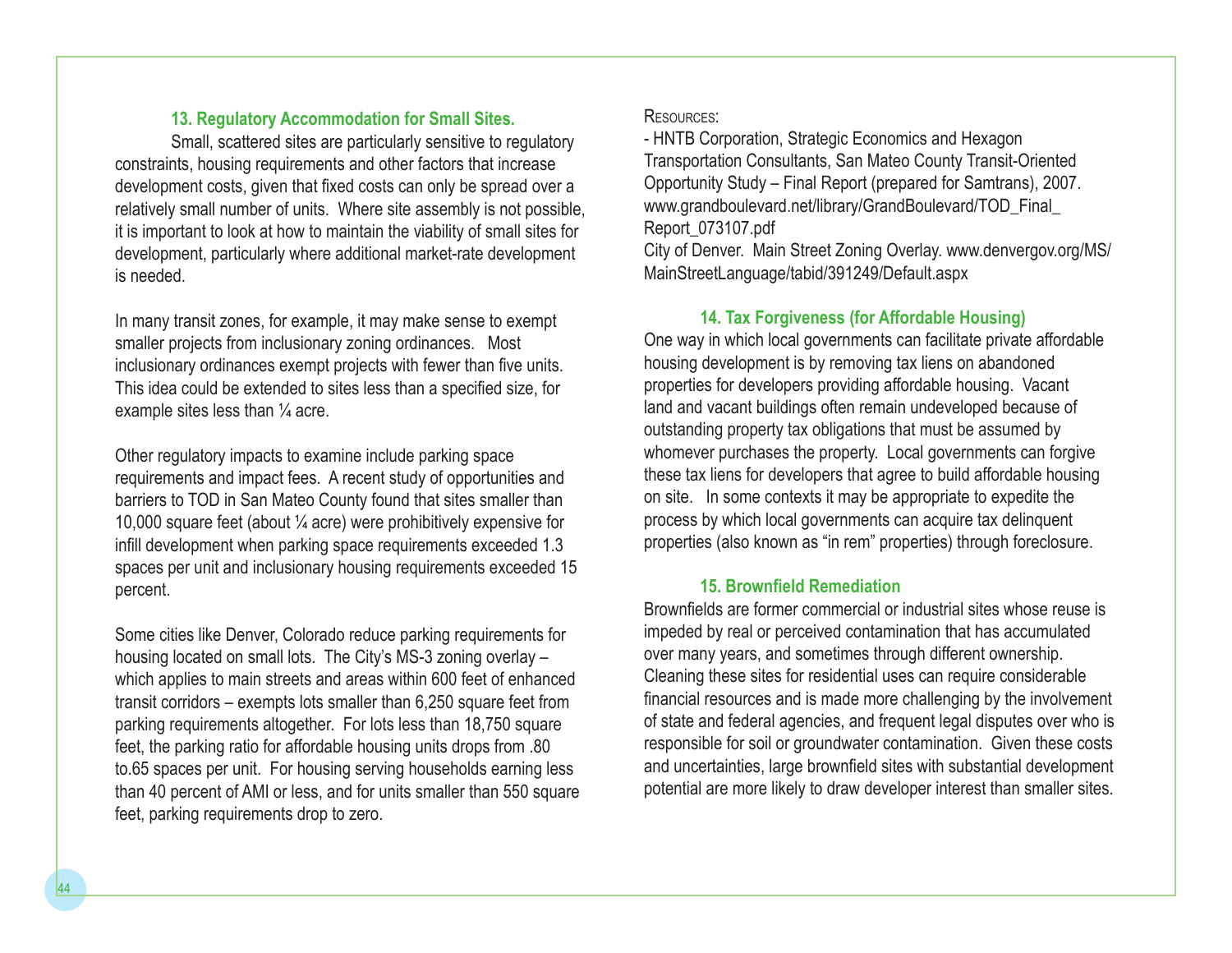That said, local governments can help developers remediate brownfield sites in various ways. In 1997, the federal government created the Brownfields National Partnership to coordinate the resources of multiple federal agencies connected to brownfield remediation. Local governments can help developers access this federal assistance, and facilitate interactions with state agencies. Local governments can also help fund site cleanup themselves, provide funds for site assessments, and even take on legal responsibility for certifying remediation.<sup>6</sup>

### Resources:

The Center for Creative Land Recycling (CCLR) is a nonprofit organization focused on creating sustainable communities by identifying and implementing responsible patterns of land use and development. CCLR's mission is to encourage and facilitate land recycling in ways that revitalize urban areas, discourage urban sprawl, and conserve greenspace. www.cclr.orThe City of Emeryville has created a comprehensive program for cleaning up brownfields. See:www.ci.emeryville.ca.us/bf/bf-finalstatus.htmlPolicyLink. Equitable Development Toolkit: Brownfields. www.policylink.org/ EDTK/Brownfield

# **16. Public Land Dedication or Write-Downs**

California law requires local governments planning to dispose of public or surplus land to offer public agencies or nonprofits first right of refusal for building housing on the site. However, local jurisdictions can further facilitate the production of affordable housing in transit zones by making public property available to affordable housing developers at reduced prices. One way this happens is a local government will donate public land (e.g. vacant lots, surplus property, abandoned schools), or mark down its price, on the condition that a portion or all of the land is used for affordable housing. Land

6 ULI, *Developing Housing for the Workforce: A Toolkit*, p.172.

dedication or mark-down can both be used as an incentive to encourage market-rate developers to include affordable housing in their projects, or as a means to help affordable housing developers achieve financial feasibility for a given project.

# **17. Joint Public/Private Development**

Another way local governments can facilitate affordable housing development is through partnering with affordable housing developers to jointly develop public facilities. Many public facilities – including schools, public parking garages, libraries, and government offices – could be opportunities for mixed-use development with affordable housing. Like land dedication, the joint development of public land can help make affordable housing more financially feasible while overcoming the challenge of limited site availability.

# **18. Land Banking**

A land bank is a governmental entity created expressly to acquire, hold and facilitate development on vacant, abandoned and taxdelinquent properties. Jurisdictions can create land bank authorities to acquire and hold properties so they can be saved for development as affordable or mixed-income housing near transit. Land banks typically require their own enabling legislation. Land bank authorities also typically have powers to help prepare challenging properties for development through such means as clearing title encumbrances, forgiving property taxes (and thereby removing tax liens), removing environmental contamination, and assembling parcels. When the time is right for development, land bank authorities usually transfer land to private developers (for-profit or non-profit) with conditions attached that guide how the property will be developed.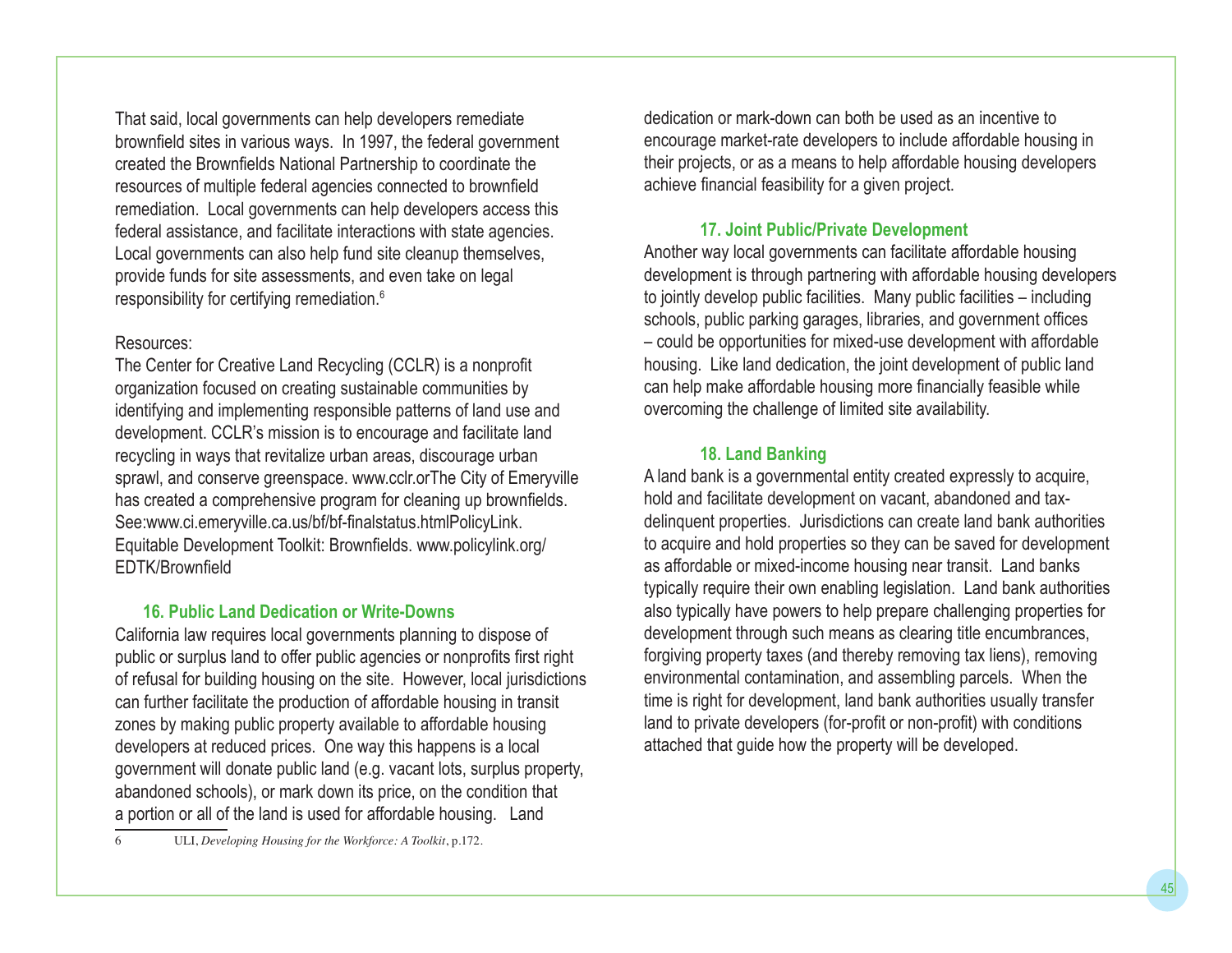# **19. Funding Sources (Targeted to Transit Zones)**

Local jurisdictions control multiple pools of funding that can be used to support affordable and mixed-income housing in transit zones. These funds are from different sources including Federal and State agencies and come with their own set of requirements and criteria. Key funding and financing sources at their discretion include:

- Low-Income Housing Tax Credits (LIHTC)
- The California Multifamily Housing Program
- The Federal Home Loan Bank Affordable Housing Program
- **HOME**
- • CDBG
- Redevelopment Affordable Housing Set-Aside funding,
- Housing Trust Fund revenue,
- **HUD 202, and**
- Special Needs Housing.
	- o **Low-Income Housing Tax Credits (LIHTC)**: At the federal level, LIHTC is the dominant funding mechanism for the development and rehabilitation of affordable housing in the US. Although funding originates at the Internal Revenue Service, the program is administered by each state; in California, the relevant body is the California Tax Credit Allocation Committee (CTCAC), The actual funding process is too convoluted to be explained here, but it is important to note that LIHTC includes two programs, commonly known as "9% tax credits" and "4% tax credits." The 9% program offers significantly more money than the 4%, but is more difficult to obtain and, in practice, is limited to developments in which 100% of units are affordable. The 4% program offers taxexempt bonds rather than full tax credits, but is somewhat

more flexible and can be used in mixed-income projects. In addition California offers a state tax credit program, which is designed to augment the federal LIHTC; as such, only developments that are granted LIHTC are eligible for state tax credits. For more details, see the CTCAC website at: http://www.treasurer.ca.gov/ctcac/program.pdf

**California Multifamily Housing Program: Administered** by the California Department of Housing and Community Development, this program offers low-interest, 55-year loans for new construction, rehabilitation, or acquisition, rehabilitation of permanent or transitional rental housing, as well as the conversion of nonresidential structures to rental housing. Funding under this program is highly flexible, but is only available to projects that have not received LIHTC funding.

The Federal Home Loan Bank Affordable Housing Program: The federal home loan bank and its membership organizations is the nation's largest source of residential credit and mortgage and community development credit in the nation. Composed of 12, highly independent regional banks, including one in San Francisco, FHLB sets aside 10% of its assets for grants and low-interest loans to affordable rental and homeownership housing. In 2007, the program provided \$65.2 million to support 132 projects in its service area (California, Nevada, and Arizona), as well as select developments around the country. These funds are highly flexible and can be used in conjunction with any other financing sources. For more information, see the San Francisco FHLB website, www.fhlbsf.com

o **HOME**: The HOME program, administered by the US Department of Housing and Urban Development (HUD), is a highly flexible funding source that can be targeted to a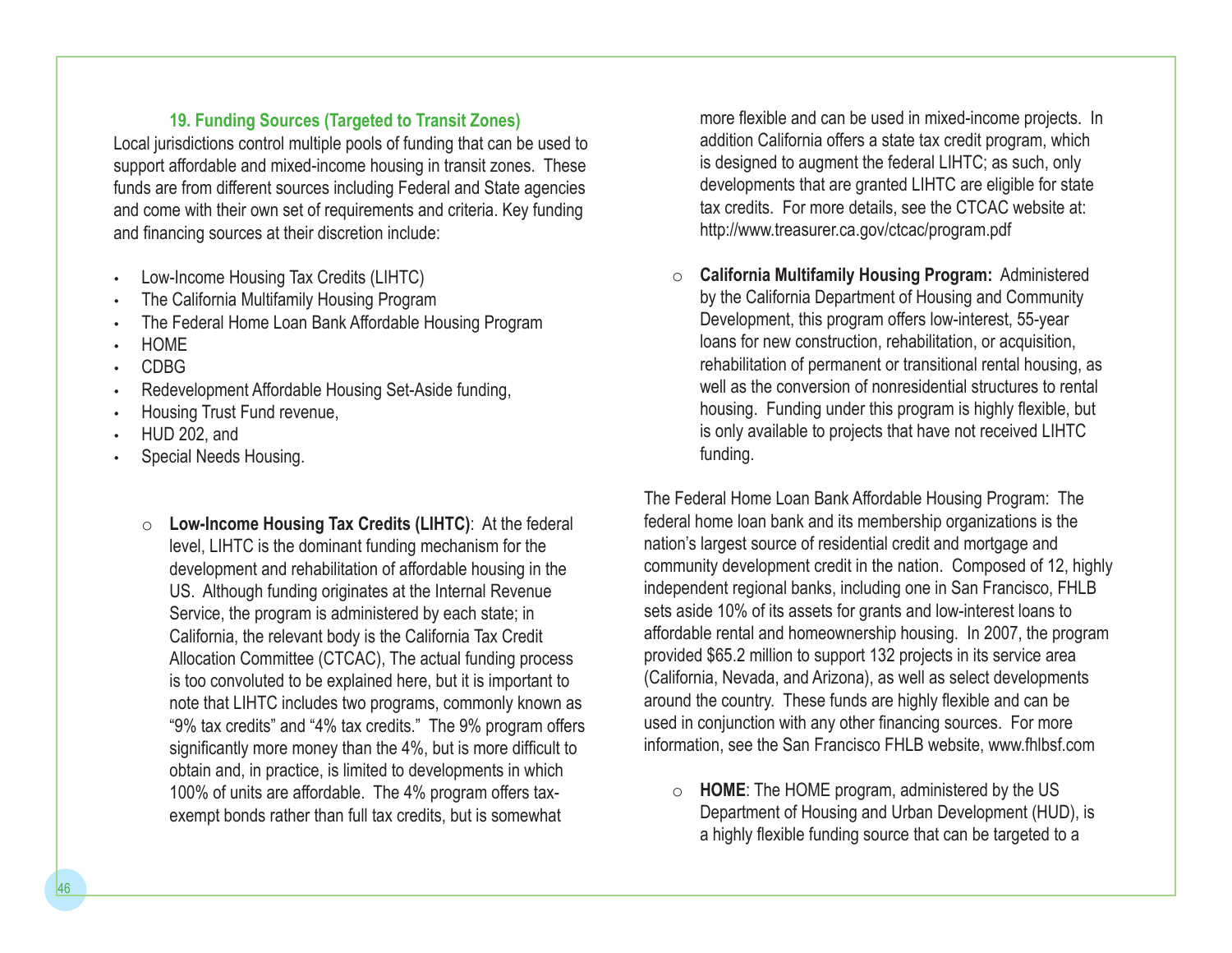jurisdiction's transit zones. HOME Grant blocks are given to jurisdictions on a formula basis and can be allocated for a range of activities promoting affordable housing, including land acquisition, land improvement, building acquisition and rehabilitation, homeowner assistance, and – unlike CDBG funds – new housing construction.

- o **CDBG**: The federal Community Development Block Grant (CDBG) program is another key source of affordable housing funding from HUD. Like HOME funds, to receive CDBG funds jurisdictions must be the primary municipality in a Metropolitan Statistical Area (MSA), have a population of over 50,000, or qualify as an "urban county." CDBG funds are somewhat less flexible than HOME in that CDBG funds cannot be used for new affordable housing construction. CDBG can be used however for pre-development, site acquisition, site improvements, property acquisition, property rehabilitation and first-time homebuyer assistance. CDBG funds can also be used for other purposes, such as the construction of public facilities, public services and economic development activities. At least 70 percent of CDBG funds must be used for the benefit of low and moderate-income households.
- o **Redevelopment Affordable Housing Set-Aside Funding**: At least 20 percent of funds collected through Tax Increment Financing (TIF) in Redevelopment Areas must be "set aside" in a Low and Moderate Income Housing Fund (LMIH) and used for affordable housing. For many cities in appreciating housing markets, this amounts to a very large funding source for affordable housing – even larger for cities like Oakland and San Francisco that have elected to increase the required set-aside to greater than 20 percent. In San Francisco, for

example, the set-aside requirement is 50 percent.<sup>7</sup> Cities decide how and where affordable housing set-aside funding will be spent through their Redevelopment Implementation Plans. From a developer's perspective, set-aside funding is highly desirable because often it can be used more quickly than HOME and CDBG funds. Accordingly, targeting setaside funding to transit zones can be a highly effective incentive for focusing new construction or low-cost housing retention activities in these areas.

**Housing Trust Fund Dollars: Many local governments use** housing trust funds to pool funds for affordable housing. Housing trust funds are typically set up with a dedicated revenue source that would not otherwise be earmarked specifically for affordable housing. Several Bay Area jurisdictions capitalize their housing trust funds with local real estate transfer taxes, which are assessed on real estate transactions when property is sold or transferred. Housing trust funds also frequently act as the depository for commercial linkage fees, condo conversion fees and "in-lieu" fees paid by developers to ensure these funds are actually used for affordable housing. A jurisdiction's Housing Element frequently outlines how local housing trust fund dollars will be spent. These funds could be targeted to promote affordable or mixed-income housing in transit zones.

HUD 202: This is a competitive grant program offered by HUD to support the development of rental housing for seniors. Funding can be used for construction costs and for rental assistance. However, tenancy is limited to very-low income households in which at least one resident is over the age of 65. More information can be found at www.hud.gov/offices/hsg/mfh/progdesc/eld202.cfm

<sup>7</sup> www.sfgov.org/site/sfra\_page.asp?id=5580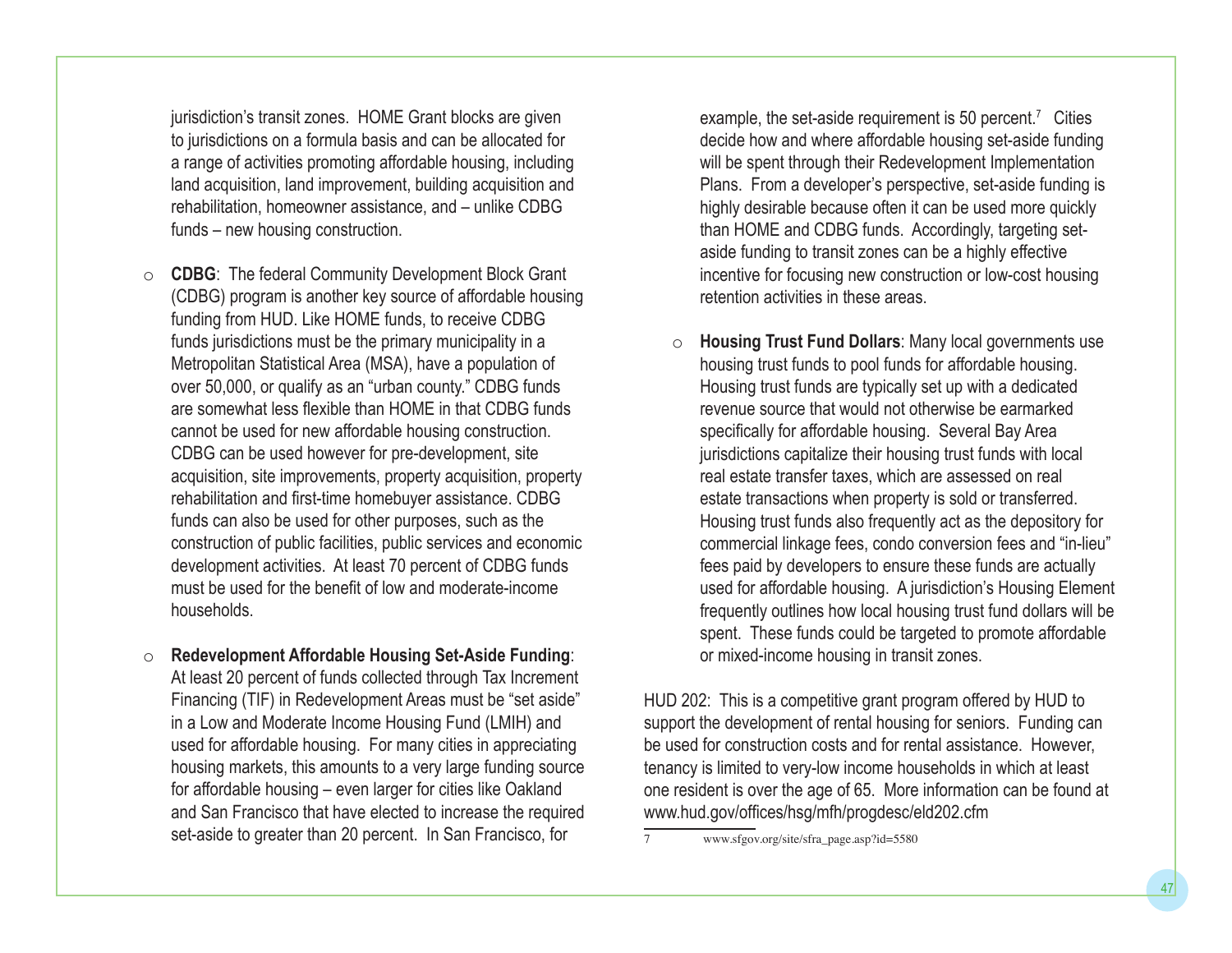o **Special Needs Housing**: Although not discussed in any of the steps, there may be a significant un-met need for housing for special populations (homeless and/or disabled). There are a variety of programs available that support the development of temporary, transitional, and/or permanent housing for these populations.

- HUD 811- This program functions very similarly to the HUD 202, but serves very low-income households in which at least person is over the age of 18 and has a physical or developmental disability or mental illness. Under HUD guideless, drug or alcohol dependency qualifies as a disability. More information can be found at www.hud. gov/offices/hsg/mfh/progdesc/eld202.cfm http://www.hud.gov/offices/ hsg/mfh/progdesc/disab811.cfm

- McKinney-Vento- This program offers funding for the full "continuum of care" for the homeless population, providing construction and operating funding for temporary, transitional, and permanent housing, as well as for necessary supportive services. Although funding originates at HUD, applications are typically processed by the local jurisdiction. For more information, see: http://www.hud.gov/offices/ cpd/homeless/lawsandregs/laws/index.cfm?title=t4

- Housing Opportunities for Persons with AIDS (HOPWA)- "The HOPWA program is the only Federal program dedicated to address the housing needs of persons living with HIV/AIDS and their families. Funds are distributed to states and cities by formula allocations and made available as part of the area's Consolidated Plan. In addition, some projects are selected in national competitions to serve as service delivery models or operate in non-formula areas. Grantees partner with nonprofit organizations and housing agencies to provide housing and support to beneficiaries" (from HOPWA website: http:// www.hud.gov/offices/cpd/aidshousing/index.cfm.)

- Veterans Administration- The VA offers a range of programs to support the development of affordable housing for disabled veterans. For more information, see: http://www1.va.gov/homeless/page. cfm?pg=2

#### Resources:

- HUD. Home Program. www.hud.gov/offices/cpd/affordablehousing/ programs/home/index.cfm

HUD. CDBG Program. ww.hud.gov/offices/cpd/ communitydevelopment/programs/

- California Redevelopment Association. www.calredevelop.org Center for Community Change. Housing Trust Fund Project. www. communitychange.org/our-projects/htf

- PolicyLink. Equitable Development Toolkit: Housing Trust Funds. www.policylink.org/EDTK/HFH

# **20. Condominium Conversion Controls**

Condominium conversion controls are a tool for protecting existing renters. One of the ways in which low-income rental options can be lost in appreciating markets is the conversion of apartments to condominiums. In hot housing markets that are seeing growing demand for homeownership housing, owners may evict tenants and sell off individual units as condominiums at prices too expensive for existing renters to afford. In such markets, there is rarely time to prevent the loss of renter households just by creating new affordable housing, as conversions can happen on a much quicker timeline.

Condominium conversion controls can moderate the conversion of rental units into condominiums, stemming the loss of low-cost housing options in a transit district and buying time for the creation of other affordable housing options. Local governments typically use a combination of fees, restrictive conditions and permit limits to manage condominium conversions in their jurisdiction. Per-unit conversion fees discourage conversions altogether if set at a high enough level. Alternately, fees can generate funding that can be used for affordable housing production elsewhere in the jurisdiction. The City of Berkeley, for example, requires owners seeking to convert rental units to condominiums to pay an "Affordable Housing Mitigation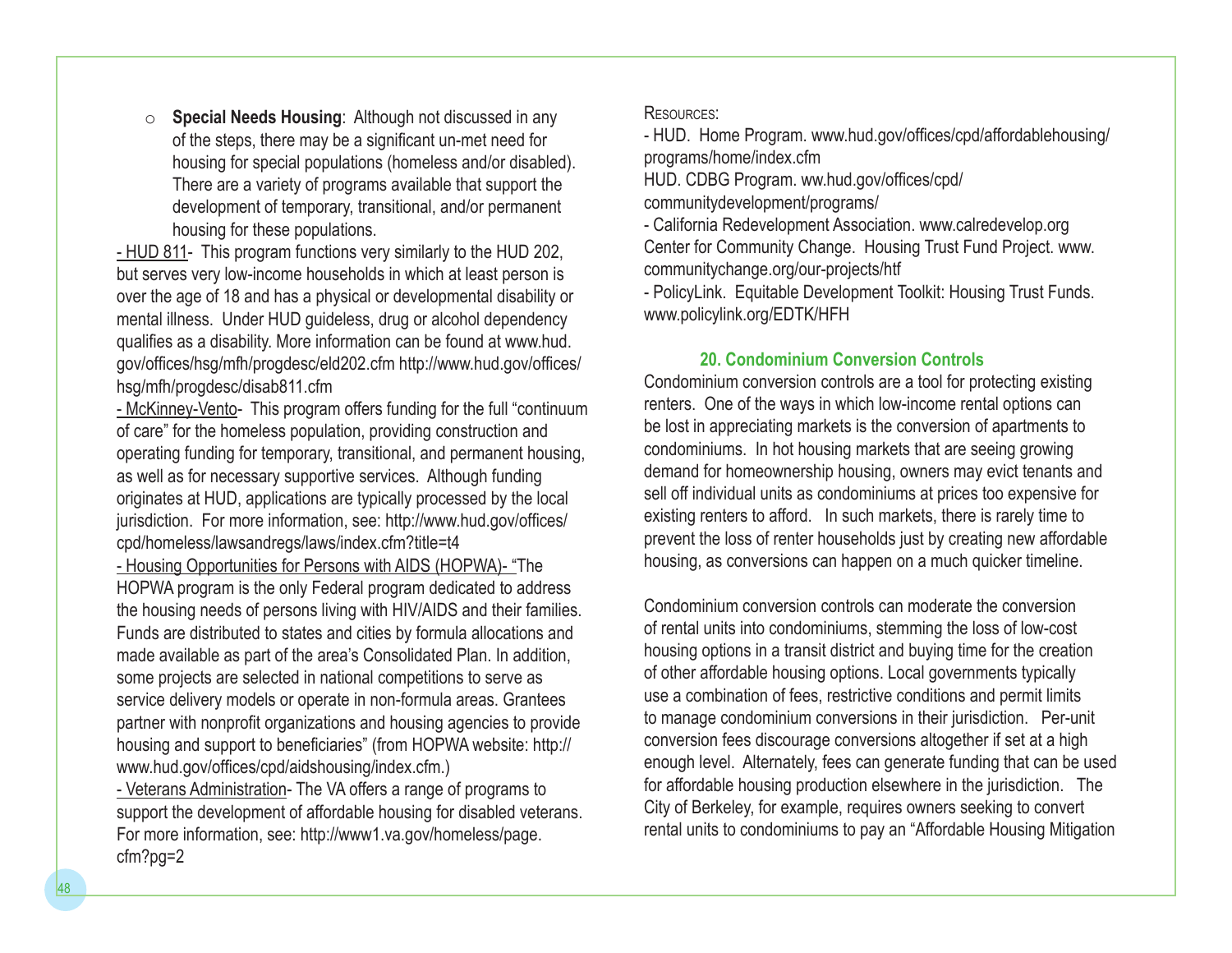Fee" set at 12.5 percent of the sales price of the condominium. Other jurisdictions like San Francisco assess a nominal fee for conversion, but place a numerical limit on the number of conversions allowed annually (200 per year in San Francisco). Applicants must also meet several conditions to win a permit for conversion. For example, conversions are only permitted in buildings with 2-6 units that also meet other requirements pertaining to eviction history and owner occupancy.

It is important to acknowledge that condo conversions can help create lower-priced homeownership options for moderate-income households. In creating controls, therefore, a jurisdiction ultimately needs balance its need for homeownership housing with its need to retain low-income rental opportunities.

#### Resources:

- Sirkin Paul Associates. Condominium Conversion in San Francisco, January 2008, www.andysirkin.com/HTMLArticle.cfm?Article=2 - City of Berkeley Planning and Development Office. Condo Conversions in the City of Berkeley. www.ci.berkeley.ca.us/ contentdisplay.aspx?id=794

#### **21. "Project Based" Section 8 Preservation**

The Federal Section 8 program is a partnership between the US Department of Housing and Urban Development, local Public Housing Authorities and private property owners to promote affordable rental housing. Qualified households can use Section 8 vouchers to cover the difference between "fair market rent" and the rent that a voucher-holding household can afford, determined as 30 percent of household income. A portion of a Public Housing Authority's Section 8 vouchers are "project based" – meaning they can only be used at particular private housing units. Landlords enter into contracts (typically 10 years) to make their housing units "project based." After this period, participating property owners can opt out of the program.

Many project-based vouchers in transit zones nationwide are reaching the point where the rental assistance contracts between property owners and HUD are expiring, giving property owners an opportunity to opt out. A recent study by Reconnecting America and the National Housing Trust that looked at federally assisted affordable housing near transit in eight major US cities found that nearly two-thirds of units were covered by rental assistance contracts that will expire before the end of 2012.<sup>8</sup> Furthermore, the Reconnecting America study found that approximately 60 percent of units were privately owned, as opposed to nonprofit owned, meaning they are at greatest risk of loss. The Bay Area's transit zones are likely to face similar risk of losing project-based units.

Efforts to persuade or entice private landlords into renewing their participation in the program can go a long way to ensuring ongoing transit zone affordability. Waiving property taxes is one novel approach for providing incentives to property owners near transit to stay in the project-based Section 8 program.

#### Resources:

- California Department of Housing and Community Development. Affordable Rental Housing At Risk of Conversion. www.hcd.ca.gov/ hpd/hrc/tech/presrv/atrisk.pdf

- Reconnecting America. Preserving Opportunities: Saving Affordable Homes Near Transit. 2008. www.reconnectingamerica. org/public/reports

<sup>8</sup> Boston, Chicago, Cleveland, Detroit, New York City, Portland, St. Louis and Seattle.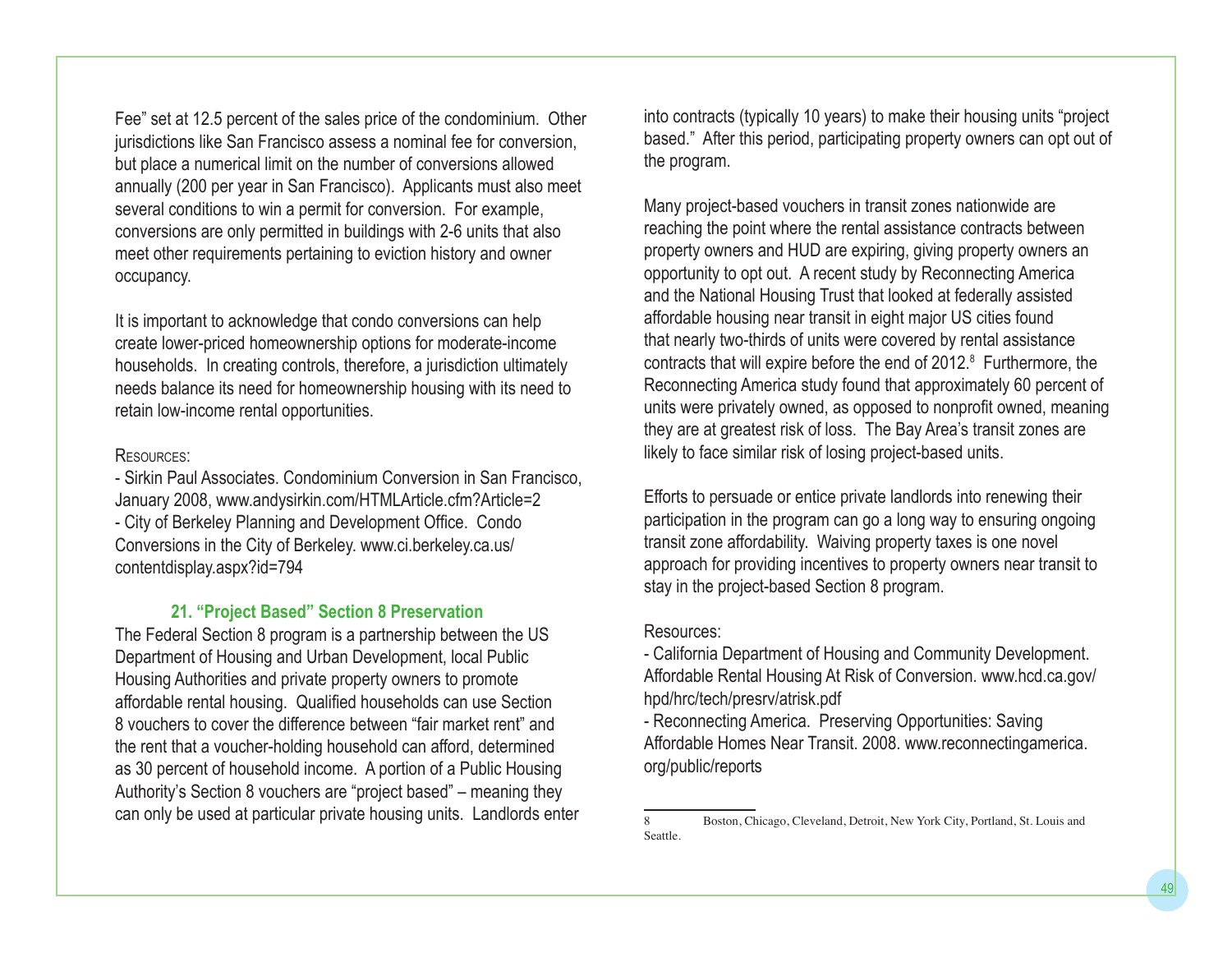-PolicyLink. Equitable Development Toolkit: Expiring Use: Retention of Subsidized Housing. www.policylink.org/EDTK/ExpiringUse/

### **22. Targeted Homeownership Assistance**

Local jurisdictions often have multiple programs to help homebuyers purchase housing. These programs take many forms, including: down-payment and closing cost assistance, forgivable loans, belowmarket-rate mortgages and mortgage guarantees. These assistance programs focus on the demand side of the affordable housing equation, but can still be targeted to certain neighborhoods – like transit zones – just as they are often targeted at certain homebuyers – like first-time homebuyers and low-income households.

#### **23. Limited Equity Housing Co-ops**

One of the most effective ways to help stabilize a base of residents that are at risk of displacement is to give them opportunities to purchase property. But it is difficult for many very-low and low-income households to afford condos or single family homes in the Bay Area's transit zones. Limited equity co-ops offer ownership opportunities at a much lower cost than typically available through an individual mortgage or downpayment formulas.

Through the cooperative model, residents share ownership of a multiunit building. But rather than purchase individual units, participants purchase shares of a building, usually at a much lower price than a typical downpayment. Households also pay "carrying charges," essentially monthly rents limited to a percentage of income, which cover operating expenses and mortgage debt service. A nonprofit or affordable housing developer can use low-income housing tax credits to make up much of the remaining equity.

Through this model, households not only benefit from the stability

of homeownership but also can share in the appreciation of the multi-family building and often have access to tax advantages like mortgage interest deductions.

Limited equity co-ops are also usually set up to ensure long-term affordability. Resale limits are placed on the sale of shares, so that shares sold to subsequent buyers will be as affordable as they were initially.

Local jurisdictions can support limited equity co-ops by making them eligible for local subsidy funding and supporting nonprofits that create and manage them. Washington, DC for example operates a Cooperative Conversion Seed Money Loan Program that provides assistance to low-income and moderate-income tenant groups with a high potential for successful cooperative conversion. The assistance is in the form of non-interest-bearing loans to help defray certain upfront costs of cooperative conversion.

#### Resources:

- Washington, DC: Cooperative Conversion Seed Money Loan Program. http://os.dc.gov/os/lib/os/info/odai/title\_14/26.pdf - PolicyLink. Equitable Development Toolkit: Limited Equity Housing Cooperatives. www.policylink.org/EDTK/LEHC/default.html - Enterprise Foundation. "Alternative Financing Models – Hybrids of Homeownership: Limited Equity Cooperative Housing," www. practitionerresources.org/redir.html?id=19613&topic=Affordable%20 Housing&doctype=Spreadsheet&url=http%3A%2F%2Fwww. practitionerresources.org%2Fcache%2Fdocuments%2F196%2F196 13.do

- National Association of Housing Cooperatives. www.coophousing. org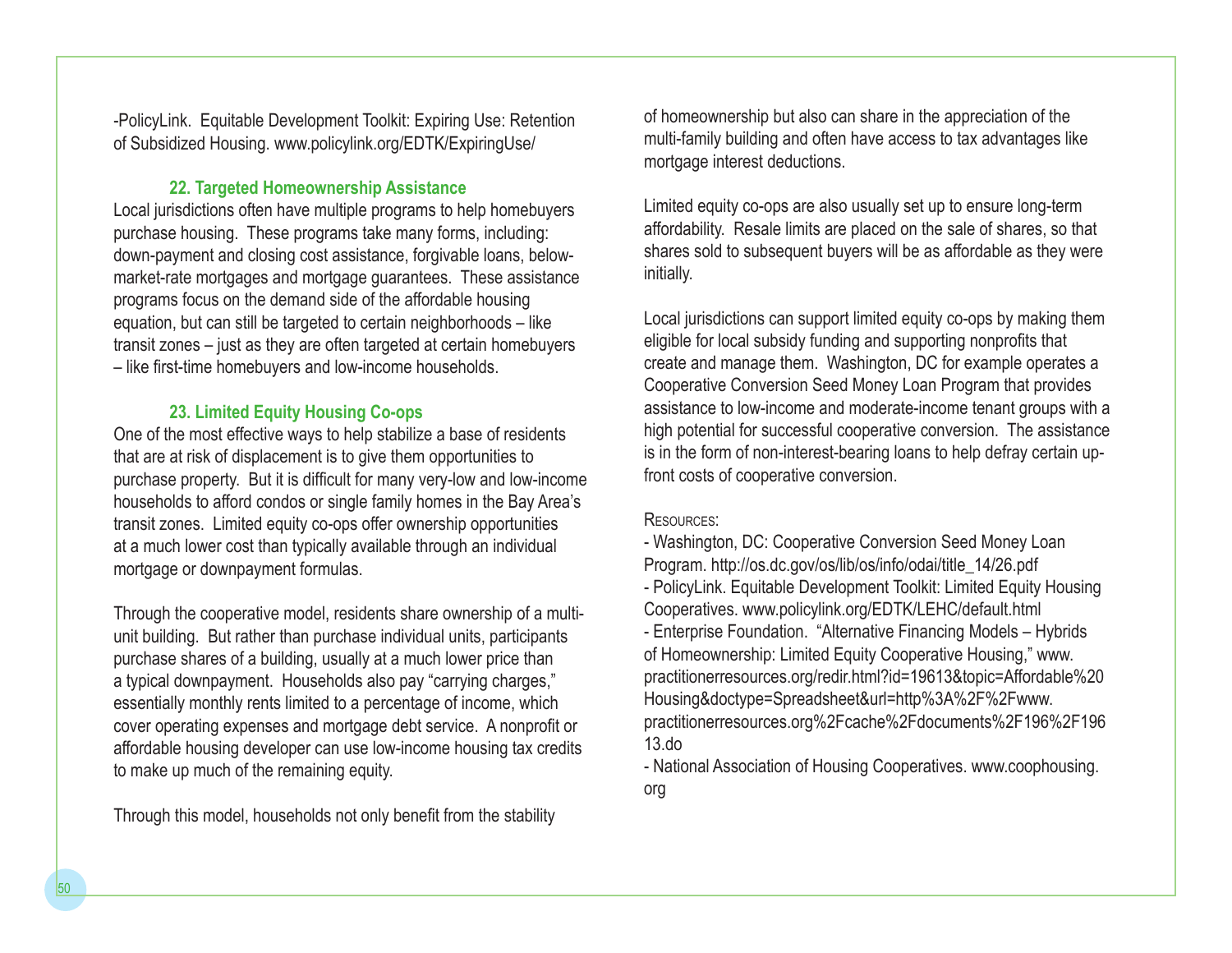- Codman Square NDC. (developing a limited equity housing cooperative as part of TOD in Boston, Massachusetts). (617) 825.4224. http://www.csndc.com/ecdevelopment.php Jair Lynch Development Partners. (facilitated the Capitol Manor Cooperative near transit in Colombia Heights -- Washington, DC). www.jairlynch.com

#### **24. Community Land Trusts**

Community Land Trusts (CLTs) purchase and retain ownership of land to ensure its ongoing use for community purposes. Often they are set up to promote the long-term affordability of rental buildings and ownership housing. CLTs promote ongoing housing affordability by retaining ownership of the land beneath homes and multi-family buildings, even after those buildings are sold to income-qualifying households or other nonprofits. By retaining land ownership, CLTs permanently remove the price of land from the home's cost, thereby reducing the degree to which rising land prices inflate the cost of the home when property changes hands. This land ownership also gives the CLT legal leverage to require that homes are sold at affordable prices based on agreed-upon resale formulas, or rented at affordable levels.

Once the domain of nonprofit organizations, a growing number of municipalities have formed land trusts of their own to promote affordable housing, including Irvine, Chicago, Washington DC and 17 cities in Florida. These are sometimes referred to as Affordable Housing Trust Funds.

CLTs or Affordable Housing Trust Funds can help preserve the affordability of scattered as well as contiguous housing. For instance, a land trust could acquire and sell units in smaller buildings to firsttime homebuyers, while selling larger buildings to nonprofits able to

manage them as affordable rental housing.

### **Resources**

- San Francisco Community Land Trust. (recently acquired a multifamily building in Chinatown at risk of market-rate conversion). http:// www.sfclt.org/.

- Institute for Creative Economics (ICE) – provides technical assistance and financial assistance for CLTs nationwide. www.iceclt. org

- PolicyLink. Equitable Development Toolkit: Community Land Trusts. http://policylink.org/EDTK/CLT/

25. First-Right-of-Refusal Laws for Tenants and Nonprofits One way to preserve low-cost housing opportunities in transit districts is to give nonprofit affordable housing developers, tenants or tenant cooperatives the first right to purchase multi-family buildings put up for sale. Such a law helps increase the likelihood that when formerly low-cost housing developments are put up on the market they will be purchased by either existing renters, or by entities that will keep the buildings affordable over the long-term.

Presently, state law grants this right of "first refusal" only when a subsidized, affordable housing development is to be sold or discontinued. Nonprofits or local governments have the first right to meet the asking price. Extending a local right-of-first-refusal law to all multi-family buildings in transit zones could enable tenants to acquire their buildings as participants in limited equity co-ops or tenancies in common, or help nonprofits preserve affordable rental opportunities near transits.

Washington, DC uses such a law to facilitate limited equity coops in many of its gentrifying neighborhoods. Under DC's Tenant